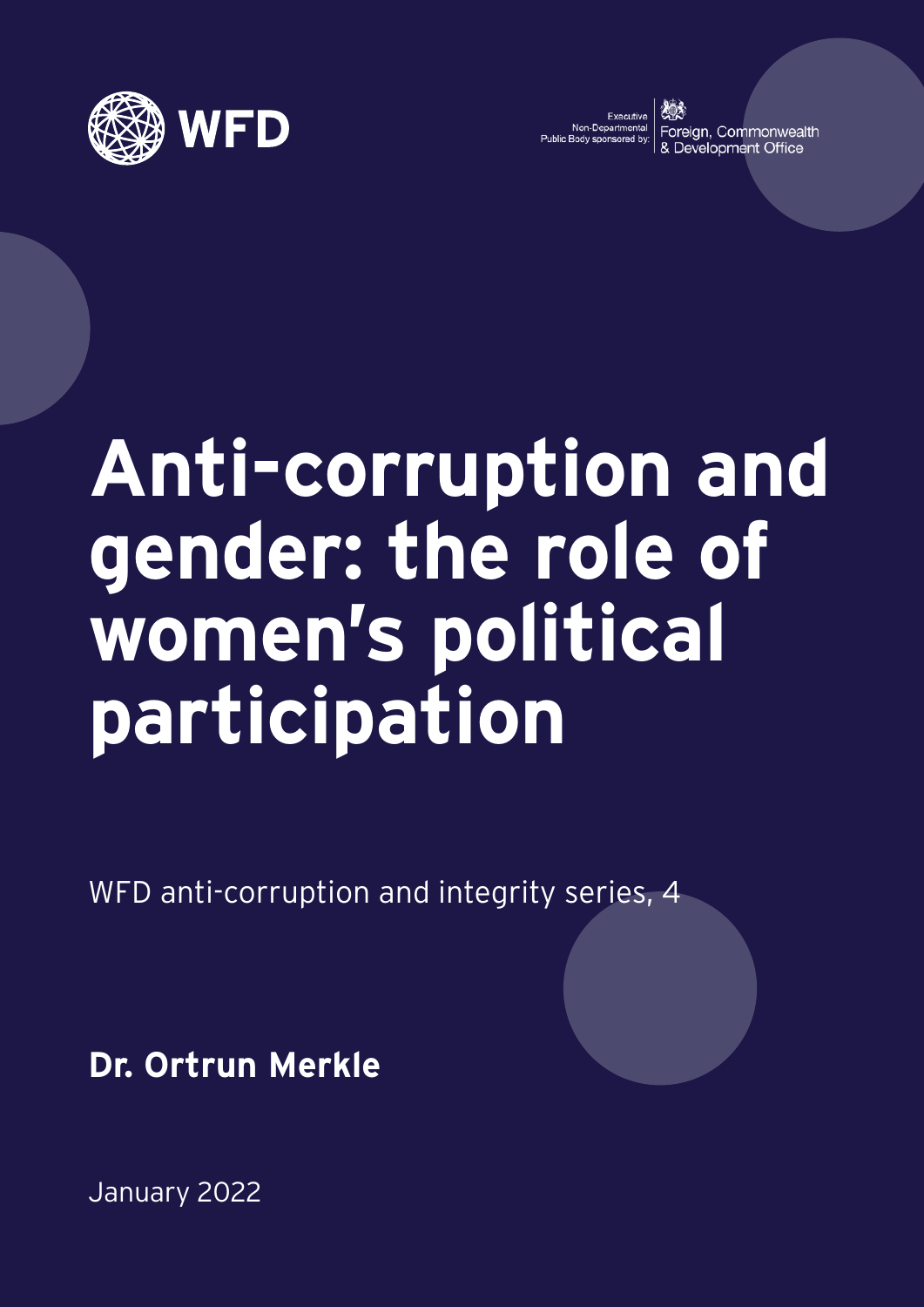

#### **Rights, acknowledgements and disclaimer**

All rights in this work, including copyright, are owned by Westminster Foundation for Democracy and are protected by applicable UK and international laws. This work cannot be copied, shared, translated, or adapted – in full or in part – without permission from Westminster Foundation for Democracy. All rights reserved.

The publication 'Anti-corruption and Gender: the role of women's political participation' was made possible through funding received from the United Kingdom's Foreign, Commonwealth and Development Office (FCDO).

The publication has been drafted by Dr Ortrun Merkle and published in January 2022 as part of the *WFD anti-corruption and integrity series*. The author appreciates the peer review comments received from Sophia Fernandes and Franklin De Vrieze.

The views expressed in the paper are those of the author, and not necessarily those of or endorsed by the institutions mentioned in the paper nor the UK Government.

The *WFD anti-corruption and integrity series 2021* brings together the applied research on aspects of corruption and anti-corruption. The following policy briefs are scheduled:

- 1. Rethinking strategies for an effective parliamentary role in combatting corruption, Phil Mason, April 2021.
- 2. Doing anti-corruption democratically, Heather Marquette, April 2021.
- 3. Comparative analysis of the UK Bribery Act 2010 and anti-bribery legislation in Ukraine, Indonesia and Kenya, Rob McCusker, July 2021.
- 4. Anti-corruption and gender the role of women's political participation, Ortrun Merkle, January 2022.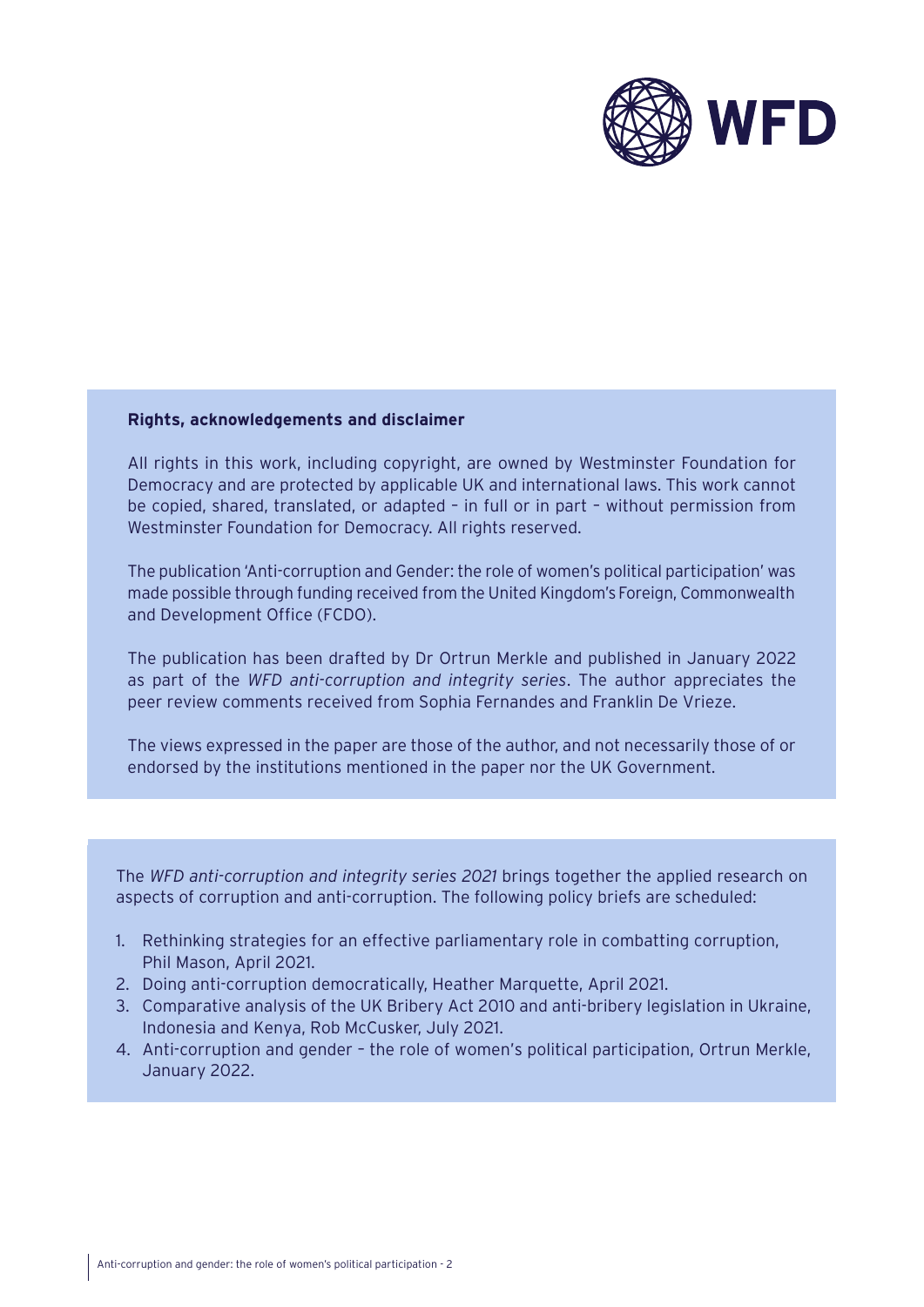## **Executive summary**

Higher levels of political participation have been linked to lower levels of corruption across the world. This policy brief will explore this relationship in more detail. It will show that while much remains to be explored, there are clear linkages that are important to understand for politicians, anti-corruption advocates, and those working on increasing women's representation in political office. To show how political participation and corruption are related, this brief will look at several questions: firstly, how do women influence corruption at different levels of government? Here, a number of possible explanations have been identified, such as women simply being more honest than men, being more risk averse, being treated differently by voters, or being excluded from networks of power. Secondly, the brief will look at the question of how corruption hinders the political participation of women. A particular focus here is put on the role of clientelistic networks in preventing women from actively participating in the political sphere. Lastly, the brief will look at the important role women can play in the fight against corruption, focusing on the way women highlight different policy areas and break up male-dominated corrupt networks. The brief then highlights three case studies showcasing the relationship: Ukraine, Kenya, and Indonesia. After giving an overview of corruption and the political participation of women in each country, each case study will discuss the relationship between the two in more detail.

The prevalence of corruption in Ukraine is often seen to be rooted in its history as part of the Soviet Union, and despite the importance of anti-corruption for the electorate, corruption is still rampant in the country. Ukraine also faces challenges in gender equality, and only 20.8% of national members of parliament (MPs) are women. There seems to be a clear connection between the participation of women and corruption in the country. The two large anti-corruption elections in the country have also resulted in higher numbers of women MPs, yet gender stereotypes still create a hostile environment. The same gender stereotypes, however, also lead to possibilities for women to bring about change. Where women typically focus on sectors related to women's and children's needs, this has been shown to bring about greater transparency and accountability in these sectors. Hence, the increase in women parliamentarians can be expected to lead to more transparency in certain sectors. Lastly, as the political landscape is largely dominated by oligarchic structures, an increase of women in political positions can also lead to a breakup of corrupt maledominated networks.

The second case study, Kenya, reflects similar problems with high levels of corruption and low levels of women's political participation. A study shows that corruption in the country not only hinders the participation of women, but also that of young people. Male-dominated patronage networks still dominate the political sphere, and while the number of women in politics has been slowly increasing, they seem not to have succeeded in breaking up these networks, as parties often include opportunistic women and exclude those who want to bring about change. A study of political participation in Nairobi highlights that while views on corruption do not differ much between men and women, their experiences with corruption differ substantially. Here higher levels of women's participation could lead to an improvement in transparency and accountability in sectors where women are especially affected by corruption. The same study also highlights that while much can be improved in regard to women's political participation in Kenya, women are already active anticorruption champions, sitting in crucial committees addressing corruption.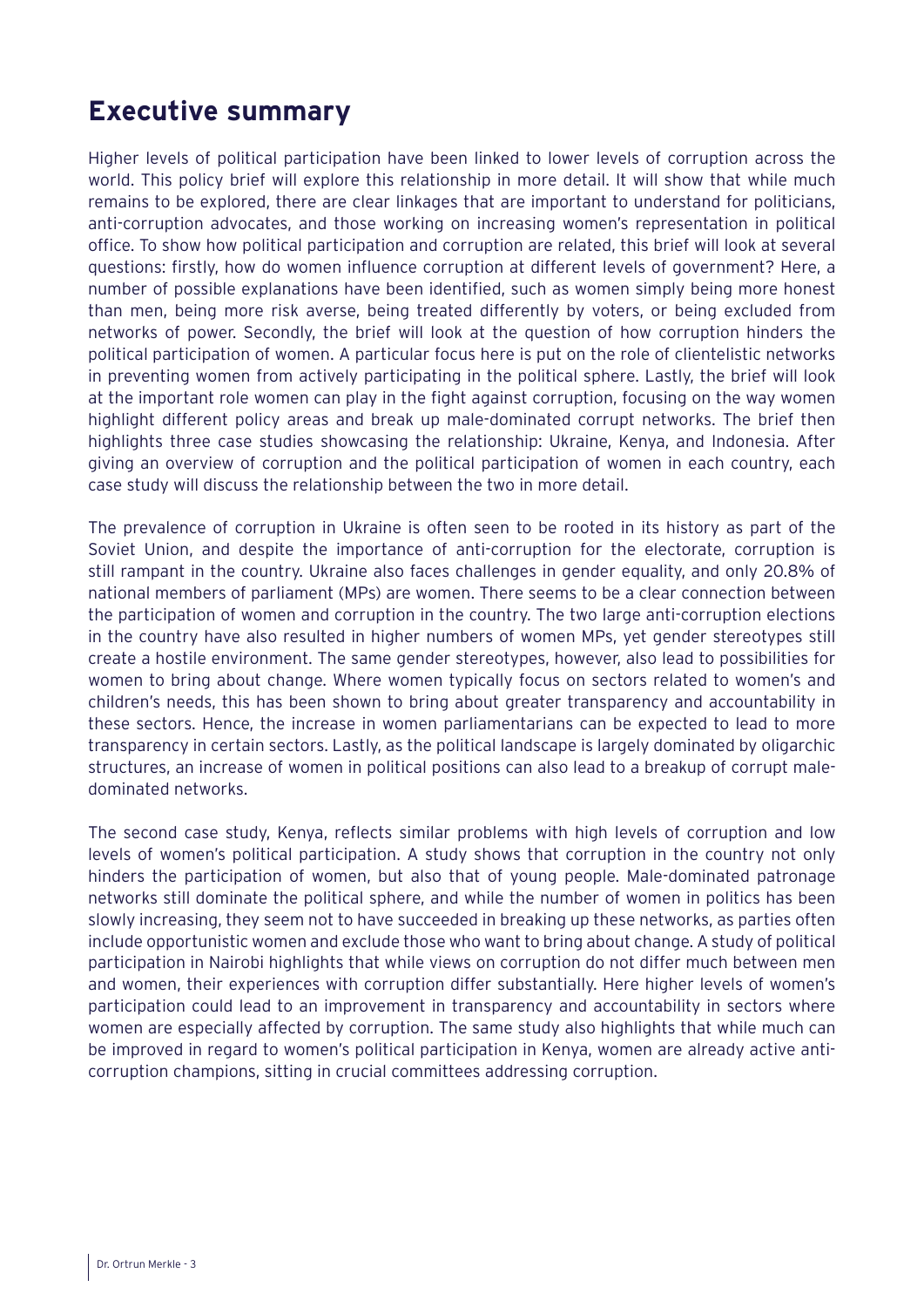The third case study country, Indonesia, also faces large challenges with high levels of corruption and low levels of women's political participation. Indonesia is dominated by rent-seeking patronage networks, which on the one hand restrict the participation of women but also are an opportunity for women to break up corrupt structures. However, not all networks in the country are dominated by men. In the 2017 election in North Aceh, candidates who used women-centred networks of brokers were particularly successful. This example shows the importance of focusing not only on women at the highest level of politics but also of remembering the important role women can play at lower levels. Also, women already play an active role in anti-corruption efforts in Indonesia, with multiple initiatives being aimed at involving more women in those efforts.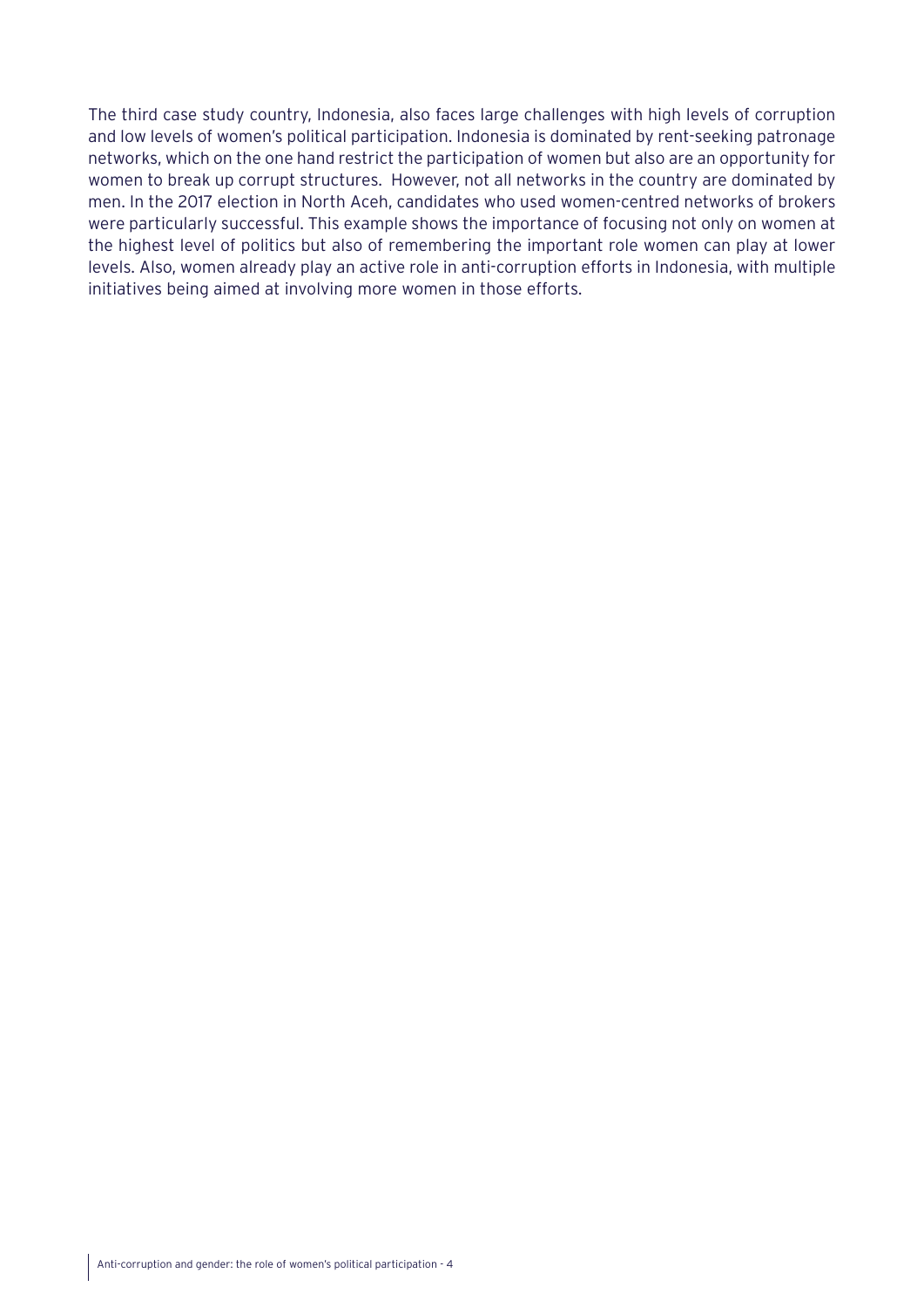## **Contents**

| 1.  | What is the link between women's political participation and corruption?                                                                                                                                                       | 6  |
|-----|--------------------------------------------------------------------------------------------------------------------------------------------------------------------------------------------------------------------------------|----|
| 2.  | How do women influence the level of corruption at different levels of government?__9<br>Differences between men and women in attitudes towards corruption 19<br>2.1.1                                                          |    |
|     | Institutional factors 11<br>2.1.2                                                                                                                                                                                              |    |
| 2.2 | The impact of corruption on women's political representation<br>14                                                                                                                                                             |    |
| 3.  | What conditions are required for women to be a force for anti-corruption?                                                                                                                                                      | 17 |
| 3.1 | Mitigating factors                                                                                                                                                                                                             | 18 |
| 3.2 |                                                                                                                                                                                                                                | 20 |
| 4.  | Corruption and women's political participation: the highlights                                                                                                                                                                 | 23 |
| 5.  | Country case study: Ukraine Country Country Case Study: Ukraine Country Case Study:                                                                                                                                            | 24 |
| 5.1 | A brief political history: Ukraine<br>24                                                                                                                                                                                       |    |
| 5.2 | Corruption in Ukraine                                                                                                                                                                                                          | 25 |
|     | 5.2.1 History 25                                                                                                                                                                                                               |    |
|     | 5.2.2 Current situation and trends 26                                                                                                                                                                                          |    |
| 5.3 |                                                                                                                                                                                                                                | 27 |
| 5.4 | What is the link between women's political participation and corruption in Ukraine? 28                                                                                                                                         |    |
| 6.  | Country case study: Kenya 31                                                                                                                                                                                                   |    |
| 6.1 | A brief political history: Kenya 31                                                                                                                                                                                            |    |
| 6.2 | Corruption in Kenya 33                                                                                                                                                                                                         |    |
| 6.3 | Political participation of women in Kenya [24] Manuscritical participation of women in Kenya [24] Manuscritical Manuscritical District District District District District District District District District District Distri |    |
| 6.4 | What is the link between women's political participation and corruption in Kenya? 36                                                                                                                                           |    |
| 7.  | $\overline{\phantom{a}38}$<br>Case study: Indonesia                                                                                                                                                                            |    |
| 7.1 | A brief political history: Indonesia 38                                                                                                                                                                                        |    |
| 7.2 | Corruption in Indonesia 20                                                                                                                                                                                                     |    |
| 7.3 | Political participation of women in Indonesia 2008 and 2009 and 2010 and 21                                                                                                                                                    |    |
| 7.4 | What is the link between women's political participation and corruption in Indonesia?                                                                                                                                          | 43 |
|     | Literature                                                                                                                                                                                                                     | 46 |
|     | Annex - About the author                                                                                                                                                                                                       | 60 |
|     |                                                                                                                                                                                                                                |    |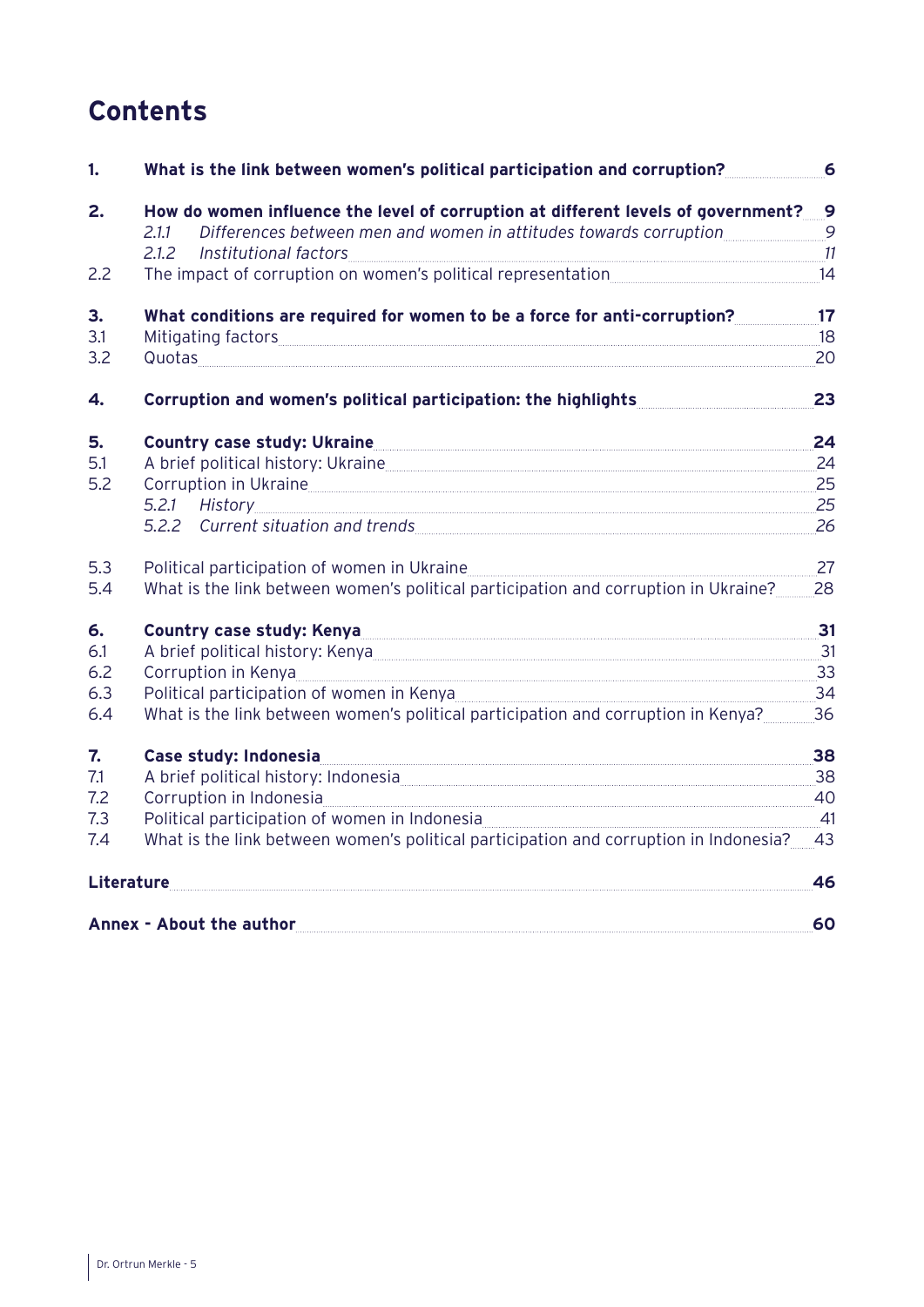## <span id="page-5-0"></span>**1. What is the link between women's political participation and corruption?**

Over the last decades an interesting pattern has emerged, showing a strong correlation between higher levels of women's political participation and lower levels of corruption.<sup>1</sup> Corruption is a complex and multi-layered phenomenon which is most commonly defined as "the abuse of entrusted power for private gain".2 A distinction is often made between corruption which involves the highest political decision makers, so-called political or grand corruption, and bureaucratic or petty corruption, which takes place at the policy implementation level.<sup>3</sup> Since 2001, research analysing data from different parts of the world has found that higher levels of female representation in political leadership positions are linked to lower levels of both types of corruption.4 This paper will discuss in more detail how corruption and the political representation of women are linked. It will show that while much remains to be explored, there are clear linkages that are important to understand for politicians, anti-corruption advocates and those working on increasing women's representation in political office.

The question of if and how women's political participation and corruption are connected first received attention at the turn of the century when two research teams, Dollar, Fisman and Gatti<sup>5</sup> and Swamy, Knack and Lee<sup>6</sup> published ground-breaking papers, which for the first time explored how levels of corruption might be influenced by gender. They presented results showing that higher numbers of women in national parliaments seem to be linked to lower levels of corruption. This finding that there is a correlation between women's political participation and corruption was quickly noted by the World Bank, which identified gender equality as an important tool to curb corruption.7 The prospect of reducing corruption by increasing the rates of political participation of women was eagerly picked up by anti-corruption and gender equality initiatives.<sup>8</sup> Since then, a multitude of studies have confirmed that this relationship holds true for women in elected office at

<sup>1.</sup> For example, David Dollar, Raymond Fisman, and Roberta Gatti, "Are Women Really the 'Fairer' Sex? Corruption and Women in Government", *Journal of Economic Behavior & Organization* 46, no. 4 (December 2001): 423–29; Chandan Kumar Jha and Sudipta Sarangi, "Women and Corruption: What Positions Must They Hold to Make a Difference?", *Journal of Economic Behavior & Organization* 151 (July 1, 2018): 219–33; Anand Swamy et al., "Gender and Corruption", Journal of Development Economics 64, no. 1 (February 2001): 25–55; Lena Wängnerud, "The Link between Gender and Corruption in Europe", August 2015, [http://anticorrp.eu/wp-content/](http://anticorrp.eu/wp-content/uploads/2015/10/D5.3-Case-studies-on-gender-and-corruption_Lena-W%C3%A4ngnerud.pdf) [uploads/2015/10/D5.3-Case-studies-on-gender-and-corruption\\_Lena-W%C3%A4ngnerud.pdf.](http://anticorrp.eu/wp-content/uploads/2015/10/D5.3-Case-studies-on-gender-and-corruption_Lena-W%C3%A4ngnerud.pdf)

<sup>2.</sup> Transparency International, "Transparency International - What Is Corruption?," Transparency International, accessed 6 March 2021, <https://www.transparency.org/what-is-corruption>.

<sup>3.</sup> Jens Chr Andvig et al., "Research on Corruption A Policy Oriented Survey" (Chr. Michelsen Institute (CMI) & Norwegian Institute of International Affairs (NUPI), December 2000).

<sup>4.</sup> Monika Bauhr, Nicholas Charron, and Lena Wängnerud, "Exclusion or Interests? Why Females in Elected Office Reduce Petty and Grand Corruption", *European Journal of Political Research* 58, no. 4 (2019): 1043–65.

<sup>5. &</sup>quot;Are Women Really the 'Fairer' Sex?"

<sup>6. &</sup>quot;Gender and Corruption".

<sup>7.</sup> Elizabeth M. King and Andrew D. Mason, "Engendering Development through Gender Equality in Rights, Resources, and Voice" (The World Bank, 31 January 2001), [http://documents.worldbank.org/curated/en/2001/01/891686/engendering-development-through-gen](http://documents.worldbank.org/curated/en/2001/01/891686/engendering-development-through-gender-equality-rights-resources-voice)[der-equality-rights-resources-voice](http://documents.worldbank.org/curated/en/2001/01/891686/engendering-development-through-gender-equality-rights-resources-voice).

<sup>8.</sup> Justin Esarey and Gina Chirillo, "'Fairer Sex' or Purity Myth? Corruption, Gender, and Institutional Context", *Politics & Gender* 9, no. 04 (December 2013): 361–89.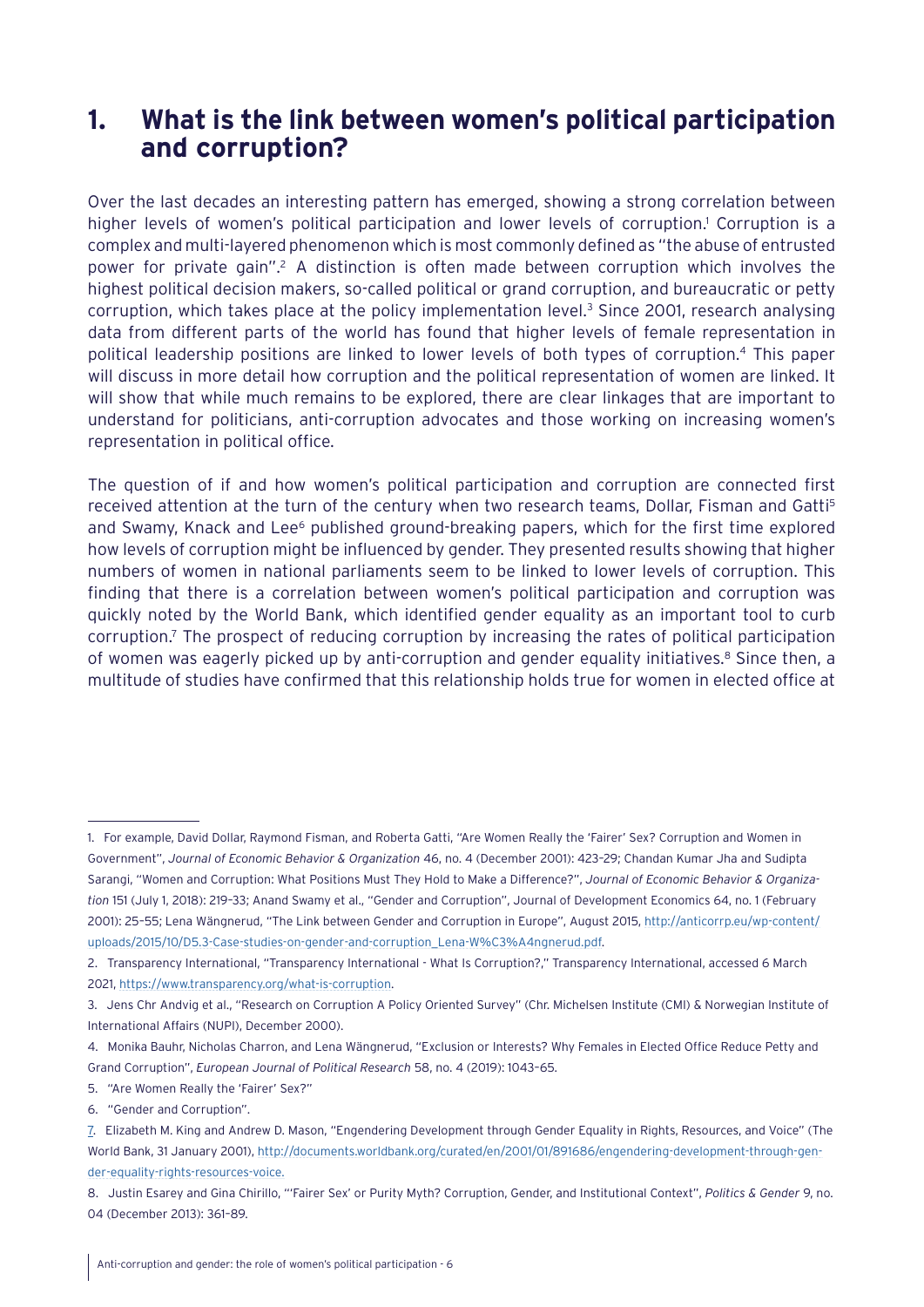both national and regional level<sup>9</sup> as well as at cabinet level<sup>10</sup> and in local councils.<sup>11</sup> The relationship, particularly at the local council level, has also been confirmed in different regions of the world, from Europe, to Asia, and Africa.<sup>12</sup> Interestingly, Stensöta et al,<sup>13</sup> when analysing European Commission data from 30 European countries, found that there is no relationship between the number of women in public administration and levels of corruption; however, in the same study they do find that the higher the number of women in parliament, the lower the perceived level of corruption. This highlights the importance of continuously studying this relationship between corruption and women's political participation, and shows that different norms and gender processes in different political organisations within the same country can determine what correlation exists between the involvement of women and levels of corruption.<sup>14</sup> A recent study looking at French mayors also showed that women, when they are newly elected as mayors, reduce corruption risks; however, when they are re-elected, the effect disappears.<sup>15</sup> What these studies clearly show is that the "link between women's representation and lower level corruption is context dependent, and the effects of women representatives may therefore differ depending on the positions and platforms that women gain access to, and thereby potentially also vary over time."<sup>16</sup>

Identifying the link between low levels of corruption and higher rates of women's participation quite naturally raised questions about the direction of the causality. While several studies indicate that higher gender equality - and in particular, higher rates of women's participation in decisionmaking - leads to lower corruption,<sup>17</sup> others assert that the relationship goes from corruption to

16. Bauhr and Charron, 1293.

<sup>9.</sup> For example, Elin Bjarnegård, *Gender, Informal Institutions and Political Recruitment: Explaining Male Dominance in Parliamentary Representation* (Palgrave Macmillan, 2013); Marcia Grimes and Lena Wängnerud, "Curbing Corruption Through Social Welfare Reform? The Effects of Mexico's Conditional Cash Transfer Program on Good Government", *The American Review of Public Administration* 40, no. 6 (1 November 2010): 671–90; Marcia Grimes and Lena Wängnerud, "Good Government in Mexico: The Relevance of the Gender Perspective", QoG Working Paper Series (Gothenburg: The Quality of Government Institute, 2012); Jha and Sarangi, "Women and Corruption"; Daniel Stockemer, "Women's Parliamentary Representation in Africa: The Impact of Democracy and Corruption on the Number of Female Deputies in National Parliaments", *Political Studies* 59, no. 3 (1 October 2011): 693–712; as an exception V. Vijayalakshmi, "Rent-Seeking and Gender in Local Governance", *The Journal of Development Studies* 44, no. 9 (October 2008): 1262–88; Wängnerud, "The Link between Gender and Corruption in Europe".

<sup>10.</sup> Daniel Stockemer and Aksel Sundström, "Corruption and Women in Cabinets: Informal Barriers to Recruitment in the Executive", *Governance* 32, no. 1 (2019): 83–102.

<sup>11.</sup> Aksel Sundström and Lena Wängnerud, "Corruption as an Obstacle to Women's Political Representation Evidence from Local Councils in 18 European Countries", *Party Politics* 22, no. 3 (2016): 354–69.

<sup>12.</sup> Bauhr, Charron, and Wängnerud, "Exclusion or Interests?"; Thavy Chhoeun, Panha Sok, and Clodagh Byrne, "'Citadel of Women': Strengthening Female Leadership in Rural Cambodia", *Gender and Development* 16, no. 3 (2008): 535–47; Anne-Marie Goetz, "No Shortcuts to Power: Constraints on Women's Political Effectiveness in Uganda", *The Journal of Modern African Studies* 40, no. 04 (December 2002): 549–75; Niraja Gopal Jayal, "Engendering Local Democracy: The Impact of Quotas for Women in India's Panchayats", *Democratization* 13, no. 1 (1 February 2006): 15–35; Sundström and Wängnerud, "Corruption as an Obstacle to Women's Political Representation Evidence from Local Councils in 18 European Countries".

<sup>13.</sup> Helena Stensöta, Lena Wängnerud, and Richard Svensson, "Gender and Corruption: The Mediating Power of Institutional Logics", *Governance* 28, no. 4 (1 October 2015): 475–96.

<sup>14.</sup> UNODC, "The Time Is Now- Addressing the Gender Dimension of Corruption" (Vienna, 2020), [https://www.unodc.org/documents/](https://www.unodc.org/documents/corruption/Publications/2020/THE_TIME_IS_NOW_2020_12_08.pdf) [corruption/Publications/2020/THE\\_TIME\\_IS\\_NOW\\_2020\\_12\\_08.pdf.](https://www.unodc.org/documents/corruption/Publications/2020/THE_TIME_IS_NOW_2020_12_08.pdf)

<sup>15.</sup> Monika Bauhr and Nicholas Charron, "Will Women Executives Reduce Corruption? Marginalization and Network Inclusion", *Comparative Political Studies* 54, no. 7 (1 June 2021): 1292–1322.

<sup>17.</sup> For example, Dollar, Fisman, and Gatti, "Are Women Really the 'Fairer' Sex?"; Esarey and Chirillo, "'Fairer Sex' or Purity Myth?"; Justin Esarey and Leslie A. Schwindt-Bayer, "Women's Representation, Accountability and Corruption in Democracies", *British Journal of Political Science* 48, no. 3 (July 2018): 659–90; Jha and Sarangi, "Women and Corruption".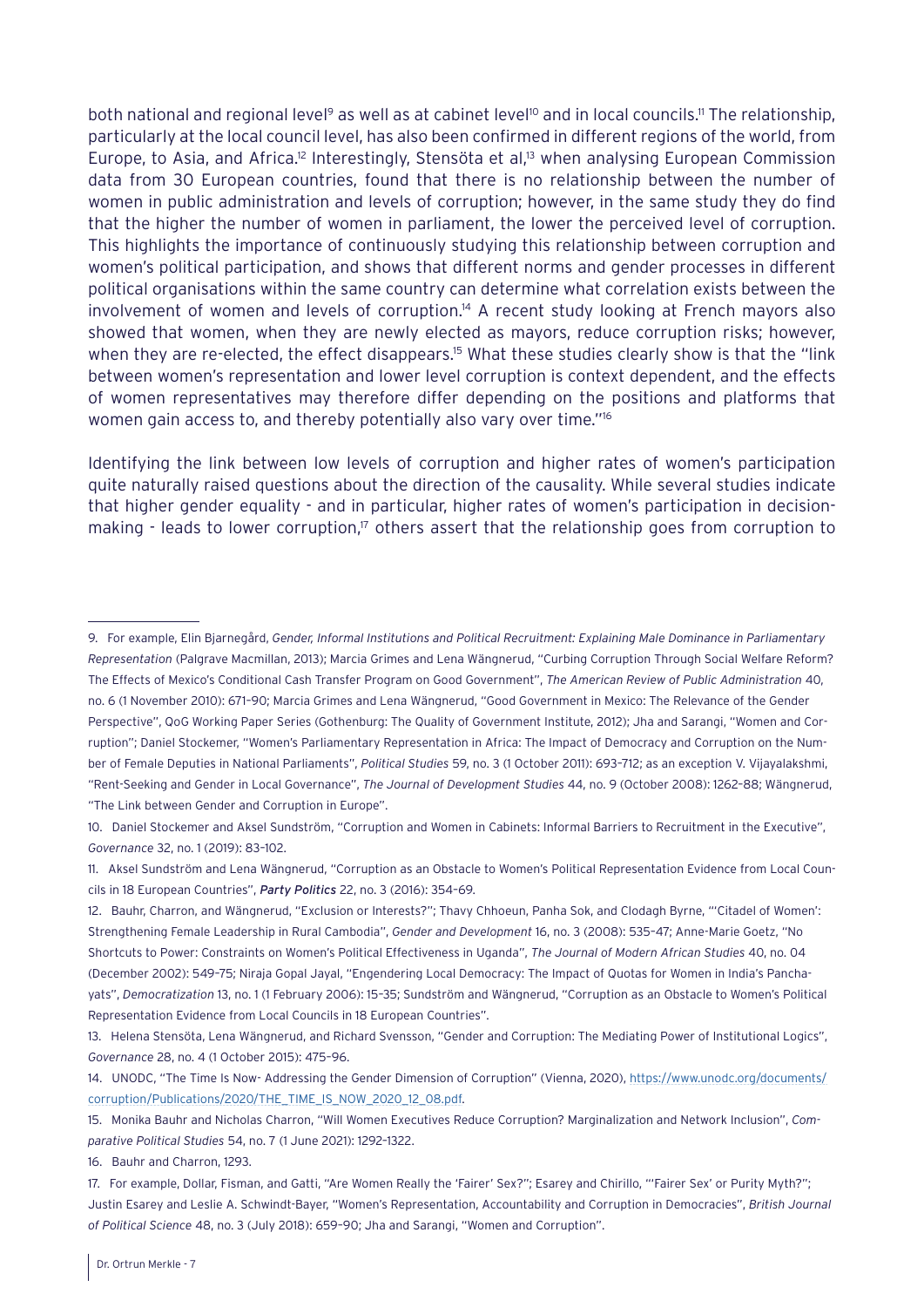gender inequality.<sup>18</sup> A recent study even indicates that both effects are true at the same time.<sup>19</sup> One, therefore, has to explore if indeed women's participation in politics reduces corruption (and if yes, how) or rather if corruption prevents women from seeking and gaining political office. This policy brief will explore this in more detail. In doing so it will look at several questions: 1) how do women influence the level of corruption at different levels of government? 2) how does corruption hinder the political participation of women? and 3) when can women be an anti-corruption force?

<sup>18.</sup> Bjarnegård, *Gender, Informal Institutions and Political Recruitment: Explaining Male Dominance in Parliamentary Representation*; Grimes and Wängnerud, "Good Government in Mexico: The Relevance of the Gender Perspective"; Sundström and Wängnerud, "Corruption as an Obstacle to Women's Political Representation Evidence from Local Councils in 18 European Countries". 19. Justin Esarey and Leslie A. Schwindt-Bayer, "Estimating Causal Relationships Between Women's Representation in Government and Corruption", *Comparative Political Studies* 52, no. 11 (1 September 2019): 1713–41.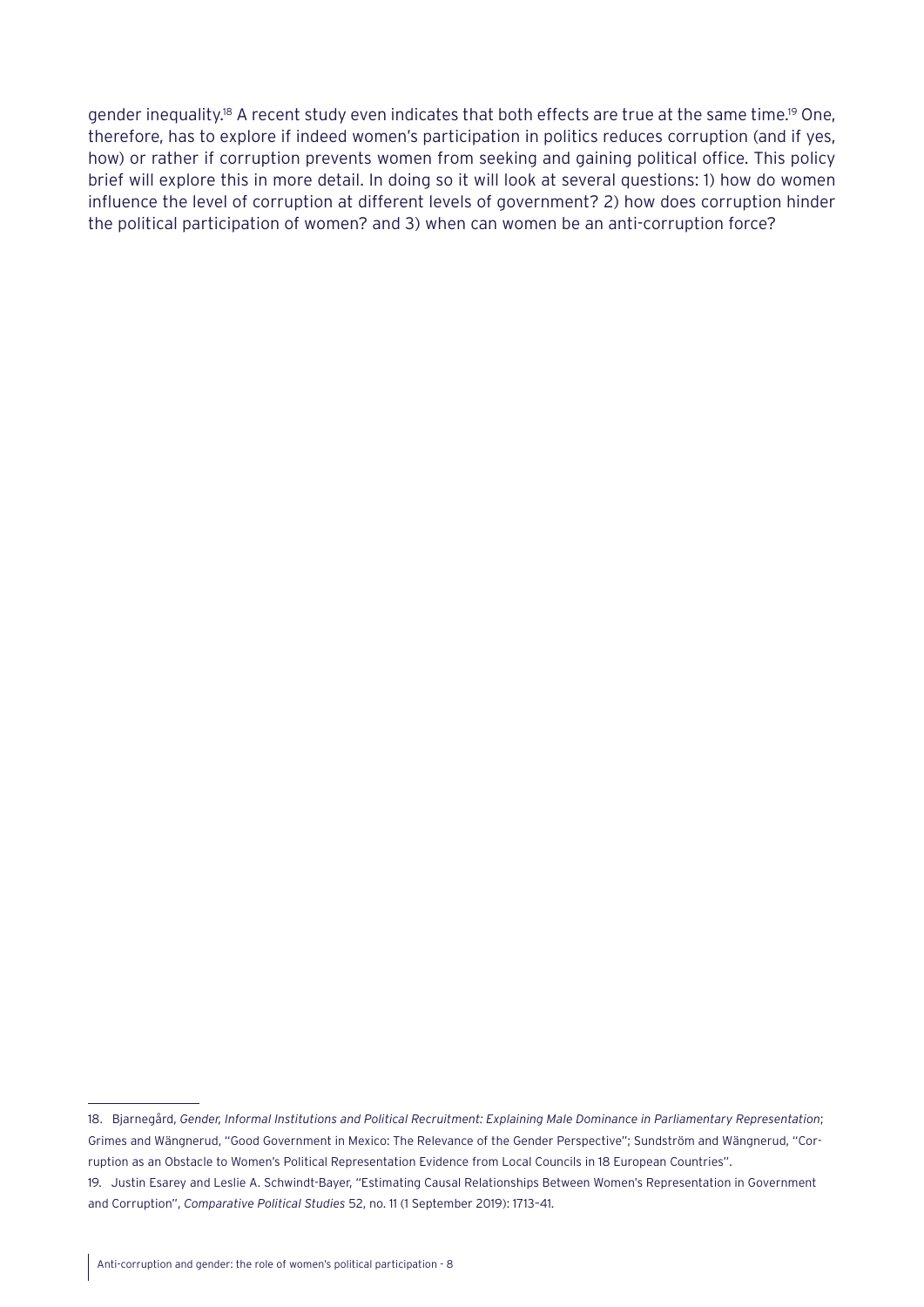## <span id="page-8-0"></span>**2. How do women influence the level of corruption at different levels of government?**

The majority of the existing research focuses on the fact that more women being included in politics often leads to lower corruption levels.<sup>20</sup> As will be discussed in more detail below, these findings hold true at different levels of government from national parliament to local councils; however there are some clear trends: the relationship is particularly strong in contexts of high accountability, especially consolidated democracies,<sup>21</sup> and many of the studies focus either on global data sets, on the European Union, or on Latin America. Fewer studies can be found exploring this relationship in other parts of the world. In addition, the mechanisms through which this relationship manifests are still being debated.<sup>22</sup> A number of possible explanations have been identified, such as women simply being more honest than men, being more risk averse, being treated differently by voters,<sup>23</sup> or being excluded from networks of power.<sup>24</sup> The following sections will take a closer look at each of these arguments.

#### **2.1.1 Differences between men and women in attitudes toward corruption**

The first studies in this area focused on women being less likely to engage in corrupt activities as the main explanation as to why higher numbers of women in parliament lead to lower levels of corruption in the country overall. Dollar et al.<sup>25</sup> focused on women being more likely to sacrifice personal gains for the common good, which would also make them less likely to engage in corrupt behaviour. These arguments are in large parts based on previous behaviour studies, showing that women have higher scores on integrity tests<sup>26</sup> and showcase higher norms of ethical behaviour.<sup>27</sup> This was corroborated by Swamy et al.<sup>28</sup>, who however focused on differences in self-control between men and women. Other studies make similar arguments by focusing on differences in willingness

25. "Are Women Really the 'Fairer' Sex?"

28. Swamy et al., "Gender and Corruption".

<sup>20.</sup> Amy C. Alexander and Andreas Bågenholm, "Does Gender Matter? Female Politicians' Engagement in Anti-Corruption Efforts", in *Gender and Corruption - Historical Roots and New Avenues for Research*, ed. by Helena Stensöta and Lena Wängnerud, Political Corruption and Governance (UK: Palgrave Macmillan, 2018), 176.

<sup>21.</sup> Monika Bauhr, Nicholas Charron, and Lena Wängnerud, "Close the Political Gender Gap to Reduce Corruption", U4 Brief (Bergen, Norway: U4 Anti-Corruption Resource Center, 2018).

<sup>22.</sup> For an overview of the current state of the art of gender and corruption research see Ortrun Merkle, "Gender and Corruption: What We Know and Ways Forward", in *A Research Agenda for Studies of Corruption*, ed. by Alina Mungiu-Pippidi and Paul M. Heywood (Cheltenham, UK: Edward Elgar Publishing Limited, 2020), 75–89.

<sup>23.</sup> Vivi Alatas et al., "Gender, Culture, and Corruption: Insights from an Experimental Analysis", *Southern Economic Journal* 75, no. 3 (January 1, 2009): 663–80; Esarey and Chirillo, "'Fairer Sex' or Purity Myth?"; Esarey and Schwindt-Bayer, "Women's Representation, Accountability and Corruption in Democracies".

<sup>24.</sup> Tiffany D. Barnes, *Gendering Legislative Behavior: Institutional Constraints and Collaboration* (Cambridge: Cambridge University Press, 2016); Anne-Marie Goetz, "Political Cleaners: Women as the New Anti-Corruption Force?", *Development and Change* 38, no. 1 (1 January 2007): 87–105; Leslie A. Schwindt-Bayer, *Political Power and Women's Representation in Latin America* (Oxford University Press, 2010); Aili Mari Tripp, "The Politics of Autonomy and Cooptation in Africa: The Case of the Ugandan Women's Movement", *The Journal of Modern African Studies* 39, no. 1 (2001): 101–28.

<sup>26.</sup> Deniz S. Ones and Chockalingam Viswesvaran, "Gender, Age, and Race Differences on Overt Integrity Tests: Results across Four Large-Scale Job Applicant Datasets", *Journal of Applied Psychology* 83, no. 1 (1998): 35–42.

<sup>27.</sup> Saundra H. Glover et al., "Re-Examining the Influence of Individual Values on Ethical Decision Making", in *From the Universities to the Marketplace: The Business Ethics Journey*, ed. by Marilynn Fleckenstein et al. (Springer Netherlands, 1997), 109–19; Michelle C. Reiss and Kaushik Mitra, "The Effects of Individual Difference Factors on the Acceptability of Ethical and Unethical Workplace Behaviors", *Journal of Business Ethics* 17, no. 14 (1 October 1998): 1581–93.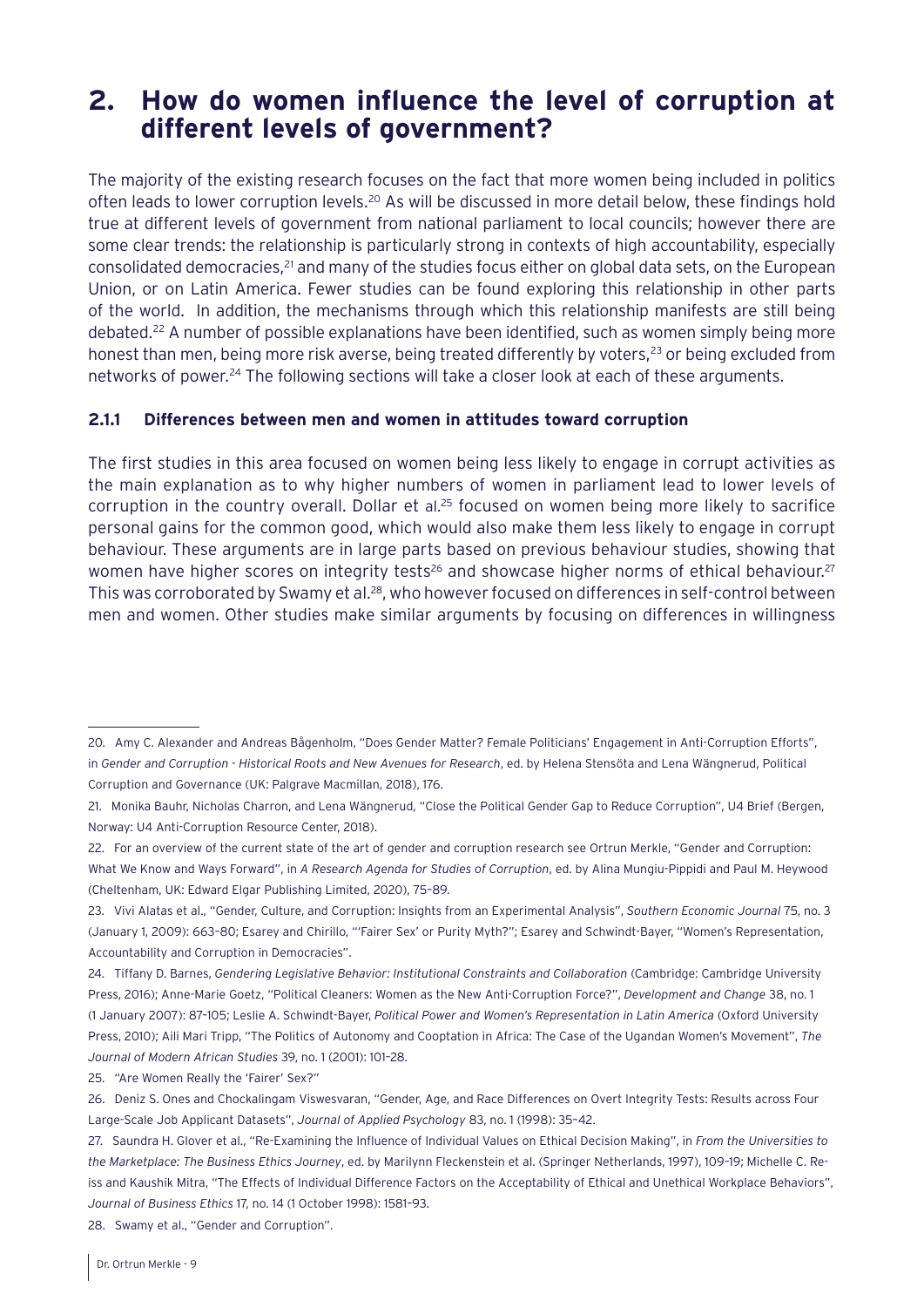to engage in interactions with criminal or corruption officials,<sup>29</sup> risk aversion<sup>30</sup> or in arguing that women are simply less likely to engage in criminal behaviour.<sup>31</sup> An apparent gender difference in attitudes towards corruption especially has been confirmed in a number of experimental studies.<sup>32</sup> Additionally, women might feel greater pressure to conform to existing norms about corruption, as they are more likely to be punished for corrupt behaviour.<sup>33</sup>

While the argument that women are inherently less corrupt than men was briefly popular as the "fairer-sex hypothesis" and led to a new focus on women as the "new anti-corruption cleaner force",34 more recent research is moving away from the understanding that women are more favourably viewed as being more honest and ethical than men.35 Different studies have shown that women are equally or even more willing to take risks if they are in the more dominant position<sup>36</sup> and that women's likelihood to commit crimes is increasing, which likely is linked to the fact that social norms for women have changed, allowing them more participation everywhere, including in crime activity.<sup>37</sup> Furthermore, the argument that women are more honest or risk averse has been criticised for reinforcing gender stereotypes,<sup>38</sup> where "[t]he very traits that traditionally branded women as deficient in moral development, their concern to help and to please, are now seen as a functional for good governance reforms in developing and transitional societies".<sup>39</sup> Hazarika<sup>40</sup> continues this argument and notes that "traits ascribed to women once viewed as making for moral weakness are now seen as cornerstones of moral strength, that is, the definition of morality has changed. It may make little sense to consider women morally superior if notions of morality are mutable. Perhaps it is more useful to speak of honesty than morality" (p.8).

32. Ananish Chaudhuri, "Chapter 2 Gender and Corruption: A Survey of the Experimental Evidence", in *New Advances in Experimental Research on Corruption*, vol. 15, 0 vols., Research in Experimental Economics 15 (Emerald Group Publishing Limited, 2012), 13–49; Tiffany D. Barnes and Emily Beaulieu, "Gender Stereotypes and Corruption: How Candidates Affect Perceptions of Election Fraud", *Politics & Gender* 10, no. 03 (September 2014): 365–91; Frank, Lambsdorff, and Boehm, "Gender and Corruption"; M. Fernanda Rivas, "An Experiment on Corruption and Gender", *Bulletin of Economic Research* 65, no. 1 (1 January 2013): 10–42; Günther G. Schulze and Björn Frank, "Deterrence versus Intrinsic Motivation: Experimental Evidence on the Determinants of Corruptibility", *Economics of Governance* 4, no. 2 (1 August 2003): 143–60.

33. Esarey and Chirillo, "'Fairer Sex' or Purity Myth?"

34. Goetz, "Political Cleaners".

39. Goetz, "Political Cleaners", 91.

<sup>29.</sup> Björn Frank, Johann Graf Lambsdorff, and Frédéric Boehm, "Gender and Corruption: Lessons from Laboratory Corruption Experiments", *European Journal of Development Research* 23, no. 1 (February 2011): 59–71.

<sup>30.</sup> James P. Byrnes, David C. Miller, and William D. Schafer, "Gender Differences in Risk Taking: A Meta-Analysis", *Psychological Bulletin* 125, no. 3 (1999): 367–83; Catherine C. Eckel and Sascha C. Füllbrunn, "Thar SHE Blows? Gender, Competition, and Bubbles in Experimental Asset Markets", *American Economic Review* 105, no. 2 (February 2015): 906–20; Christine R Harris, Michael Jenkins, and Dale Glaser, "Gender Differences in Risk Assessment: Why Do Women Take Fewer Risks than Men", *Judgment and Decision Making* 1, no. 1 (2006): 48–63.

<sup>31.</sup> Bo Rothstein, "Corruption, Gender Equality and Feminist Strategies", QoG Working Paper Series (Gothenburg: Quality of Government Institute, Department of Political Science, University of Gothenburg, 2016).

<sup>35.</sup> Tiffany D. Barnes, Emily Beaulieu, and Gregory W. Saxton, "Restoring Trust in the Police: Why Female Officers Reduce Suspicions of Corruption", *Governance* 31, no. 1 (2018): 143–61.

<sup>36.</sup> Uri Gneezy, Kenneth L. Leonard, and John A. List, "Gender Differences in Competition: Evidence From a Matrilineal and a Patriarchal Society", *Econometrica* 77, no. 5 (1 September 2009): 1637–64.

<sup>37.</sup> Nadia Campaniello, "Women in Crime", *IZA World of Labor*, 31 July 2019.

<sup>38.</sup> UNDP, "Seeing Beyond the State: Grassroots Women's Perspectives on Corruption and Anti-Corruption", October 2012, [https://](https://www.undp.org/publications/seeing-beyond-state-grassroots-womens-perspectives-corruption-and-anti-corruption) [www.undp.org/publications/seeing-beyond-state-grassroots-womens-perspectives-corruption-and-anti-corruption.](https://www.undp.org/publications/seeing-beyond-state-grassroots-womens-perspectives-corruption-and-anti-corruption)

<sup>40. &</sup>quot;The Plough, Gender Roles, and Corruption", SSRN Scholarly Paper (Rochester, NY: Social Science Research Network, December 27, 2016).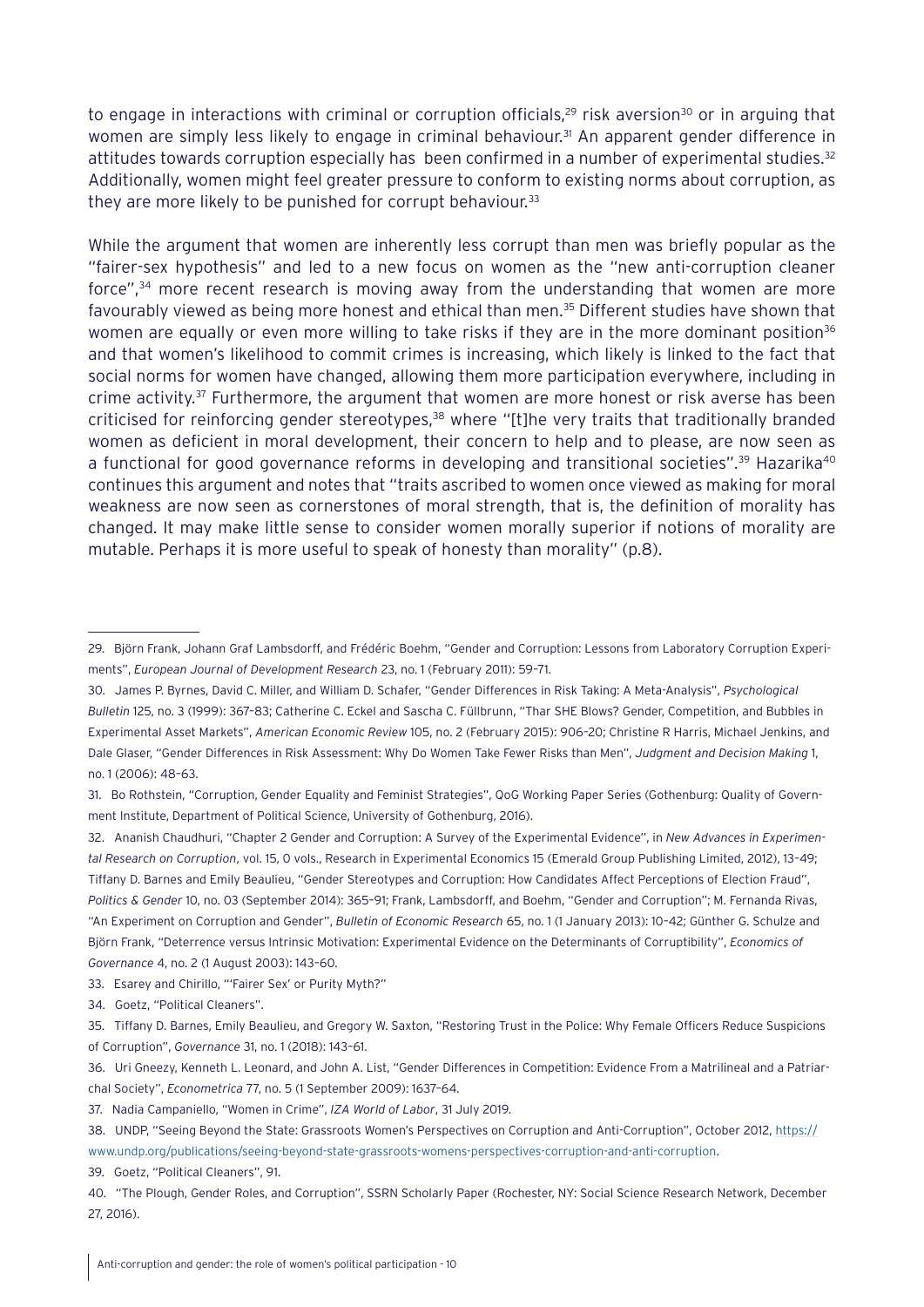<span id="page-10-0"></span>So, while most agree that women are not inherently less corrupt than men, women have an important role to play in the fight against corruption. However, more information about their contribution, as well as the factors which can support or hinder their contribution, need to be explored further.

#### **2.1.2 Institutional factors**

Increasing the number of women in parliament has not been found to have a consistent effect on corruption; 41 therefore, it seems likely that there are a number of other factors that affect if and when an increase in the number of women will lead to lower levels of corruption.

Functioning institutions decrease corruption and allow more women to participate in politics.

It could simply be that functioning liberal institutions allow more women to participate in the process and at the same time also lead to lower levels of corruption.<sup>42</sup> This was confirmed in a 2013 study that showed that women's participation only affected corruption levels when the country already had strong political institutions.<sup>43</sup> It might even be the case that only less corrupt governments are actually willing to include women in decision-making roles;<sup>44</sup> for example, because they are less based on tight networks but rather on merit. Looking at gender differences in attitudes toward corruption, Alhassan-Alolo<sup>45</sup> showed that male and female public servants in Ghana have similar attitudes toward corruption and are equally likely to engage in it. He hypothesises that the question of whether or not an individual engages in corruption is a question of opportunity, networks and social norms, rather than one of gender differences. Alatas et al.<sup>46</sup> came to similar conclusions. Using an experimental study in India and Indonesia, the authors find that there are no significant gender differences in attitudes toward corruption. Vijayalakshmi<sup>47</sup> also finds that there is no difference in rent-seeking attitudes or actual levels of corruption between male and female elected representatives in India.

Wängnerud<sup>48</sup> shows that women's participation in electoral politics has a larger impact on corruption than women in high administrative positions do. Similarly, a study by Stensöta, Wängnerud and Svensson<sup>49</sup> argues that institutional characteristics matter in determining the role gender plays. Interestingly, they find that stronger bureaucratic principles decrease the effect of gender both on corruption behaviours and attitudes. They show that public administrations in their sample in Europe, which typically have very strictly standardised procedures, are less affected by gendered norms. However, they show that in the same sample of 30 European countries, the number of women in parliament does indeed have an impact on the levels of perceived corruption.

<sup>41.</sup> Esarey and Schwindt-Bayer, "Estimating Causal Relationships Between Women's Representation in Government and Corruption"; Sabrina Karim, "Madam Officer: Peru's Anti-Corruption Gambit", *Americas Quarterly*, 2011.

<sup>42.</sup> Hung-En Sung, "Fairer Sex or Fairer System? Gender and Corruption Revisited", *Social Forces* 82, no. 2 (1 December 2003):

<sup>703–23.</sup>

<sup>43.</sup> Esarey and Chirillo, "'Fairer Sex' or Purity Myth?"

<sup>44.</sup> Lena Wängnerud, "Gender and Corruption", in *Routledge Handbook of Political Corruption*, ed. by Paul M. Heywood (Routledge, 2014), 288–98.

<sup>45. &</sup>quot;Gender and Corruption: Testing the New Consensus", *Public Administration and Development* 27, no. 3 (1 August 2007): 227–37.

<sup>46. &</sup>quot;Gender, Culture, and Corruption".

<sup>47. &</sup>quot;Rent-Seeking and Gender in Local Governance".

<sup>48. &</sup>quot;The Link between Gender and Corruption in Europe".

<sup>49. &</sup>quot;Gender and Corruption".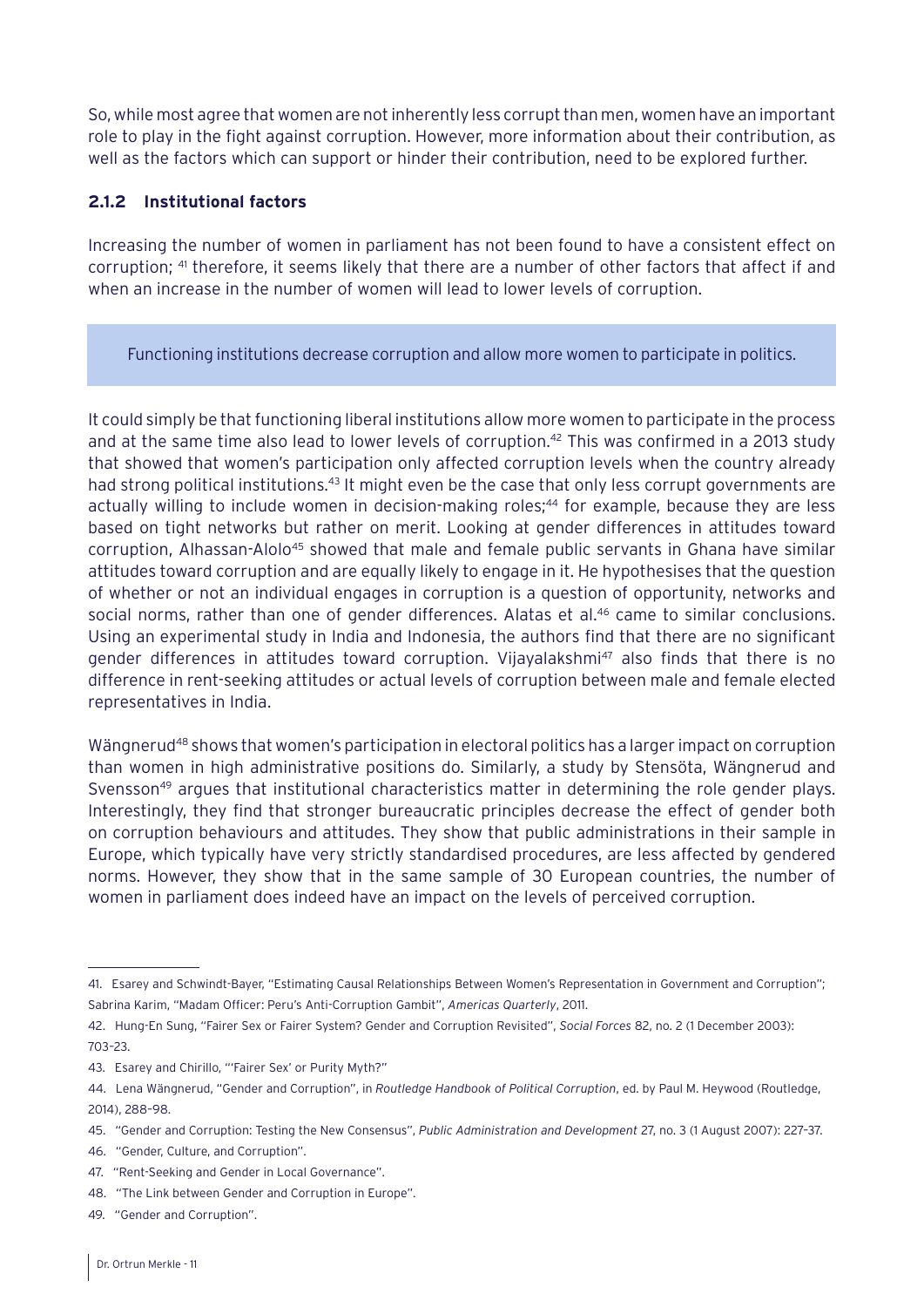Women in parliament play a bigger role in reducing corruption than in bureaucratic positions; however, the better functioning the institutions are, the smaller the effect gender has.

Women might also simply have less access to corrupt opportunities.<sup>50</sup> It is well known from studies on the role of women in politics that women do not often have the same access to power positions as men do.<sup>51</sup> By definition this makes the "abuse of power" that is corruption more difficult. In addition, a network is an essential aspect of corruption<sup>52</sup> and these networks must be built on "strong within-group trust" in order to also to engage in activities that are illegal.<sup>53</sup> Women often do not have access to these clientelistic networks,<sup>54</sup> as this corruption relies on "homosocial" capital, a type of social capital which is built on the relationships between men. Patronage networks are frequently dominated by men and exclude women from participating<sup>55,56.</sup> Similar findings have been made in Iceland.<sup>57</sup> One can therefore assume that an increase in the number of women in politics could break up existing networks and therefore reduce corruption. As women have been largely excluded from power and therefore also corrupt networks, they are more likely to criticise corrupt behaviour when they see it.58 At the same time, however, it might be the case that even with higher numbers of women representatives, that the corrupt networks continue to exist, or include more women in those networks once they have achieved positions of power.<sup>59</sup>

Women have less access to corrupt opportunities as they are excluded from many positions of power and networks. When more women gain access to political office they can break up existing networks which leads to reductions in corruption.

<sup>50.</sup> For example, Alhassan-Alolo, "Gender and Corruption"; Bjarnegård, *Gender, Informal Institutions and Political Recruitment: Explaining Male Dominance in Parliamentary Representation*; Goetz, "Political Cleaners"; Grimes and Wängnerud, "Good Governement in Mexico: The Relevance of the Gender Perspective"; Stockemer, "Women's Parliamentary Representation in Africa".

<sup>51.</sup> Barnes, *Gendering Legislative Behavior: Institutional Constraints and Collaboration*; Roseanna Michelle Heath, Leslie A. Schwindt-Bayer, and Michelle M. Taylor-Robinson, "Women on the Sidelines: Women's Representation on Committees in Latin American Legislatures", *American Journal of Political Science* 49, no. 2 (2005): 420–36; Schwindt-Bayer, *Political Power and Women's Representation in Latin America*.

<sup>52.</sup> Susan Carol Stokes, "Political Clientelism", in *The Oxford Handbook of Comparative Politics*, ed. by Carles Boix and Susan Carol Stokes (Oxford: Oxford University Press, 2007), 604–27.

<sup>53.</sup> UNODC, "The Time Is Now - Addressing the Gender Dimension of Corruption", 36.

<sup>54.</sup> Bjarnegård, *Gender, Informal Institutions and Political Recruitment: Explaining Male Dominance in Parliamentary Representation*.

<sup>55.</sup> Leonardo R. Arriola and Martha C. Johnson, "Ethnic Politics and Women's Empowerment in Africa: Ministerial Appointments to Executive Cabinets", *American Journal of Political Science* 58, no. 2 (2014): 495–510; Linda J. Beck, "Democratization and the Hidden Public: The Impact of Patronage Networks on Senegalese Women", *Comparative Politics* 35, no. 2 (2003): 147–69; Bjarnegård, *Gender, Informal Institutions and Political Recruitment: Explaining Male Dominance in Parliamentary Representation*.

<sup>56.</sup> Interestingly, Bjarnegård in her work also argues that men who do not fit the traditional understanding of masculinity expected in these networks, are also excluded from them.

<sup>57.</sup> Janet Elise Johnson, Þorgerður Einarsdóttir, and Gyða Margrét Pétursdóttir, "A Feminist Theory of Corruption: Lessons from Iceland", *Politics & Gender* 9, no. 02 (2013): 174–206.

<sup>58.</sup> Boris Branisa and Maria Ziegler, "Reexamining the Link between Gender and Corruption: The Role of Social Institutions", 2011, <http://www.econstor.eu/handle/10419/48324>; Goetz, "Political Cleaners"; Vijayalakshmi, "Rent-Seeking and Gender in Local Governance".

<sup>59.</sup> Justin Esarey and Leslie Schwindt-Bayer, "Estimating Causal Relationships between Women's Representation in Government and Corruption", Manuscript, 30 January 2019,<http://www.justinesarey.com/gender-corruption-and-causality.pdf>.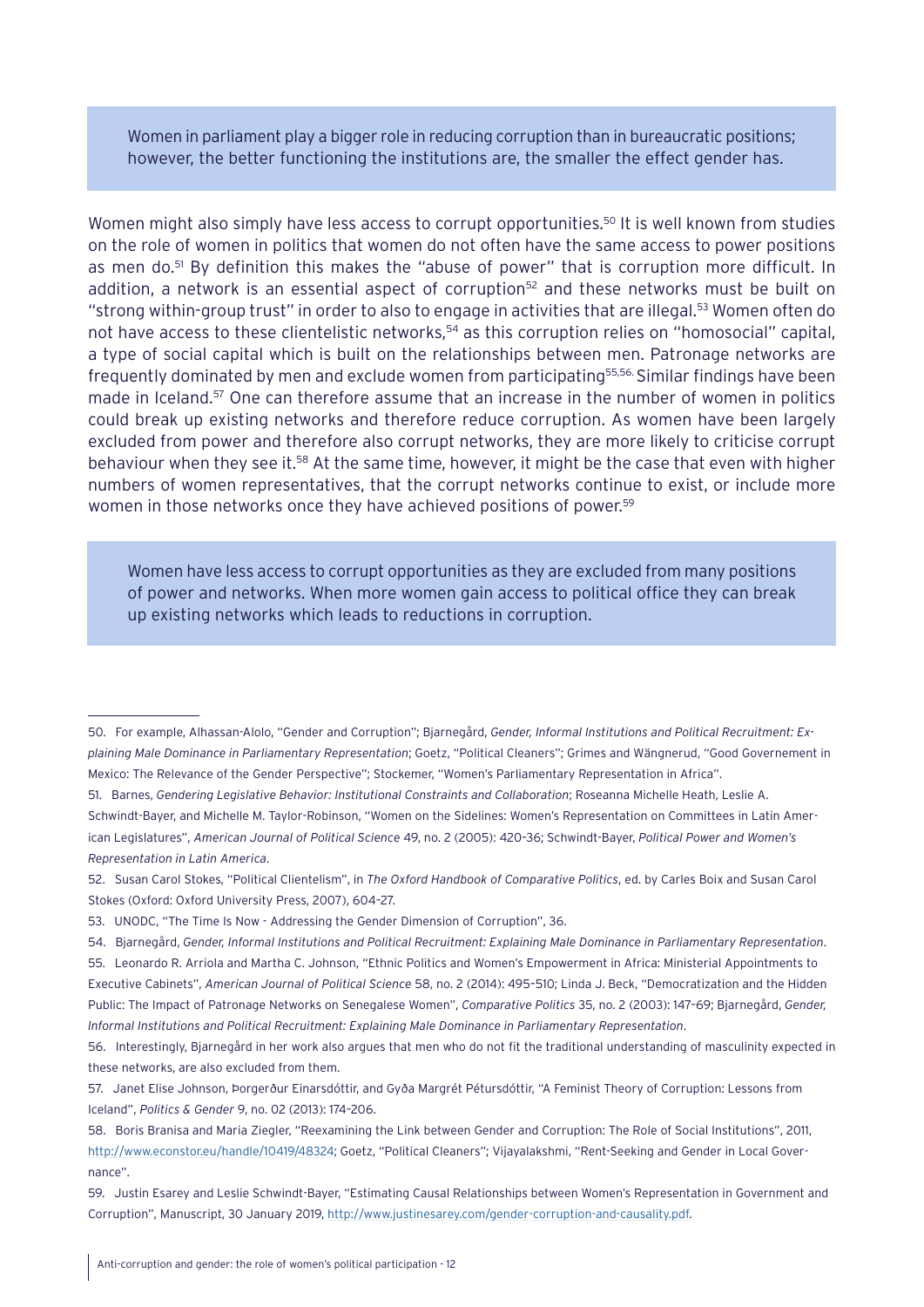More recently, the role of culture has also been explored as a mediating factor. A study by Debski et al.<sup>60</sup> finds that underlying cultural factors explain much of the relationship between participation of women and corruption which should be explored further in future research.

Women are often judged more harshly for mistakes, especially when oversight is rare. Therefore women might be less likely to engage in corruption when the risk is very high.

Women in politics also face other risks and voters are frequently less forgiving of missteps when they are taken by women. This therefore significantly increases the risk for women of getting involved in corruption, as exposure would likely lead to more severe punishment. Therefore, especially when the risks associated with corruption are high, women are less likely to get involved.<sup>61</sup> Yet, the evidence on this is not clear.<sup>62</sup> Interestingly, multiple research studies have shown that increased women's political representation does indeed reduce corruption levels if it especially risky to be involved in corrupt activities.<sup>63</sup> Zemojtel-Piotrowska et al.<sup>64</sup> find that women are evaluated more negatively in corruption and sex scandals. At the same time, it might also be that women are simply less likely to be suspected of participating in corruption;<sup>65</sup> for example because they are seen as political outsiders. Barnes and Beaulieu<sup>66</sup> therefore argue that women are only likely to be judged differently in terms of corrupt behaviour in settings where oversight is rare and poorly institutionalised.

64. "Corruption and Sexual Scandal".

66. "Women Politicians, Institutions, and Perceptions of Corruption".

<sup>60. &</sup>quot;Gender and Corruption: The Neglected Role of Culture", *European Journal of Political Economy* 55 (1 December 2018): 526–37.

<sup>61.</sup> Esarey and Schwindt-Bayer, "Women's Representation, Accountability and Corruption in Democracies".

<sup>62.</sup> Tiffany D. Barnes and Emily Beaulieu, "Women Politicians, Institutions, and Perceptions of Corruption", *Comparative Political Studies* 52, no. 1 (1 January 2019): 134–67; Lindsay J. Benstead and Ellen Lust, "Why Do Some Voters Prefer Female Candidates? The Role of Perceived Incorruptibility in Arab Elections", in *Gender and Corruption: Historical Roots and New Avenues for Research*, ed. by Helena Stensöta and Lena Wängnerud, Political Corruption and Governance (Cham: Springer International Publishing, 2018), 83–104; Andrew C. Eggers, Nick Vivyan, and Markus Wagner, "Corruption, Accountability, and Gender: Do Female Politicians Face Higher Standards in Public Life?", *The Journal of Politics* 80, no. 1 (25 October 2017): 321–26; Leslie A. Schwindt-Bayer, Justin Esarey, and Erika Schumacher, "Gender and Citizen Responses to Corruption among Politicians: The U.S. and Brazil", in *Gender and Corruption: Historical Roots and New Avenues for Research*, ed. by Helena Stensöta and Lena Wängnerud, Political Corruption and Governance (Cham: Springer International Publishing, 2018), 59–82; Magdalena Anna Żemojtel-Piotrowska et al., "Corruption and Sexual Scandal: The Importance of Politician Gender", *Anales de Psicología / Annals of Psychology* 33, no. 1 (2017): 133–41.

<sup>63.</sup> Esarey and Chirillo, "'Fairer Sex' or Purity Myth?"; Esarey and Schwindt-Bayer, "Women's Representation, Accountability and Corruption in Democracies".

<sup>65.</sup> Schwindt-Bayer, *Political Power and Women's Representation in Latin America*; Stacy G. Ulbig, "Gendering Municipal Government: Female Descriptive Representation and Feelings of Political Trust\*", *Social Science Quarterly* 88, no. 5 (1 December 2007): 1106–23, <https://doi.org/10.1111/j.1540-6237.2007.00494.x>; David Watson and Amy Moreland, "Perceptions of Corruption and the Dynamics of Women's Representation", *Politics & Gender* 10, no. 03 (September 2014): 392–412.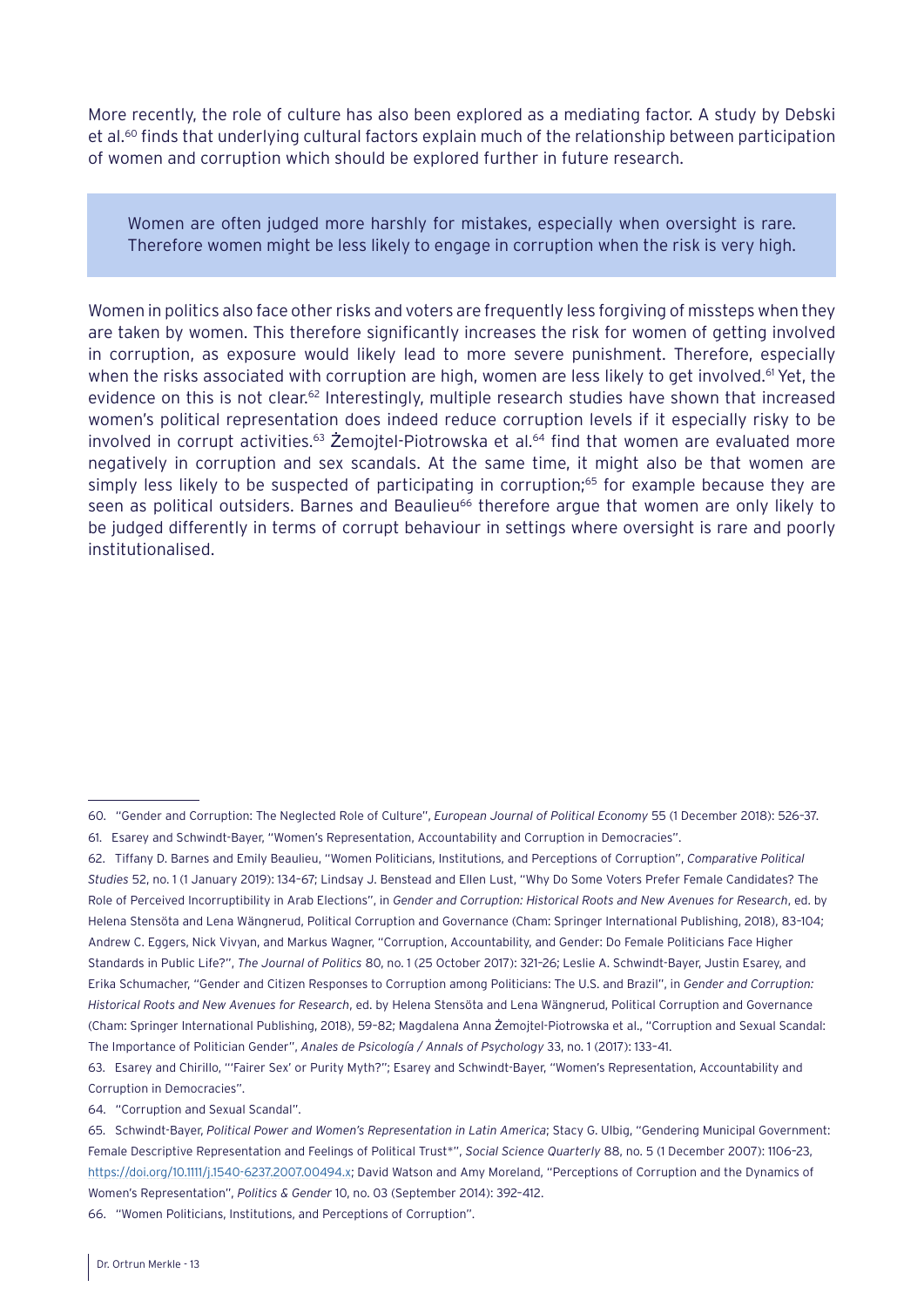### <span id="page-13-0"></span>**2.2 The impact of corruption on women's political representation**

As policies that increased women's representation in government have not shown consistent effects on corruption,<sup> $\sigma$ </sup> it might rather be that corruption has a negative impact on the political participation of women. A study by Norris<sup>68</sup> confirms that high levels of political corruption and political violence lead to a lower number of women elected to parliament. She finds that where corruption is common women constitute roughly 3.9% of the legislatures, while when no corruption is present, the number of women in parliament triples to 13.6.%.<sup>69</sup> As has been widely researched, pursuing a political career is full of opportunities, but also obstacles, especially for women.70 While it can be argued that the position of women has improved significantly over the last decades, the gender gap in economic and political participation continues to exist and in recent years has often even increased.<sup>71,72</sup> Many different approaches have been taken to explain the underlying gendered dynamics such as attitudes, experiences, (socio-economic) resources and political socialisation, that have led to the gender gap in political participation <sup>73.</sup> Recently, there has also been more focus on the role corruption can play as an obstacle to women's political participation.

Many researchers find that electoral systems have an impact on the political participation of women, $74$  and corruption can be an additional barrier for women seeking to actually run and be elected into public office, when, for example, illicit funds are used in elections.75

68. "Silver or Lead? Why Violence and Corruption Limit Women's Representation," *HKS Faculty Research Working Paper Series*  RWP19-011 (1 March 2019), [https://www.hks.harvard.edu/publications/silver-or-lead-why-violence-and-corruption-limit-womens-repre](https://www.hks.harvard.edu/publications/silver-or-lead-why-violence-and-corruption-limit-womens-representation?platform=hootsuite)[sentation?platform=hootsuite](https://www.hks.harvard.edu/publications/silver-or-lead-why-violence-and-corruption-limit-womens-representation?platform=hootsuite).

- 71. Ricardo Hausmann et al., "The Global Gender Gap Report 2014" (Switzerland: World Economic Forum, 2014), [http://www.weforum.](http://www.weforum.org/reports/global-gender-gap-report-2014) [org/reports/global-gender-gap-report-2014](http://www.weforum.org/reports/global-gender-gap-report-2014).
- 72. Karim, "Madam Officer: Peru's Anti-Corruption Gambit".

75. Norris, "Silver or Lead? Why Violence and Corruption Limit Women's Representation".

<sup>67.</sup> For example, Carrie Kahn, "Mexican State's Anti-Corruption Plan: Hire Female Traffic Cops", *NPR.Org* (blog), 28 September 2013, [https://www.npr.org/2013/09/28/226903227/mexican-state-s-anti-corruption-plan-hire-women-traffic-cops;](https://www.npr.org/2013/09/28/226903227/mexican-state-s-anti-corruption-plan-hire-women-traffic-cops) Karim, "Madam Officer: Peru's Anti-Corruption Gambit"; Molly Moore, "Mexico City's Stop Sign to Bribery", *Washington Post*, 31 July 1999, [https://www.wash](https://www.washingtonpost.com/archive/politics/1999/07/31/mexico-citys-stop-sign-to-bribery/61254d72-5f5b-438e-8df6-3ee55688a3ec/)[ingtonpost.com/archive/politics/1999/07/31/mexico-citys-stop-sign-to-bribery/61254d72-5f5b-438e-8df6-3ee55688a3ec/.](https://www.washingtonpost.com/archive/politics/1999/07/31/mexico-citys-stop-sign-to-bribery/61254d72-5f5b-438e-8df6-3ee55688a3ec/)

<sup>69.</sup> Norris, 12.

<sup>70.</sup> For an overview see for example Pamela Paxton and Melanie M. Hughes, *Women, Politics, and Power A Global Perspective*, 3rd ed. (Los Angeles: SAGE, 2017).

<sup>73.</sup> For example, Arla G. Bernstein, "Gendered Characteristics of Political Engagement in College Students", *Sex Roles* 52, no. 5–6 (1 March 2005): 299–310; Nancy Burns, Kay Lehman Schlozman, and Sidney Verba, *The Private Roots of Public Action* (Harvard University Press, 2001); Hilde Coffé and Catherine Bolzendahl, "Same Game, Different Rules? Gender Differences in Political Participation", *Sex Roles* 62, no. 5–6 (March 2010): 318–33; Richard L. Fox and Jennifer L. Lawless, "Entering the Arena? Gender and the Decision to Run for Office", *American Journal of Political Science* 48, no. 2 (1 April 2004): 264–8[0;](https://doi.org/10.2307/1519882;) Richard L. Fox and Jennifer L. Lawless, "Uncovering the Origins of the Gender Gap in Political Ambition", *American Political Science Review* 108, no. 03 (August 2014): 499–519; Laura Sartori, Dario Tuorto, and Rossella Ghigi, "The Social Roots of the Gender Gap in Political Participation: The Role of Situational and Cultural Constraints in Italy", *Social Politics: International Studies in Gender, State & Society* 24, no. 3 (1 September 2017): 221–47. 74. Richard E. Matland and Deborah Dwight Brown, "District Magnitude's Effect on Female Representation in U. S. State Legislatures", *Legislative Studies Quarterly* 17, no. 4 (1 November 1992): 469–92; Pippa Norris, "Women's Legislative Participation in Western Europe", *West European Politics* 8, no. 4 (1 October 1985): 90–101; Wilma Rule, "Women's Underrepresentation and Electoral Systems", *Political Science and Politics* 27, no. 04 (December 1994): 689–92.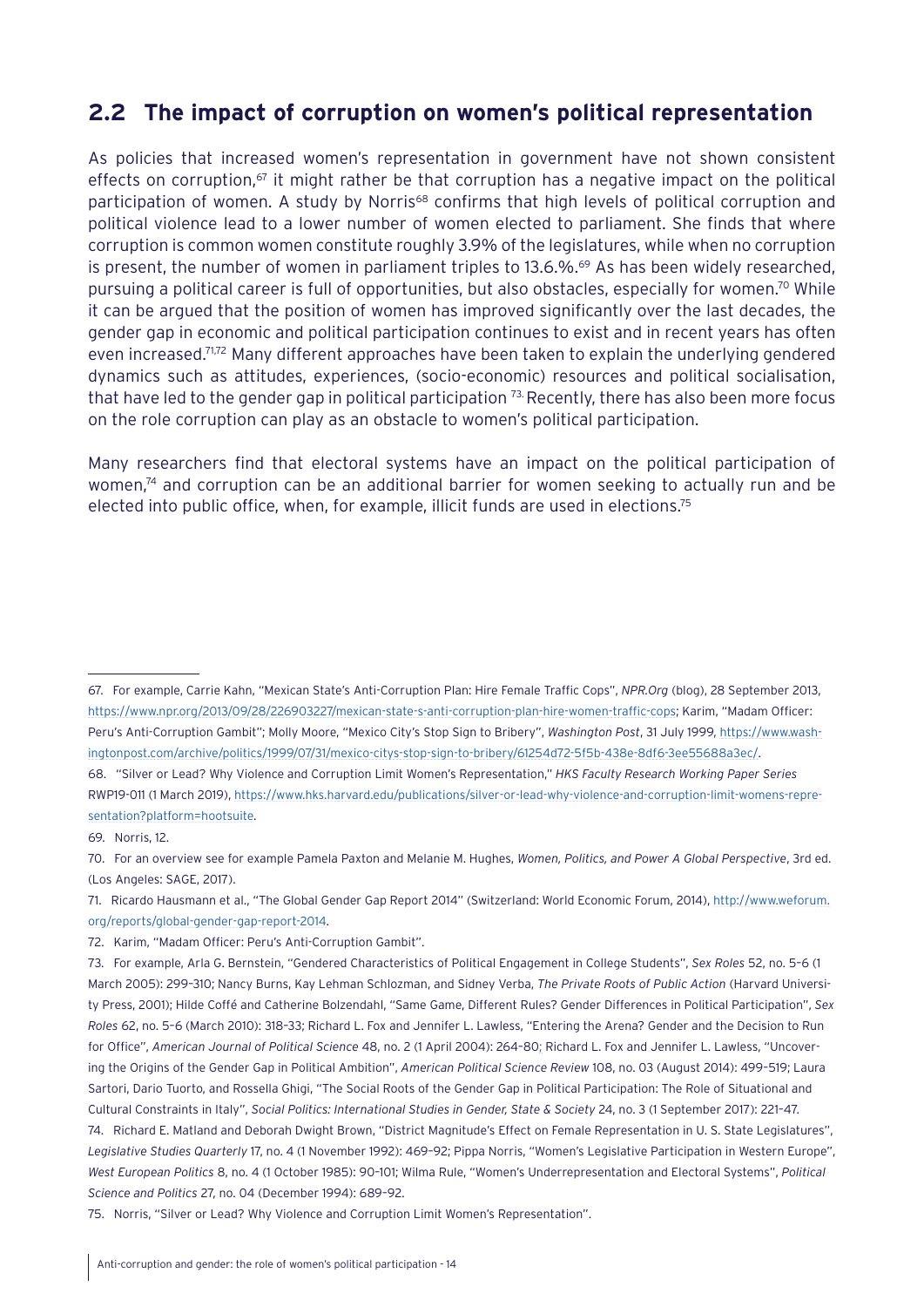Political parties are considered to be gatekeepers for women politicians<sup>76</sup> and party structures play an important role in deciding women's chances for office.77 Kunovich and Paxton78 argue that women have to pass two filters to become public officials; first, they must be selected to run by the parties and then, they must be favoured by the electorate. It has been widely discussed that for the latter, cultural norms relating to the role of women can be a severe hindrance.79 Interestingly, in the case of anti-corruption, the stereotypes surrounding women might play a positive role for the electorate (see section 3.1).

For the selection within the parties, however, research shows that corruption can severely hinder women's access to political office. Clientelism can be an effective gatekeeper and hinder women from entering formal politics.<sup>80</sup> Bjarnegård<sup>81</sup> argues that "whereas democracy has often been viewed as enabling participation, clientelism is here seen as constraining genuine political participation for the majority of people". A study looking at elections for the federal Congress in Argentina showed that women members of Congress are more likely to represent political parties that are less associated with clientelistic networks.<sup>82</sup> In the case of Mexico, a study found that women frequently start their careers in civil society organisations, and not in established clientelistic networks.<sup>83</sup> The exclusion of women from clientelistic networks also means that their support base is often different. Women in politics have often started their careers in civil society, which then is also where they build their support network.<sup>84</sup> As corruption typically undermines the relationship between civil society and government, "female politicians have a rational incentive to refrain from corruption in order not to alienate their supporters and jeopardize their political careers".<sup>85</sup> Therefore, it is important to study in more detail what makes "corruption systems prone to inclusion of already corrupt men while effectively excluding outsiders such as women".<sup>86</sup>

Often, access to political office also requires access to informal, and frequently male-dominated, networks that exclude women.<sup>87</sup> Stockemer,<sup>88</sup> analysing data on Africa, finds that "By reinforcing

80. For example, Bjarnegård, *Gender, Informal Institutions and Political Recruitment: Explaining Male Dominance in Parliamentary Representation* on Thailand; Susan Franceschet and Jennifer M. Piscopo, "Sustaining Gendered Practices? Power, Parties, and Elite Political Networks in Argentina", *Comparative Political Studies* 47, no. 1 (January 2014): 85–110.

88. "Women's Parliamentary Representation in Africa", 705.

<sup>76.</sup> Pippa Norris, "Conclusions: Comparing Legislative Recruitment", in *Gender and Party Politics*, ed. by Joni Lovenduski and Pippa Norris (London: SAGE Publications Ltd, 1993), 309–30.

<sup>77.</sup> Miki Caul, "Women's Representation in Parliament The Role of Political Parties", *Party Politics* 5, no. 1 (1 January 1999): 79–98; Lena Wängnerud, "Women in Parliaments: Descriptive and Substantive Representation", *Annual Review of Political Science* 12, no. 1 (2009): 51–69.

<sup>78. &</sup>quot;Pathways to Power: The Role of Political Parties in Women's National Political Representation", *American Journal of Sociology* 111, no. 2 (September 1, 2005): 505–52.

<sup>79.</sup> Pippa Norris and Ronald Inglehart, "Cultural Obstacles to Equal Representation", *Journal of Democracy* 12, no. 3 (2001): 126–40; Pamela Paxton and Sheri Kunovich, "Women's Political Representation: The Importance of Ideology", *Social Forces* 82, no. 1 (1 September 2003): 87–113.

<sup>81.</sup> *Gender, Informal Institutions and Political Recruitment: Explaining Male Dominance in Parliamentary Representation.*

<sup>82.</sup> Franceschet and Piscopo, "Sustaining Gendered Practices?".

<sup>83.</sup> Grimes and Wängnerud, "Curbing Corruption Through Social Welfare Reform?".

<sup>84.</sup> Grimes and Wängnerud.

<sup>85.</sup> Rothstein, "Corruption, Gender Equality and Feminist Strategies."

<sup>86.</sup> Elin Bjarnegård, "Focusing on Masculinity and Male-Dominated Networks in Corruption", in *Gender and Corruption - Historical Roots and New Avenues for Research*, ed. by Helena Stensöta and Lena Wängnerud, Political Corruption and Governance (UK: Palgrave Macmillan, 2018), 257.

<sup>87.</sup> Bjarnegård, *Gender, Informal Institutions and Political Recruitment: Explaining Male Dominance in Parliamentary Representation*; Pippa Norris and Joni Lovenduski, *Political Recruitment: Gender, Race and Class in the British Parliament* (Cambridge University Press, 1995); Stockemer and Sundström, "Corruption and Women in Cabinets".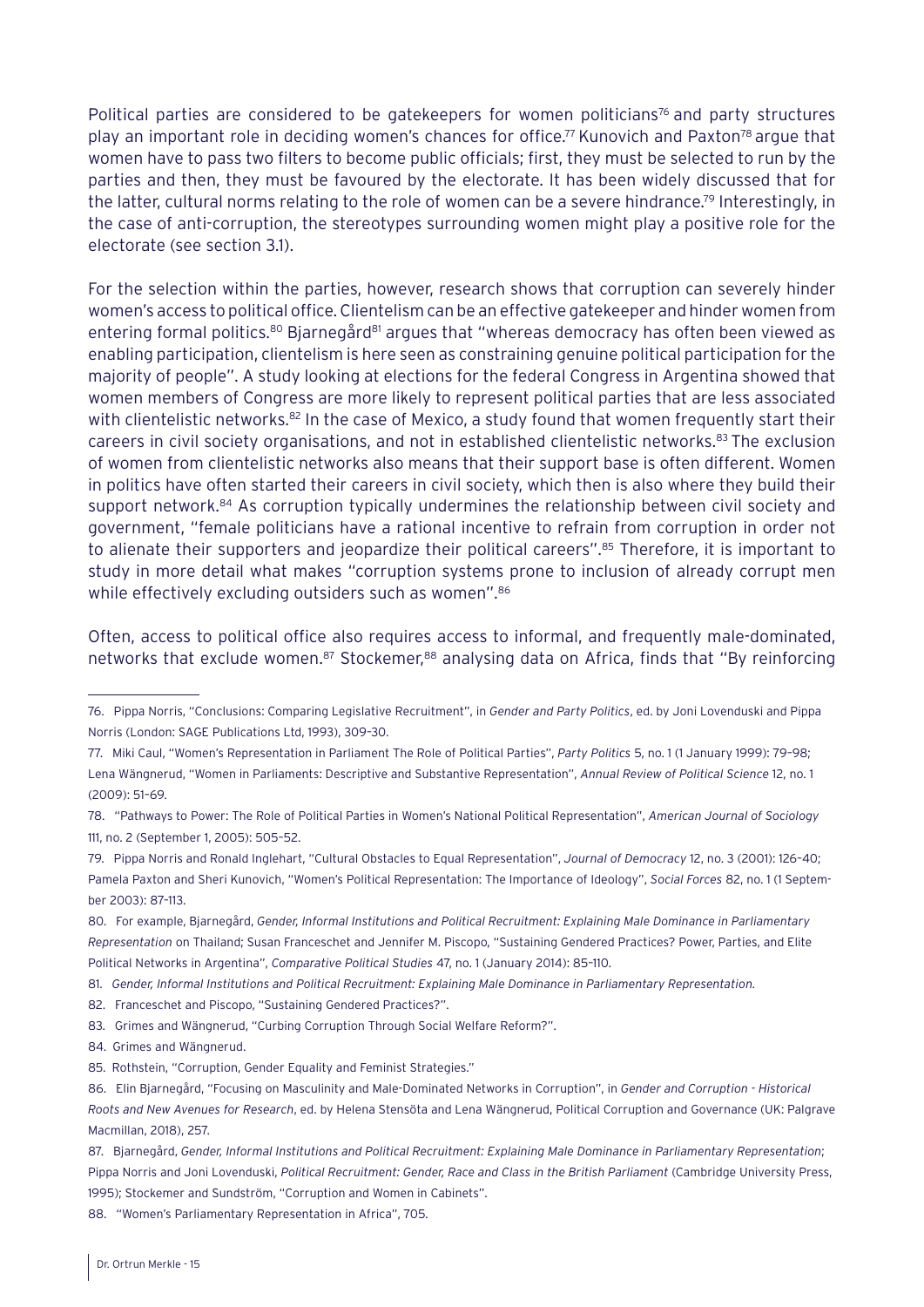human rights violations, preventing the institutionalization of party structures and strengthening traditional power networks, high levels of corruption appear to be a major barrier against women's efforts to gain office." Furthermore, Sundström and Wängnerud,<sup>89</sup> analysing data on European local councils, argue that the selection process is affected by corruption and women are likely to be excluded from corrupt networks which are typically dominated by and designed to privilege men.

Grimes and Wängnerud<sup>90</sup> also corroborate these findings, showing that in Mexico corruption also hinders women's representation. Bjarnegård and Kenny<sup>91</sup> show that when formal rules are weak or not properly enforced, the informal practices of patronage and clientelism disadvantage women. In addition, several studies have identified the existence of male-dominated patronage networks as an obstacle for women to enter formal politics, which then also limits the possibilities for women to enter in corrupt exchanges.<sup>92</sup>

Research has also shown that candidates challenging incumbents are often disadvantaged because they do not have access to the resources needed for clientelism such as patronage networks and campaign funds.<sup>93</sup> This is very likely to be a challenge, especially for women who are trying to break into "old boys' networks".94

<sup>89. &</sup>quot;Corruption as an Obstacle to Women's Political Representation Evidence from Local Councils in 18 European Countries".

<sup>90.</sup> "Good Government in Mexico: The Relevance of the Gender Perspective".

<sup>91. &</sup>quot;Comparing Candidate Selection: A Feminist Institutionalist Approach", *Government and Opposition* 51, no. 3 (July 2016): 370–92.

<sup>92.</sup> Alhassan-Alolo, "Gender and Corruption"; Goetz, "Political Cleaners"; Stockemer, "Women's Parliamentary Representation in Africa"; Sundström and Wängnerud, "Corruption as an Obstacle to Women's Political Representation Evidence from Local Councils in 18 European Countries".

<sup>93.</sup> Athanassios Gouglas, Bart Maddens, and Marleen Brans, "Determinants of Legislative Turnover in Western Europe, 1945–2015", *European Journal of Political Research* 57, no. 3 (2018): 637–61; Stokes, "Political Clientelism".

<sup>94.</sup> Norris, "Silver or Lead? Why Violence and Corruption Limit Women's Representation".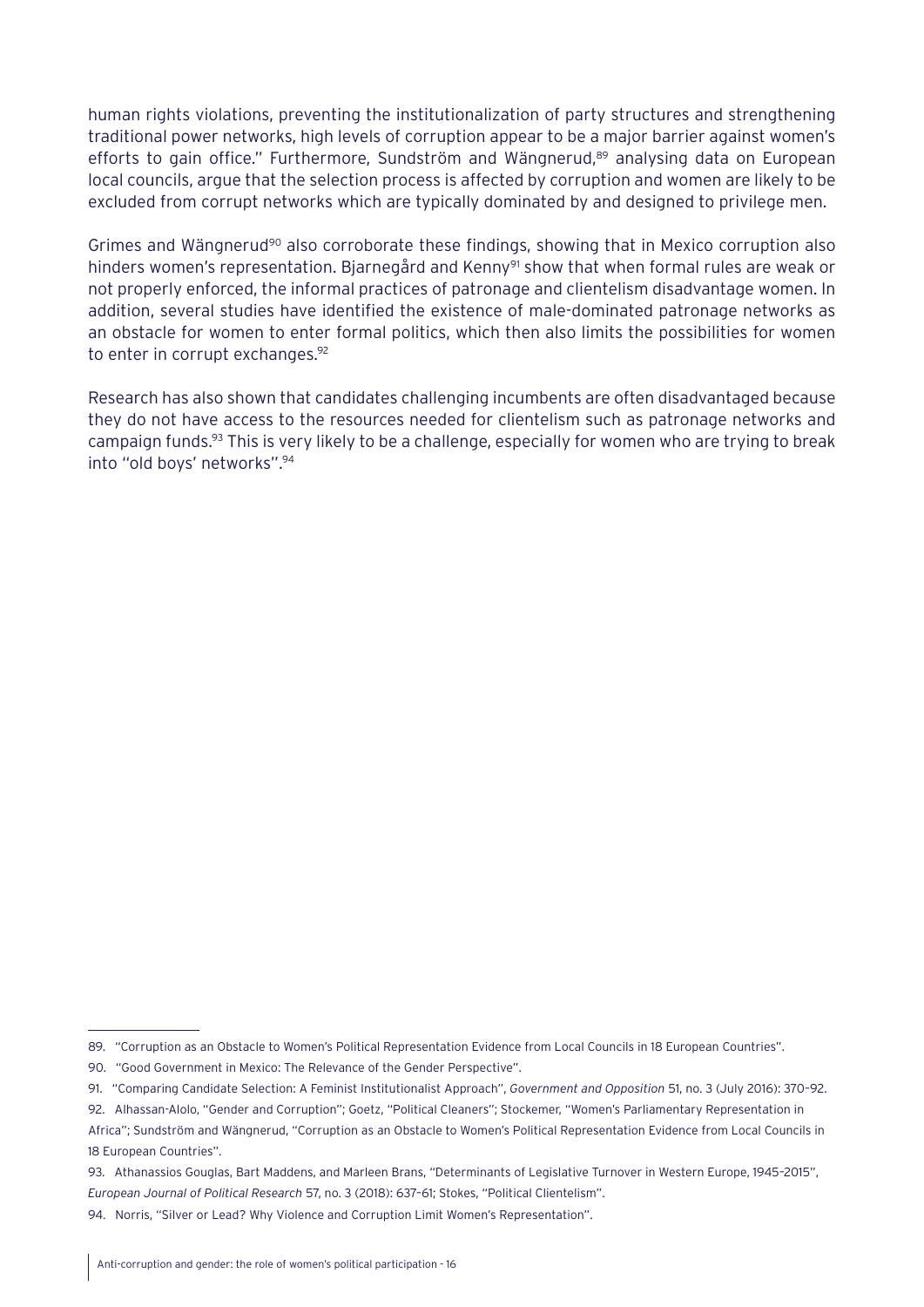## <span id="page-16-0"></span>**3. What conditions are required for women to be a force for anti-corruption?**

There is no shortage of empirical evidence finding that greater gender equality is associated with various desirable social outcomes. For example, giving women basic rights and entitlements has a significant positive effect on economic development.95 Research finds that societies with more equality and women's political representation tend to have better human rights protection<sup>96</sup> and are less likely to fall into civil war.<sup>97</sup> Once involved, women also bring other issues to the policy agenda, especially those concerning women<sup>98</sup> and children.<sup>99</sup> This also plays an important role for anti-corruption initiatives.

Research has shown that men and women are affected differently by corruption;<sup>100</sup> hence one could expect that women are likely to specifically focus on those aspects of corruption where they are disproportionally affected. While more research is still needed in this area, Ellis, Manuel and Blackden<sup>101</sup> for example show that even though more men work in the Ugandan private sector, women are targeted more frequently by corruption. Corruption in public services disproportionally affects women as they more frequently rely on these services. In addition, women in many countries often do not have the financial resources to pay for bribes, as the control over household resources lies with the men and women are therefore frequently denied services.<sup>102</sup> As women spend more time in the health care system, during pregnancy and childcare, they are also more exposed to corruption in this sector than men.103 Women are also more often exposed to atypical forms of corruption such as sextortion.104 As women politicians have been shown to bring different issues to the table, one can hypothesise that they will also be more likely to focus on areas where women are especially affected by corruption. While evidence on this is still scarce, recent research has discussed that this focus of women on policies targeting the wellbeing of women and children also leads to an improvement in the delivery and monitoring of public services, and therefore to

<sup>95.</sup> Bridget Byrne, "Gender, Conflict and Development, Volume I: Overview", BRIDGE Report, 1995; Bridget Byrne, "Towards a Gendered Understanding of Conflict", *IDS Bulletin* 27, no. 3 (1 July 1996): 31–40; Amartya Sen, *Development as Freedom* (Oxford University Press, 2001).

<sup>96.</sup> Erik Melander, "Political Gender Equality and State Human Rights Abuse", *Journal of Peace Research* 42, no. 2 (1 March 2005): 149–66.

<sup>97.</sup> Mary Caprioli, "Gendered Conflict", *Journal of Peace Research* 37, no. 1 (1 January 2000): 51–68.

<sup>98.</sup> For example, Lakshmi Iyer et al., "The Power of Political Voice: Women's Political Representation and Crime in India", *American Economic Journal: Applied Economics* 4, no. 4 (2012): 165–93; M Marit Rehavi, "Sex and Politics: Do Female Legislators Affect State Spending?", *Unpublished Manuscript, University of Michigan* 78 (2007).

<sup>99.</sup> For example, Sonia Bhalotra and Irma Clots-Figueras, "Health and the Political Agency of Women", *American Economic Journal: Economic Policy* 6, no. 2 (2014): 164–97; Fernanda Brollo and Ugo Troiano, "What Happens When a Woman Wins an Election? Evidence from Close Races in Brazil", *Journal of Development Economics* 122 (2016): 28–45.

<sup>100.</sup> For example, Marie Chêne, Ben Clench, and Craig Fagan, "Corruption and Gender in Service Delivery: The Unequal Impacts", *Transparency International Working Paper,* no. 02/2010 (2010); Amanda Ellis, Claire Manuel, and Mark C. Blackden, "Gender and Economic Growth in Uganda: Unleashing the Power of Women", Directions in Development (Washington D.C.: World Bank, 2006); Fiona Leach, Máiréad Dunne, and Francesca Salvi, "School-Related Gender Based Violence", Background Research Paper for UNESCO, January 2014.

<sup>101. &</sup>quot;Gender and Economic Growth in Uganda: Unleashing the Power of Women".

<sup>102.</sup> Celestine Nyami Musembi, "Gender and Corruption in the Adminstration of Justice", in *Global Corruption Report 2007: Corruption and Judicial Systems* (Berlin: Transparency International, 2007), 121–28, [http://www.transparency.org/whatwedo/publication/glob](http://www.transparency.org/whatwedo/publication/global_corruption_report_2007_corruption_and_judicial_systems)[al\\_corruption\\_report\\_2007\\_corruption\\_and\\_judicial\\_systems.](http://www.transparency.org/whatwedo/publication/global_corruption_report_2007_corruption_and_judicial_systems)

<sup>103.</sup> Chêne, Clench, and Fagan, "Corruption and Gender in Service Delivery: The Unequal Impacts".

<sup>104.</sup> Transparency International, "Sextortion: Undermining Gender Equality", Transparency International News Feature, Sextortion: undermining gender equality, 3 July 2016, [http://www.transparency.org/news/feature/sextortion\\_undermining\\_gender\\_equality](http://www.transparency.org/news/feature/sextortion_undermining_gender_equality).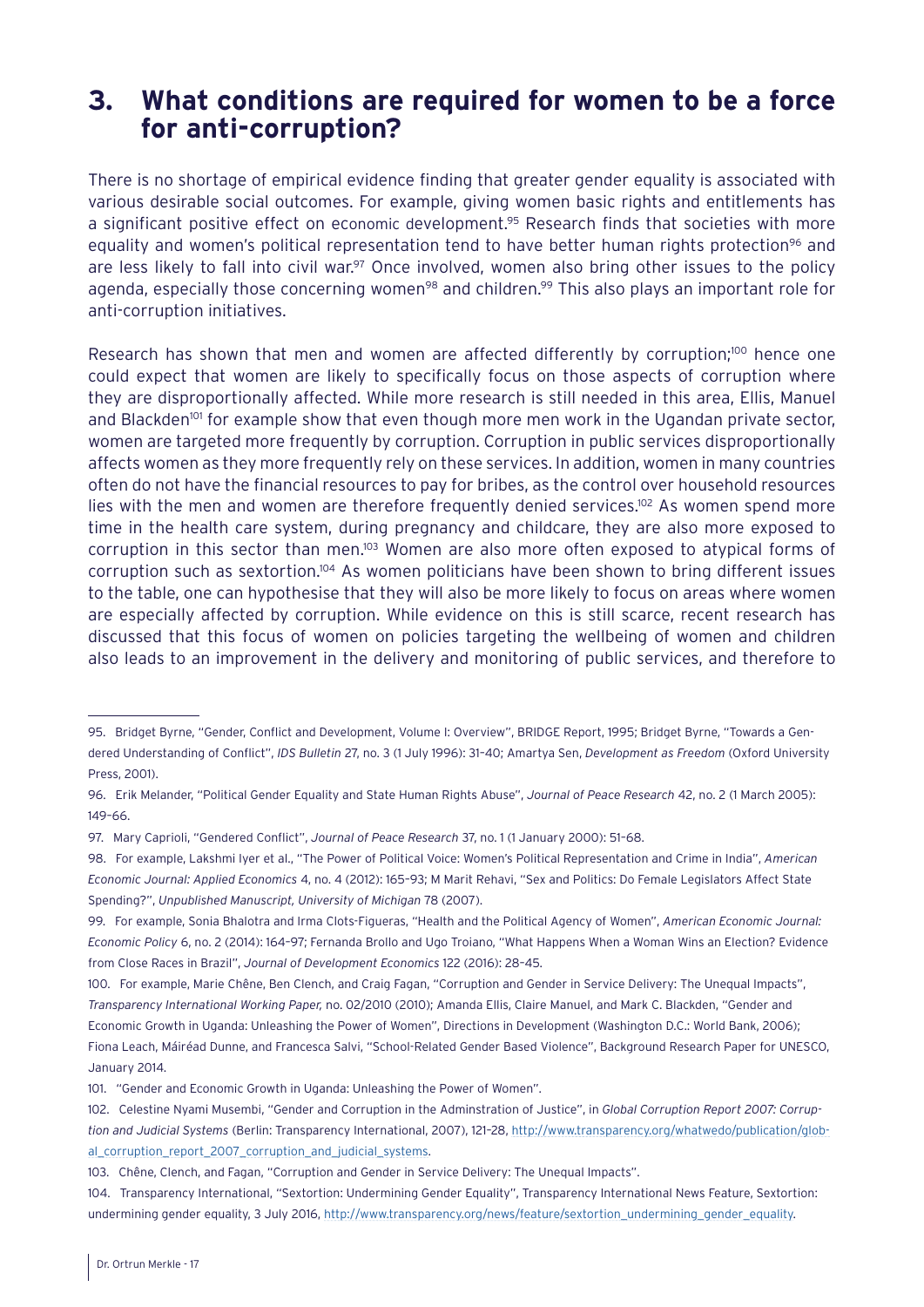<span id="page-17-0"></span>lower levels of corruption.<sup>105</sup> Women also are more likely to have more female voters as their support base,<sup>106</sup> which usually expect the female candidate to focus on women's interests,<sup>107</sup> which often are linked directly to public service delivery as noted above. A recent study confirms that the mechanisms through which women reduce levels of corruption also differ depending on the type of corruption one is looking at. They find that the involvement of women has reduced both petty and grand corruption, but for very different reasons.<sup>108</sup> The authors argue, for example (and as discussed by previous scholars), that they focus on sectors that are important traditionally for women and reduce petty corruption in them. Grand corruption, on the other hand, is fought by breaking up male-dominated networks, which, as discussed above, often exclude women and are necessary for corruption to persist. They find that both of these mechanisms play a role in European data at the regional level.

It is important to keep in mind that sometimes the increased presence of women might, however, not have the desired effect, but might merely be a measure to camouflage issues that arise in the country. "Pervasive corruption and the failure of many authoritarian rulers to address developmental challenges faced by their countries make women's promotion to senior bureaucratic positions a relatively cheap way to counteract threats to the regime emanating from these problems."109

## **3.1 Mitigating factors**

Recent research on the impact of corruption on the political participation of women identifies several factors that play an important role.

How candidates are selected to stand for election is important to understand and is fundamentally different for men and women. Discrimination against women candidates often leads to them having to work extra hard and be exceptionally talented to actually succeed in their run for office.<sup>110</sup> This might be one explanation as to why women who successfully run for office have different views on corruption than their male counterparts. This also highlights an area where more research taking a non-binary and intersectional approach to gender is needed. Research also shows how stereotypes about sexual, ethnic, or racial minorities have also influenced the opportunities for political participation for members of these groups and how different intersecting group memberships lead to different evaluations by the voter.<sup>111</sup> While no studies have yet discussed if and how belonging to another minority group might shape views on corruption, one could assume that similar mechanisms play a role.

<sup>105.</sup> Alexander and Bågenholm, "Does Gender Matter? Female Politicians' Engagement in Anti-Corruption Efforts", 173; Jha and Sarangi, "Women and Corruption".

<sup>106.</sup> Rosie Campbell and Oliver Heath, "Do Women Vote for Women Candidates? Attitudes toward Descriptive Representation and Voting Behavior in the 2010 British Election", *Politics & Gender* 13, no. 2 (June 2017): 209–31; Kathy Dolan, *Voting For Women: How The Public Evaluates Women Candidates* (Routledge, 2018).

<sup>107.</sup> UNODC, "The Time Is Now- Addressing the Gender Dimension of Corruption".

<sup>108. &</sup>quot;Close the Political Gender Gap to Reduce Corruption", *U4 Brief*, no. 2018:13 (2018): 13.

<sup>109.</sup> Marina Nistotskaya and Helena Stensöta, "Is Women's Political Representation Beneficial to Women's Interests in Autocracies? Theory and Evidence from Post-Soviet Russia", in *Gender and Corruption - Historical Roots and New Avenues for Research*, ed. by Helena Stensöta and Lena Wängnerud, Political Corruption and Governance (UK: Palgrave Macmillan, 2018), 160.

<sup>110.</sup> Sarah F. Anzia and Christopher R. Berry, "The Jackie (and Jill) Robinson Effect: Why Do Congresswomen Outperform Congressmen?", *American Journal of Political Science* 55, no. 3 (1 July 2011): 478–93.

<sup>111.</sup> Alesha E. Doan and Donald P. Haider-Markel, "The Role of Intersectional Stereotypes on Evaluations of Gay and Lesbian Political Candidates", *Politics & Gender* 6, no. 1 (March 2010): 63–91.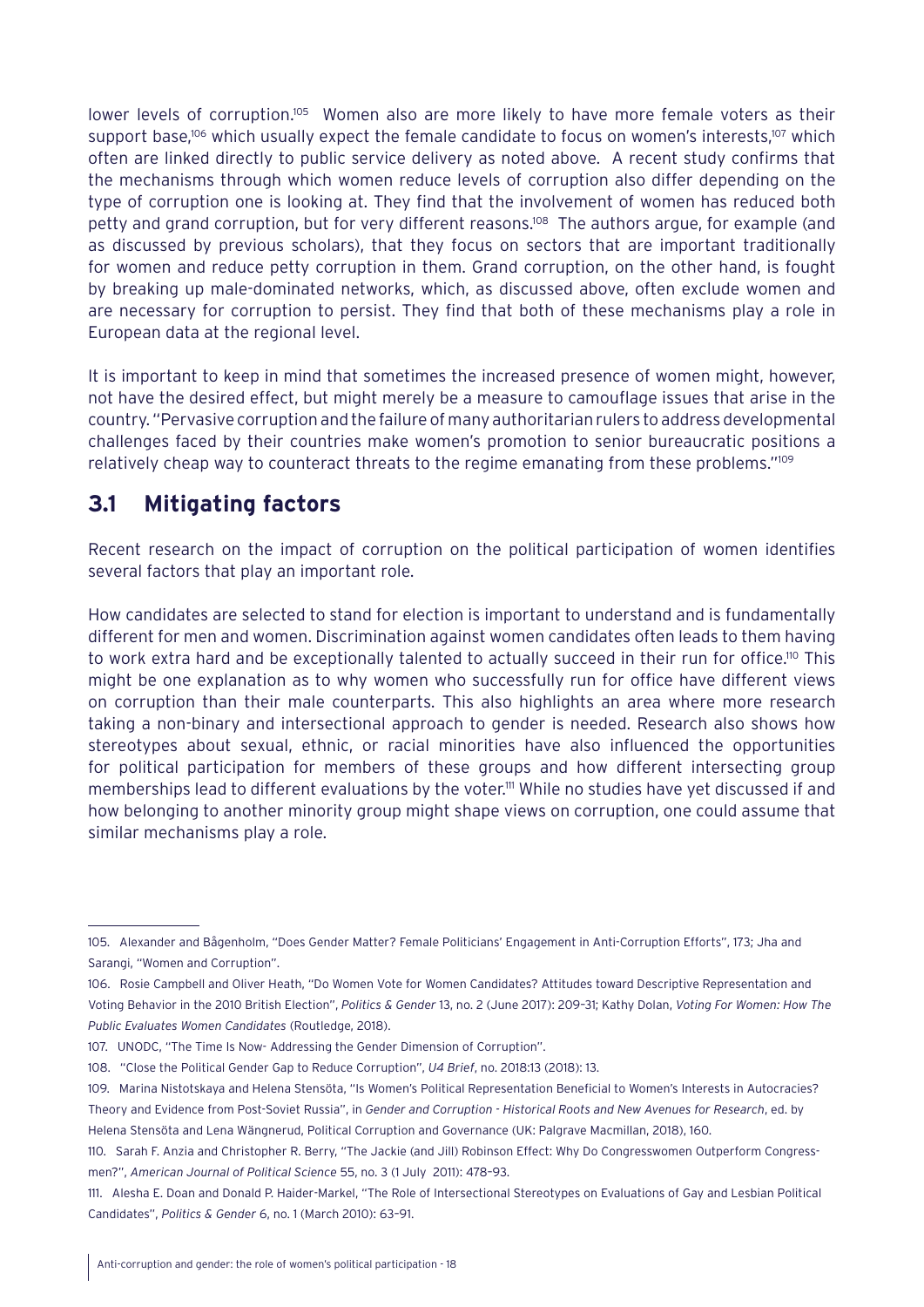It has also been shown that women might be less corrupt in high accountability contexts, as they are expecting to be more likely to be held accountable by voters<sup>112</sup> or because voters are more attentive to misconduct by women politicians.<sup>113</sup> Eggers, Vivyan and Wagner<sup>114</sup> find that female voters respond more to corruption of women politicians than that of men, which adds another layer to the literature discussing how men and women are held accountable differently. Once again, it would be important to explore if this also is the case for other minority groups.

The institutional and political context also plays a role in determining whether women are a likely anti-corruption force. Women are more likely to oppose corruption in democratic settings than in authoritarian ones, which supports the argument that democracy is a mediating factor in the relationship between the political participation of women and corruption.115 The relationship is even stronger in democracies with high electoral accountability.<sup>116</sup> When electoral accountability and democratic institutions are improved, an increase in women's political participation can reduce corruption further.<sup>117</sup>

Stereotypes play a large role in political life and have also been linked to views on corruption. Much of the discussion of what the necessary traits are for engaging in formal politics is indeed related to gender stereotypes. Straight men are assumed to be suitable for public office because of their "masculine traits - such as aggression and competition" which are widely considered necessary for succeeding in the political sphere.<sup>118</sup> On the other hand, feminine traits such as nurturing and softness are ascribed to women and gay men and they are considered to be mostly concerned with people's welfare and are more ethical and honest.<sup>119</sup> Schwindt-Bayer<sup>120</sup> has linked women's participation in government to decreased perceptions of government corruption by citizens, and a study by Barnes and Beaulieu<sup>121</sup> shows that suspicions about election fraud are reduced when a female candidate is present, even though the circumstances are suspicious. This can be linked to the gendered stereotype that women are more trustworthy and honest politicians. Along the same lines, increasing the number of women in the police force has been shown to have a positive impact on the reduction of corruption in the police force; yet as Barnes, Beaulieu and Saxton<sup>122</sup> find, this is likely the result of stereotypes of women being political outsiders, more risk averse and more honest, rather than actual gender differences. Similarly, the fact that voters hold women and gay men to higher standards related to integrity<sup>123</sup> is likely based on gender stereotypes. In a more recent paper Barnes and Beaulieu<sup>124</sup> continue the discussion of stereotypes about women and show that "perceptions of risk aversion help to explain why female politicians reduce suspicions of corruption". At the same time, stereotypes about the marginalisation of women also lead to lower suspicions of corruption, at least among female participants in the study; however, this suspicion of

<sup>112.</sup> Esarey and Schwindt-Bayer, "Women's Representation, Accountability and Corruption in Democracies".

<sup>113.</sup> Valentino Larcinese and Indraneel Sircar, "Crime and Punishment the British Way: Accountability Channels Following the MPs' Expenses Scandal", *European Journal of Political Economy* 47 (1 March 2017): 75–99.

<sup>114. &</sup>quot;Corruption, Accountability, and Gender".

<sup>115.</sup> Esarey and Chirillo, "'Fairer Sex' or Purity Myth?"

<sup>116.</sup> Justin Esarey and Leslie Schwindt-Bayer, "Gender, Corruption, and Accountability: Why Women Are (Sometimes) More Resistant to Corruption", 2014.

<sup>117.</sup> Esarey and Schwindt-Bayer, "Women's Representation, Accountability and Corruption in Democracies".

<sup>118.</sup> Franceschet and Piscopo, "Sustaining Gendered Practices?", 87.

<sup>119.</sup> Barnes and Beaulieu, "Gender Stereotypes and Corruption", 367.

<sup>120.</sup> *Political Power and Women's Representation in Latin America*.

<sup>121. &</sup>quot;Gender Stereotypes and Corruption".

<sup>122. &</sup>quot;Restoring Trust in the Police: Why Female Officers Reduce Suspicions of Corruption", *Governance* 31, no. 1 (2017): 143–61.

<sup>123.</sup> Esarey and Schwindt-Bayer, "Gender, Corruption, and Accountability: Why Women Are (Sometimes) More Resistant to Corruption", 2014.

<sup>124. &</sup>quot;Women Politicians, Institutions, and Perceptions of Corruption", 25.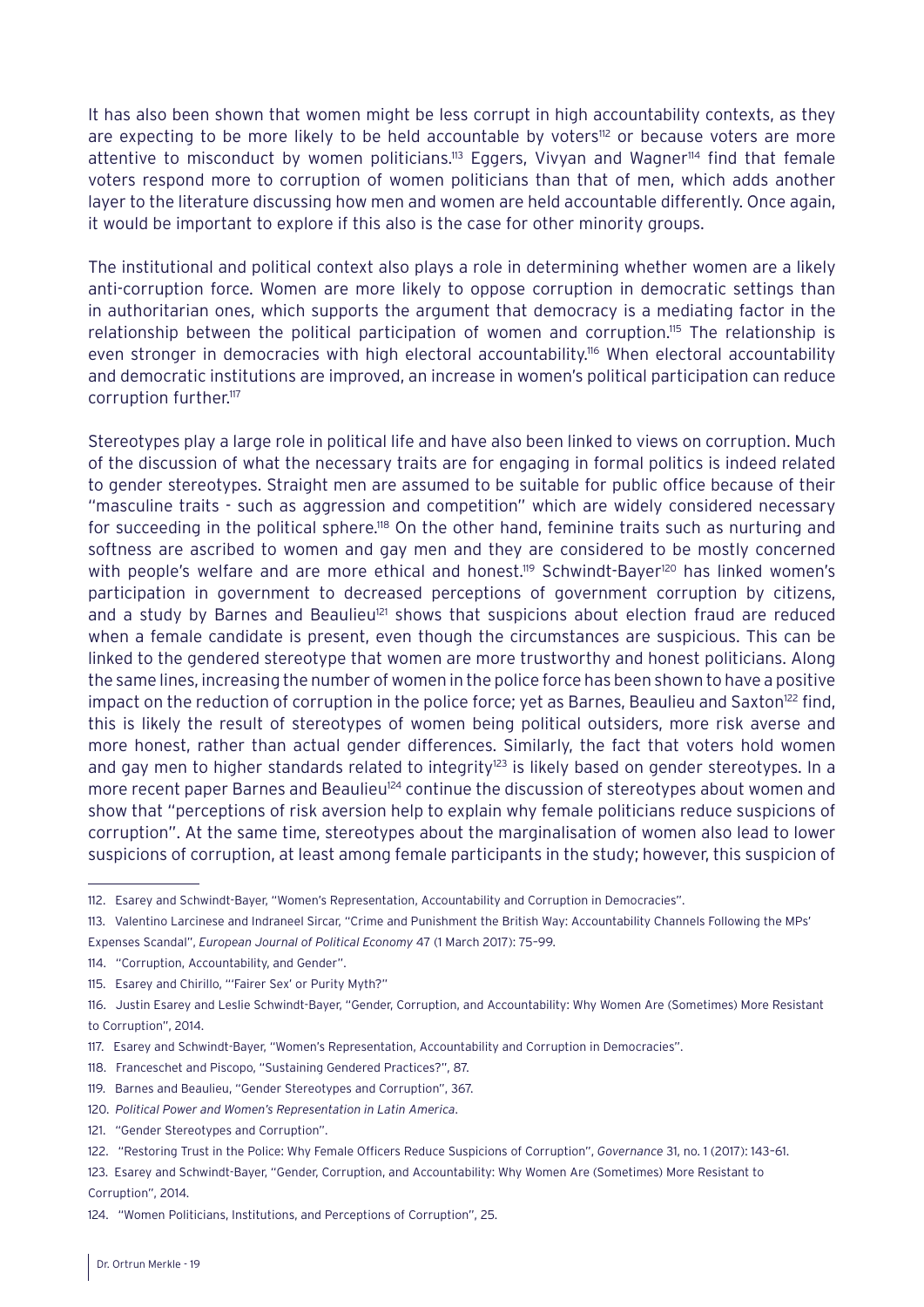<span id="page-19-0"></span>marginalisation at the same time might lead to a lack of faith in the ability of women to manoeuvre the political sphere.<sup>125</sup> Barnes and Beaulieu's<sup>126</sup> research shows how these stereotypes can be useful but also difficult to navigate successfully. Additionally, more research is needed to see how reports of corrupt behaviour of women politicians might influence these stereotypes and potentially have negative effects, not only on the fight against corruption but also for women's participation in politics. Similarly, while no research has discussed this yet in the context of corruption, it would be interesting to see how other factors such as sexual orientation and the stereotypes surrounding individuals belonging to these groups lead to changes in perception of corrupt behaviour.

## **3.2 Quotas**

Importantly, while research shows that including a small number of women in political decision making can already create positive outcomes for women, a "critical mass" of female politicians seems to be needed to achieve lasting societal impact.<sup>127</sup> To have an impact on policy, the presence of women is not enough. Rather, it depends on their and their party's ideology, the time spent in office and the importance of the position.<sup>128</sup> This is one of the rationales behind gender quotas, which have become increasingly important to ensure a faster increase in the number of women in parliament.129

Quotas have been a good measure to increase the number of women on the political stage and if one follows the argument that higher numbers of women in parliament reduce corruption, one can expect that they can - at least indirectly - be a tool to curb corruption.<sup>130</sup> Not only do quotas "fasttrack" the inclusion of women in formal politics,<sup>131</sup> it has also been shown that quotas can be a signal for a wider societal change of attitudes.<sup>132</sup> Yet, they have not guaranteed substantive representation of women.133 "Quotas did not put an end to resistance to women within the party or to associated fears that only "tame" women loyal to male-controlled factions would ever benefit",134 and parties

<sup>125.</sup> Barnes and Beaulieu, "Women Politicians, Institutions, and Perceptions of Corruption".

<sup>126.</sup> Barnes, Tiffany D., and Emily Beaulieu. "Women Politicians, Institutions, and Perceptions of Corruption."

<sup>127.</sup> Kathleen A. Bratton and Leonard P. Ray, "Descriptive Representation, Policy Outcomes, and Municipal Day-Care Coverage in Norway", American Journal of Political Science 46, no. 2 (1 April 2002): 428–37; Leslie A. Schwindt-Bayer and William Mishler, "An Integrated Model of Women's Representation", Journal of Politics 67, no. 2 (1 May 2005): 424.

<sup>128.</sup> Sandra Grey, "Numbers and Beyond: The Relevance of Critical Mass in Gender Research", *Politics & Gender* 2, no. 4 (December 2006): 492–502.

<sup>129.</sup> Gretchen Bauer and Jennie E. Burnet, "Gender Quotas, Democracy, and Women's Representation in Africa: Some Insights from Democratic Botswana and Autocratic Rwanda", *Women's Studies International Forum*, Democratization and gender quotas in Africa, 41, Part 2 (November 2013): 103–12.

<sup>130.</sup> Elin Bjarnegård, Mi Yung Yoon, and Pär Zetterberg, "Gender Quotas and the Re(pro)Duction of Corruption", in *Gender and Corruption - Historical Roots and New Avenues for Research*, by Helena Stensöta and Lena Wängnerud, Political Corruption and Governance (UK: Palgrave Macmillan, 2018), 105–24.

<sup>131.</sup> Drude Dahlerup and Lenita Freidenvall, "Quotas as a 'Fast Track' to Equal Representation for Women", *International Feminist Journal of Politics* 7, no. 1 (1 March 2005): 26–48.

<sup>132.</sup> Susan Franceschet, Mona Lena Krook, and Jennifer M. Piscopo, eds., *The Impact of Gender Quotas*, 1 edition (Oxford: Oxford University Press, 2012).

<sup>133.</sup> For a detailed overview of arguments for and against gender quotas see for example Dahlerup and Freidenvall "Judging Gender Quotas: Predictions and Results", *Policy & Politics* 38, no. 3 (2010): 407–25.

<sup>134.</sup> Marian Sawer, "Parliamentary Representation of Women: From Discourses of Justice to Strategies of Accountability", *International Political Science Review / Revue Internationale de Science Politique* 21, no. 4 (2000): 371.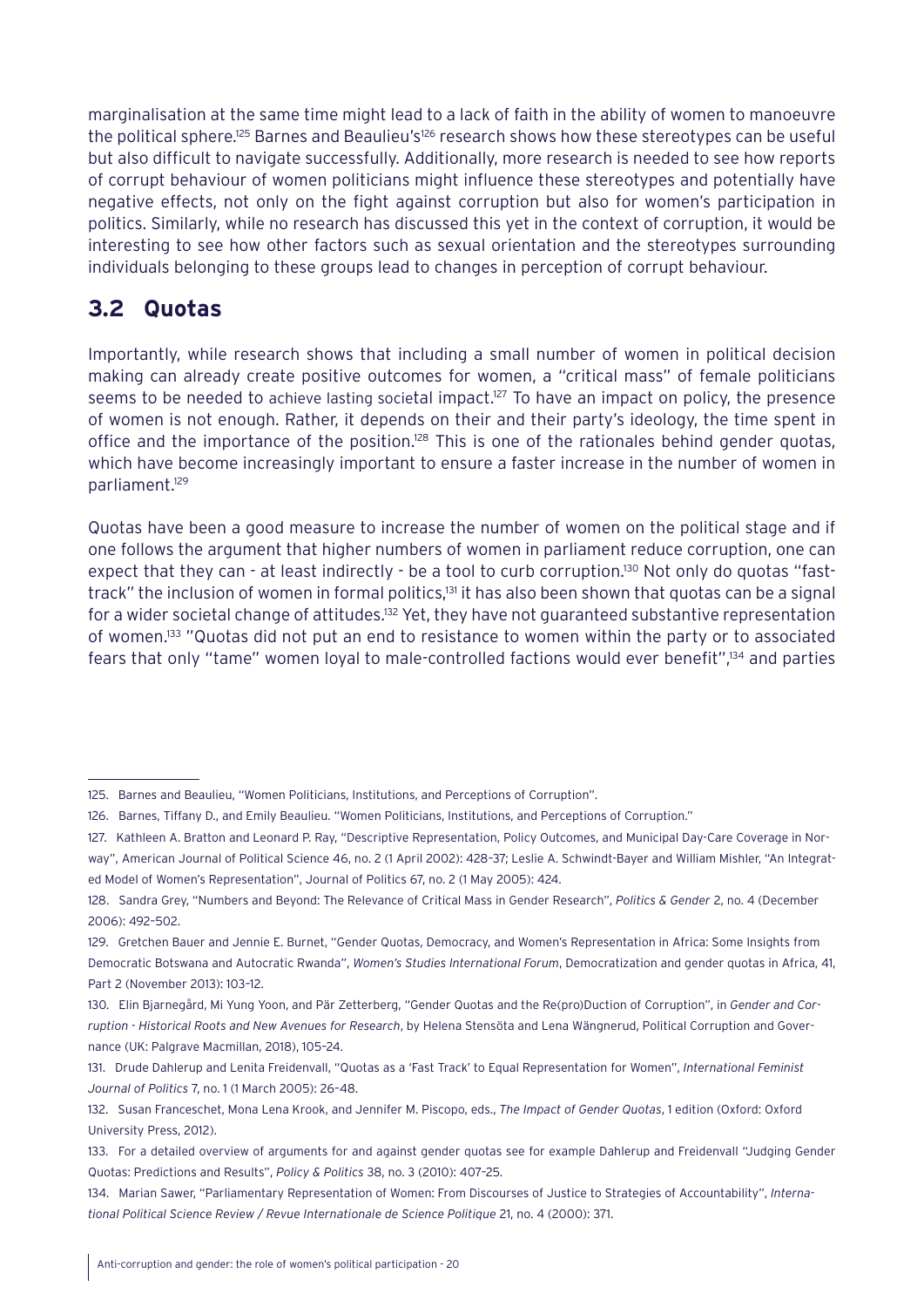are likely to continue to promote women who are either reliable allies or inexperienced.<sup>135</sup> Goetz<sup>136</sup> shows how in the case of Uganda, quotas were rather used as a way to "control women in politics" and how elites can use quotas to select compliant women to political office who are unlikely to challenge the male-dominated status quo.137 Additionally, women elected through quotas in some countries have been shown to be more dependent on party lines and less able to vote independently, due to the nature of how women were selected into the quota systems.<sup>138</sup> As Nistotskaya and Stensöta<sup>139</sup> show for the case of Russia, "women are 'boxed in' to roles that suit the needs of the regime and tightly controlled in their 'boxes' by their male patrons". And Devlin and Elgie<sup>140</sup> show that in the case of Rwanda, "increased women's representation has had little effect on policy outputs". Bjarnegård et al.<sup>141</sup> discuss the case of Tanzania and find that "[p]olitical parties and their internal logic generally play a large role in guiding the behaviours and agendas of elected representatives regardless of whether or not they are elected through quotas". This is likely to play a role also for the fight against corruption. If only "malleable" women are picked to fill the spots provided 142 by a quota, one can expect that women will not lead to a change in the status quo of corruption. Along similar lines, Watson and Moreland <sup>143</sup> find that the descriptive and substantive representation<sup>144</sup> of women is correlated with lower perceptions of corruption. However, they also find that gender quotas are correlated with higher perceptions of corruption.

This is in line with findings of research on quotas in other contexts. Beauregard,<sup>145</sup> for example, finds that gender quotas decrease gender gaps in some political activities within countries but at the same time she shows that countries with quotas still have larger gender gaps in political participation than those without. Much of the success, however, depends on - amongst other things - the question of whether party elites actually implement and enforce those quotas.<sup>146</sup> Additionally, even with quotas, political careers are still fundamentally shaped by gender and high-status

140. "The Effect of Increased Women's Representation in Parliament: The Case of Rwanda", *Parliamentary Affairs* 61, no. 2 (1 April 2008): 237–54, (p. 237).

<sup>135.</sup> For example, Jos Chathukulam and M. S. John, "Empowerment of Women Panchayat Members: Learning from Kerala (India)", *Asian Journal of Women's Studies* 6, no. 4 (1 January 2000): 66–101, [https://doi.org/10.1080/12259276.2000.11665894;](https://doi.org/10.1080/12259276.2000.11665894) Archana Ghosh, "Women's Reservations and Electoral Politics in Urban Local Bodies: An Analysis of Chennai Municipal Corporation Elections, 2001", *Indian Journal of Gender Studies* 10, no. 1 (March 2003): 117–41; Georgina Waylen, "Gender and Democratic Politics: A Comparative Analysis of Consolidation in Argentina and Chile", *Journal of Latin American Studies* 32, no. 3 (October 2000): 765–93. 136. "No Shortcuts to Power" (p. 573).

<sup>137.</sup> Anne-Marie Goetz and Shireen Hassim, eds., *No Shortcuts to Power: African Women in Politics and Policy Making* (Zed Books, 2003).

<sup>138.</sup> Chathukulam and John, "Empowerment of Women Panchayat Members"; Philip Cowley and Sarah Childs, "Too Spineless to Rebel? New Labour's Women MPs", *British Journal of Political Science* 33, no. 3 (July 2003): 345–65; Ghosh, "Women's Reservations and Electoral Politics in Urban Local Bodies"; Anne-Marie Goetz, "Women's Political Effectiveness: A Conceptual Framework", in *No Shortcuts to Power: African Women in Politics and Policy Making*, ed. by Anne-Marie Goetz and Shireen Hassim (Zed Books, 2003), 29–80. 139. "Is Women's Political Representation Beneficial to Women's Interests in Autocracies? Theory and Evidence from Post-Soviet Russia" (p. 160).

<sup>141. &</sup>quot;Gender Quotas and the Re(pro)Duction of Corruption", 118.

<sup>142.</sup> Mona Lena Krook, "Candidate Gender Quotas: A Framework for Analysis", *European Journal of Political Research* 46, no. 3 (2007): 371.

<sup>143. &</sup>quot;Perceptions of Corruption and the Dynamics of Women's Representation".

<sup>144.</sup> Descriptive presentation refers to who a representative is; that is, a female representative is expected to "stand for" women. Substantive representation on the other hand is looking at the action of a representative and if what they do benefits women. (Hayes, Matthew, and Matthew V. Hibbing. "The Symbolic Benefits of Descriptive and Substantive Representation". *Political Behavior* 39, no. 1 (1 March 2017): 31–50.

<sup>145. &</sup>quot;Quotas and Gender Gaps in Political Participation among Established Industrial European Democracies: Distinguishing Withinand Across-Country Effects", *Political Research Quarterly* 70, no. 3 (1 September 2017): 657–72.

<sup>146.</sup> Dahlerup and Freidenvall, "Quotas as a 'Fast Track' to Equal Representation for Women".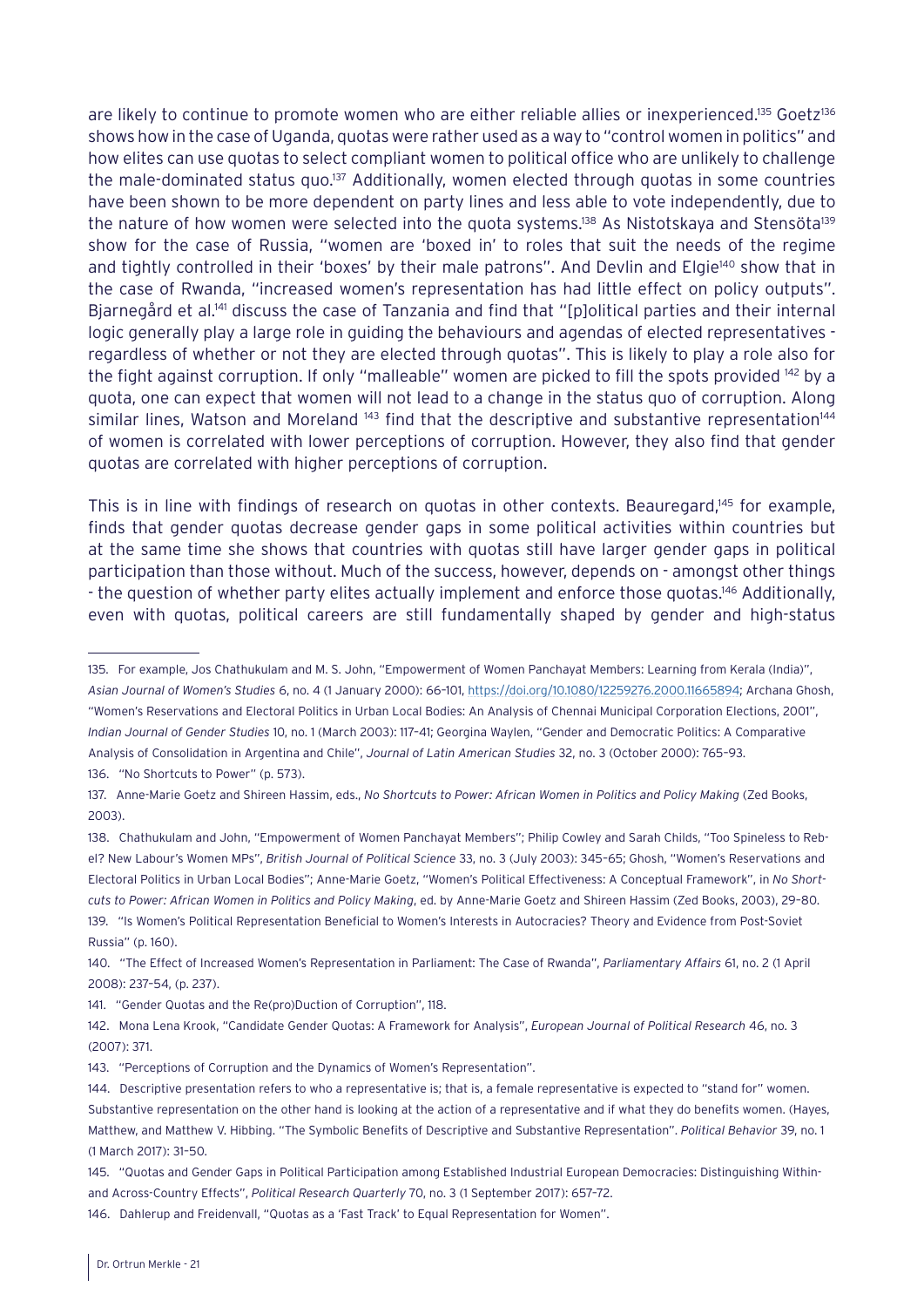political roles are often reserved for men.<sup>147</sup> Echazu<sup>148</sup> argues that differences in corruption are much more rooted in power imbalances. Where one group is dominant, the other group will be much more intolerant to this group's misbehaviour. Without changing the system, simply increasing the number of women might therefore even have the opposite effect and lead to more corruption. This shows that in order to increase the political participation of women, and through this, to potentially lead to a decrease in corruption, it is not enough to know how women are disadvantaged in the system. It is also important to understand how the dominance of men in politics is maintained,<sup>149</sup> and it is necessary to understand how women are selected pre-quota to see what issues need to be addressed, with and without quotas, to ensure women's holistic participation. Therefore, it seems to be an important step in researching the relationship between women's political participation and levels of corruption to not only look more at the number of women, but also at how the women who came into office gained access to power.

<sup>147.</sup> Franceschet and Piscopo, "Sustaining Gendered Practices?"

<sup>148.</sup> "Corruption and the Balance of Gender Power", *Review of Law & Economics* 6, no. 1 (2010): 59–74.

<sup>149.</sup> Bjarnegård, *Gender, Informal Institutions and Political Recruitment: Explaining Male Dominance in Parliamentary Representation*.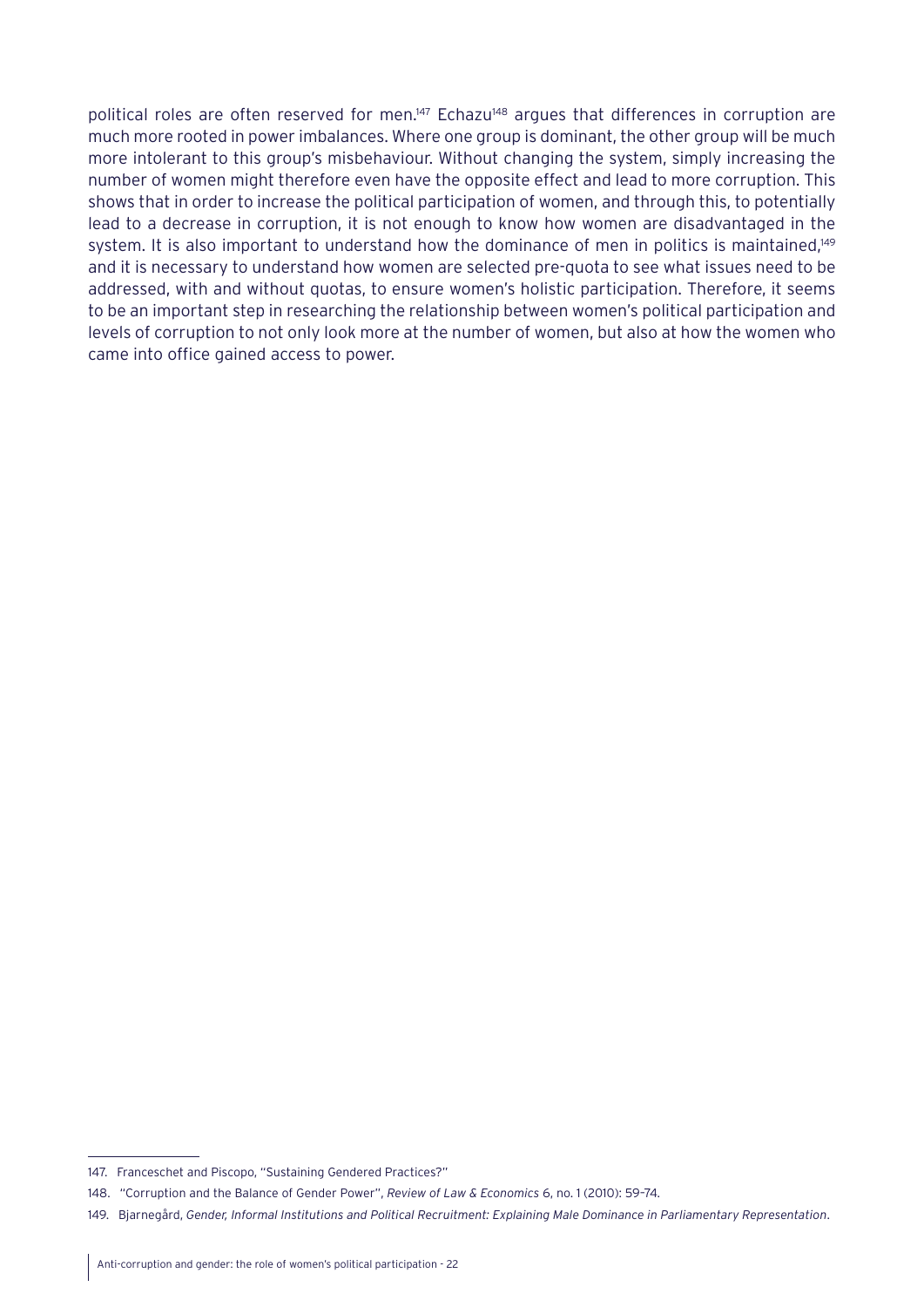## <span id="page-22-0"></span>**4. Corruption and women's political participation: the highlights**

The evidence clearly shows that there is a connection between higher levels of women in elected office and lower levels of corruption in a country. While this relationship is neither linear nor static and influenced by a number of mitigating factors, the existing evidence clearly highlights why gender empowerment and anti-corruption initiatives should be closely linked:

- **•** Increasing the numbers of women in political office has been shown to have a positive impact on reducing corruption at national, regional, council and cabinet level. While the relationship is complex, having more women actively participating in the political sphere often helps curb political and bureaucratic corruption.
- **•** The effect women have on lowering corruption is context dependent. Studies show that the effect of women's substantive empowerment on lowering corruption is particularly high when the level of gender inequality is high, and when bureaucratic principles are weak.
- **•** Women often do not have access to the same networks as men, which are essential in allowing corruption to continue. Increasing the number of women politicians is a good way to break up existing clientelistic networks and foster anti-corruption initiatives.
- **•** Women's substantive representation can be improved by cutting corruption. Where clientelistic networks exclude women, breaking up these networks not only reduces corruption but also improves women's participation. Quotas can be an important tool to increase the number of women, but for the purpose of anti-corruption initiatives, it is important that women that are not part of existing clientelistic networks benefit from these quotas.
- **•** Gender stereotypes and the roles assigned to women in society play a large role in hindering the political participation of women and in allowing corruption to persist.
- **•** Women play an important role in anti-corruption. For one, they often focus on topics that men are less likely to prioritise, in particular service delivery, where fighting corruption is an essential element of guaranteeing delivery. For another, women are typically not part of the same clientelist networks as men, but focus on a support base of civil society members and women, which often demand a clearer focus on anti-corruption work and would punish digressions harder.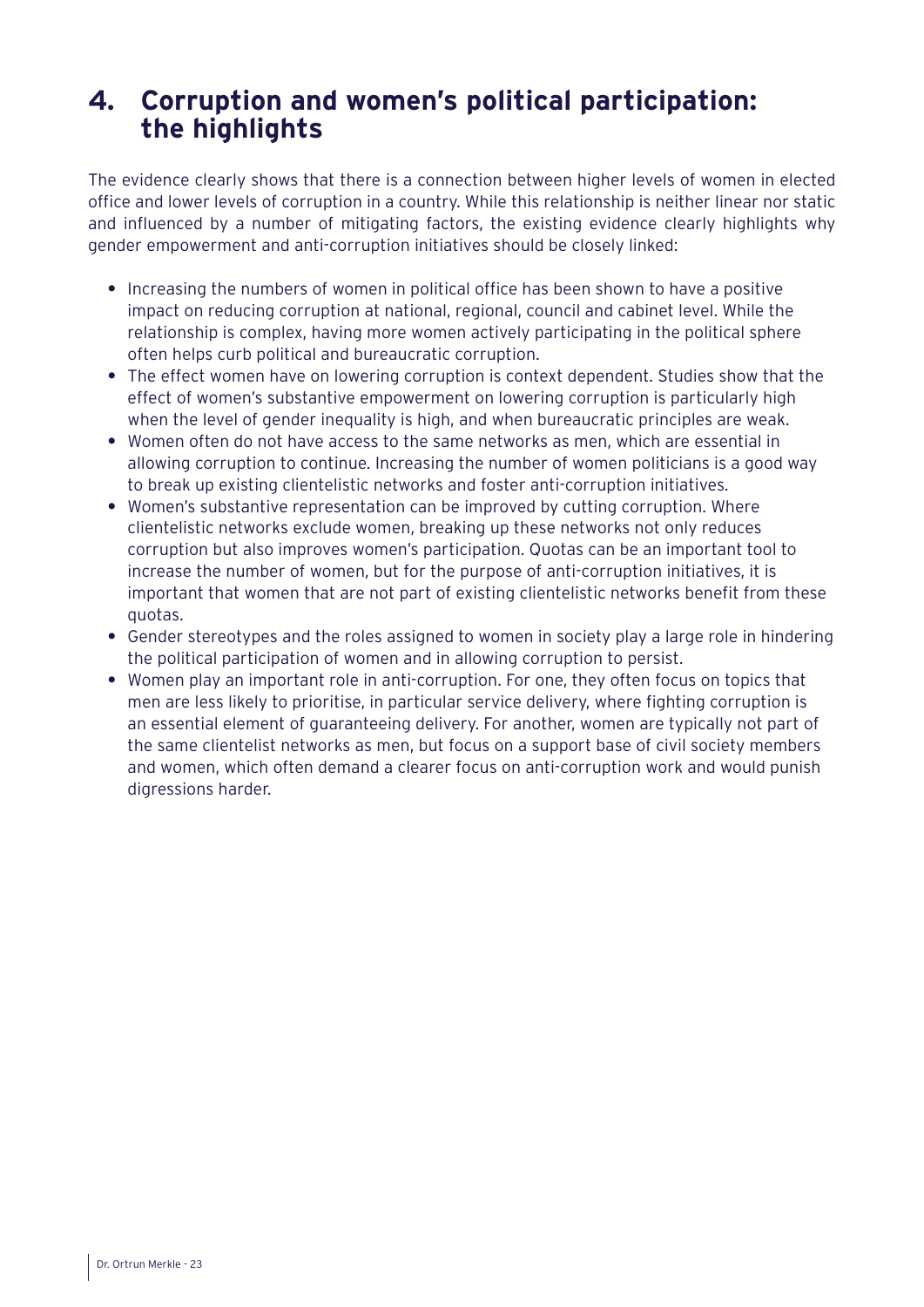## <span id="page-23-0"></span>**5. Country case study: Ukraine**

## **5.1 Brief political history: Ukraine**

Ukraine, located in Eastern Europe and bordering Russia in the east, has faced much political and economic turmoil since its independence in 1991. A new democratic constitution and a new currency were introduced in 1996. Historically Ukraine has been divided into an eastern part, which is traditionally closer to the Russian Federation, and the western part, which is predominantly Ukrainian speaking and linked closely to Europe.<sup>150,151</sup> Much of the heavy industry of Ukraine is located in the eastern part of the country.

Since its independence Ukraine has seen significant political turmoil. Following the elections in late 2004, the so-called Orange Revolution, incited by suspicions of rigged presidential elections, challenged the current government. Despite Viktor Yanukovych, the government-backed candidate, being indicated as the winner based on voting counts, Viktor Yushchenko was sworn in as president in 2005. Yushchenko was recognised in the West for his fight against corruption but was unpopular among powerful Ukrainians in business for his measures. During his presidency, Ukraine's constitution was changed (2006), limiting the power of the president and transferring it to the parliament. However, this change was annulled by the Сonstitutional Сourt of Ukraine in 2010. The 2008 global financial crisis hit Ukraine's steel industry and export market, leading to a sharp decline in the value of the Ukrainian currency.

As the Ukrainian government decided to halt its plan of signing the EU Association Agreement in 2013 in favour of closer ties with Russia, a series of demonstrations and civil unrest followed, the so-called Euromaidan. The protesters argued that the government was corrupt, unaccountable, and following Russian leads. Major police brutality and other human rights violations further fuelled the protest. As a result, an interim government took over in February 2014. In March 2014, Russia annexed the Crimea peninsula, an act that is heavily criticised by Western states and the UN. It has led to heavy fighting between Ukrainian and separatist forces, which is still ongoing as several ceasefires, which had been negotiated, have failed. In May 2014, businessman Petro Poroshenko won the presidential elections. In the 2019 election he was defeated by Volodymyr Zelensky who ran an anti-corruption campaign, with large support from the public.

Today Ukraine has a population of 44 million (2020) of which 70% live in urban areas. The population has grown at negative rates since 1994.152 Ukraine has an official unemployment rate of about 9%; however, this does not take into consideration the large number of unregistered unemployed or underemployed citizens.153

<sup>150.</sup> Vasil Bedzir, "Migration from Ukraine to Central and Eastern Europe", in *Patterns of Migration in Central Europe*, ed. by Claire Wallace and Dariusz Stola (Palgrave Macmillan UK, 2001), 277–92.

<sup>151.</sup> Bedzir.

<sup>152.</sup> World Bank, "Ukraine | Data", 2021,<https://data.worldbank.org/country/ukraine>; World Factbook, "Ukraine - The World Factbook,"

<sup>2021,</sup><https://www.cia.gov/the-world-factbook/countries/ukraine/#people-and-society>.

<sup>153.</sup> World Factbook, "Ukraine - The World Factbook".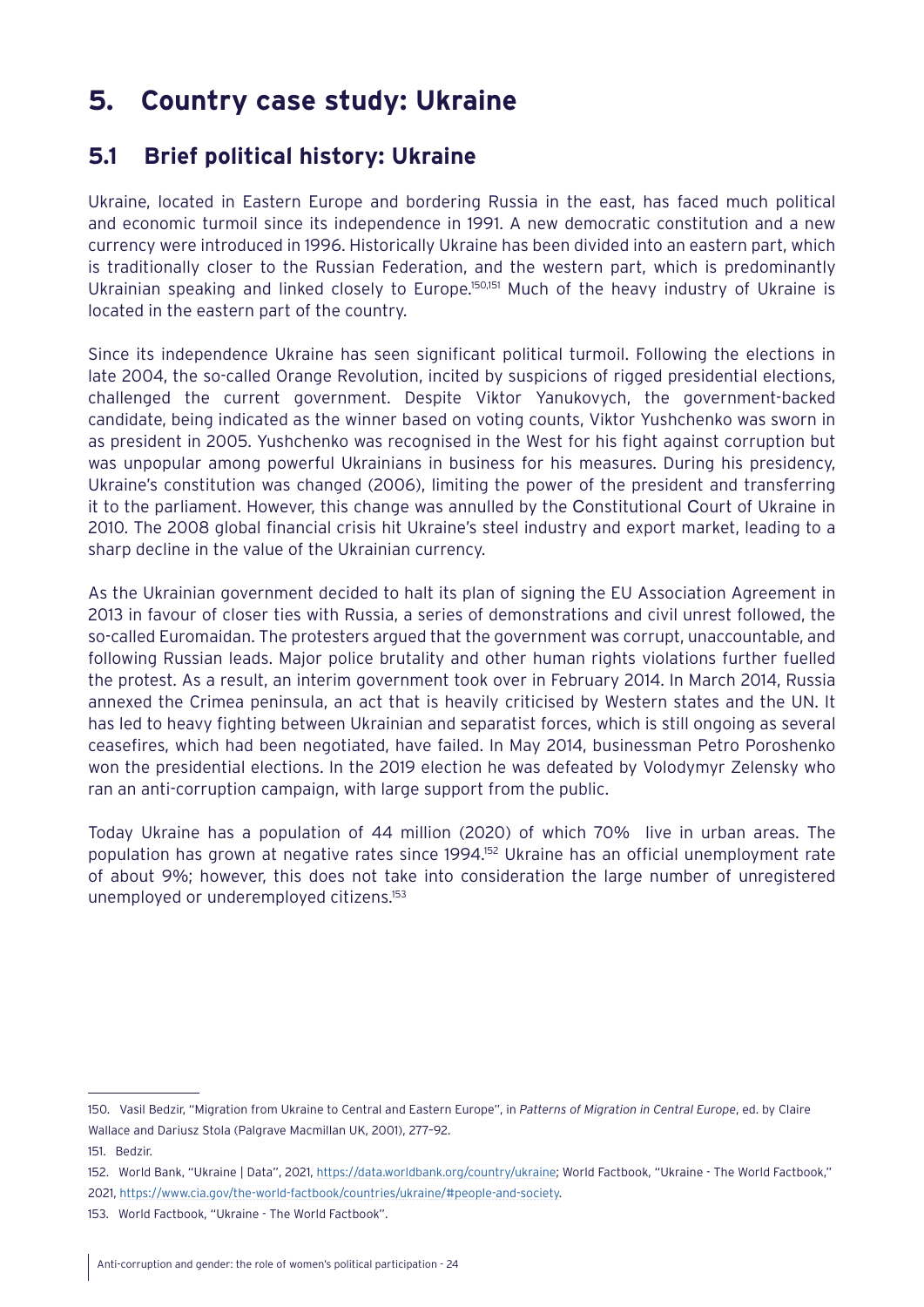#### <span id="page-24-0"></span>**Table 1: Development indicators for Ukraine**

| Indicator                                                                                         | <b>Ukraine</b>             |
|---------------------------------------------------------------------------------------------------|----------------------------|
| Surface Area, sq km <sup>b</sup>                                                                  | 603,500 (including Crimea) |
| Population (2020), millions <sup>b</sup>                                                          | 43,734                     |
| Urban population (2020), % of total <sup>a</sup>                                                  | 69.5                       |
| Human Development Index (2020) <sup>c</sup><br>Country Rank, out of 188                           | 0.779<br>79                |
| Gender Inequality Index (2019) <sup>c</sup>                                                       | 0.234                      |
| Corruption Perception Index Rank(2020) <sup>d</sup>                                               | 117/180                    |
| Life expectancy at birth (2020) <sup>a</sup>                                                      | 71.6                       |
| Unemployment (2020), % of labour force <sup>b</sup>                                               | 8.9                        |
| GDP per capita (2019), USD <sup>a</sup>                                                           | 3,659                      |
| Source: a World Bank, 154; bUN Data, 155; cUNDP, 156; a Transparency International <sup>157</sup> |                            |

## **5.2 Corruption in Ukraine**

#### **5.2.1 History**

The prevalence of corruption in Ukraine is often seen to be rooted in its history as part of the Soviet Union. According to USAID (2015), Soviet legacy plays a large part in determining the statesociety relations operating in Ukraine today. While corruption is not a concept unique to post-Soviet societies, the extent to which it is "widespread, systemic, and conducted by the state itself"<sup>158</sup> is noteworthy in this part of the world. During Soviet times, political loyalty to the state was rewarded, while political opposition, freedom of speech and civic engagement were restrained. The strict economic structures existing in the Soviet Union were seen as a hindrance by people, and thus frequently circumvented. Bribes were common; however, they were mostly in the form of material gifts rather than cash. When transitioning from the Soviet socialist system to capitalism in the 1990s, corruption practices were reinforced. Mass privatisation of state assets produced a new elite built on Soviet power. The rapid mass privatisation, coupled with institutional collapse and weak rule of law, gave elites ("nomenklatura") the opportunity to capture immense wealth.<sup>159</sup> In addition, new democratic state structures were built on weak foundations, favouring the powerful to the detriment of accountability, transparency and rule of law. Thus, anti-corruption mechanisms were weak to non-existent, and corruption practices became even more entrenched in society. People started to demand and pay favours by means of cash exchanges, and corruption continued to be seen as the solution to one's problems, rather than a problem itself. Nowadays, studies show how civilians have accepted state corruption and arbitrary rule of law and have written off any ideal of meritocracy (USAID, 2015).

<sup>154.</sup> World Bank, "Ukraine | Data".

<sup>155.</sup> UN Data, "UNData - Ukraine", 2020, [http://data.un.org/en/iso/ua.html.](http://data.un.org/en/iso/ua.html)

<sup>156.</sup> UNDP, "Ukraine - Human Development Indicators", 2020, [http://hdr.undp.org/en/countries/profiles/UKR.](http://hdr.undp.org/en/countries/profiles/UKR)

<sup>157.</sup> Transparency International, "Corruption Perception Index 2020", Transparency.org, 2021, [https://www.transparency.org/en/](https://www.transparency.org/en/cpi/2020) [cpi/2020.](https://www.transparency.org/en/cpi/2020)

<sup>158.</sup> Keith A. Darden, "Blackmail as a Tool of State Domination: Ukraine under Kuchma Focus: Intrigue and Dissimulation in Kuchma's Ukraine", *East European Constitutional Review* 10 (2001): 70.

<sup>159.</sup> Patrick Hamm, Lawrence P. King, and David Stuckler, "Mass Privatization, State Capacity, and Economic Growth in Post-Communist Countries", *American Sociological Review* 77, no. 2 (1 April 2012): 295–324.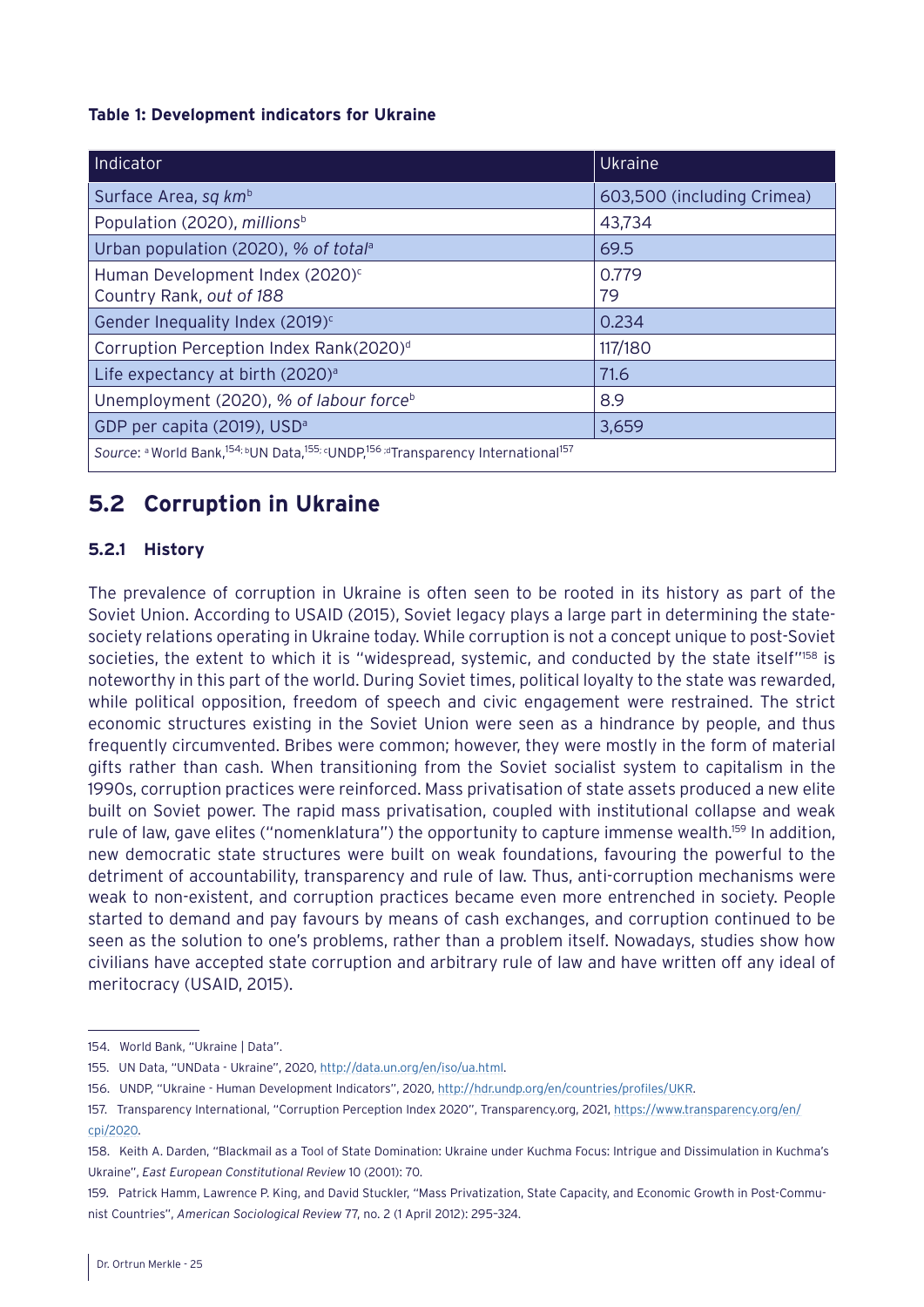#### <span id="page-25-0"></span>**5.2.2 Current situation and trends**

The revolutions that occurred in Ukraine over recent years have led to genuine attempts to create more accountability and integrity in the country. The Revolution of Dignity (2013-2014) was mainly caused by systemic corruption and impunity,160 and the 2019 election was won on a strong anticorruption platform. However, the situation is still far from good. Transparency International's Corruption Perception Index ranked Ukraine 117 out of 180 in the 2020 Global Corruption Perception Index.161 Despite a slight improvement of three points on the previous year, corruption is still rampant in the country. The executive director of Transparency International Ukraine accredited this improvement to the "launch of the High Anti—Corruption Court and the reboot of the National Agency on Corruption Prevention".<sup>162</sup> The High Anti-Corruption court is gender balanced and currently chaired by a woman. He continues, however, that he expects these improvements to be short-lived, as at the end of 2020 the Constitutional Court ruling dismantled "key features of the country's anti-graft architecture".163 The ruling caused a serious rift with international partners as it was challenging some of Ukraine's international commitments. The European Parliament, for example, released a statement calling for swift action and threatening serious consequences, such as the suspension of the Visa Free Regime if anti-corruption efforts were not taken seriously. On 4 December 2020 Ukraine's Parliament restored the anti-corruption legislation that had been annulled by the court.<sup>164</sup>

The last Global Corruption Barometer (2016) shows that citizens rank corruption as one of the three largest challenges facing their country.165

In recent years Ukraine has made an unprecedented push for electoral, healthcare and decentralisation reform, reforming the gas sector, increasing security and defence capacities and creating an anti-corruption infrastructure. The fight against political corruption has also been at the forefront. In 2015 the National Anti-Corruption Bureau of Ukraine (NABU) was established.166 Ukraine has an integrated electronic declaration system for the declaration of assets and income for government officials and public procurement is done via the open electronic procurement system ProZorro.<sup>167</sup> However, the judiciary has not been able to fully enforce anti-corruption laws, as cases that independent anti-corruption agencies have brought against politicians have been frequently obstructed and delayed. Ukrainian society has very limited trust in the judiciary, and it is frequently seen as a significantly corrupt institution.<sup>168</sup>

- 164. RadioFreeEurope, "Ukraine's Parliament Restores Anti-Corruption Legislation Annulled By Highest Court", RadioFreeEurope/ RadioLiberty, 4 December 2020, [https://www.rferl.org/a/ukraine-s-parliament-restores-anti-corruption-legislation-annulled-by-high](https://www.rferl.org/a/ukraine-s-parliament-restores-anti-corruption-legislation-annulled-by-highest-court/30984592.html)[est-court/30984592.html.](https://www.rferl.org/a/ukraine-s-parliament-restores-anti-corruption-legislation-annulled-by-highest-court/30984592.html)
- 165. Coralie Pring, "People and Corruption: Europe and Central Asia 2016", Global Corruption Barometer (Berlin: Transparency International, 2016), <https://www.transparency.org/en/publications/people-and-corruption-europe-and-central-asia-2016>.

168. BTI. "BTI 2020 Ukraine Country Report." BTI Blog, 2020. [https://bti-project.org/fileadmin/api/content/en/downloads/reports/](https://bti-project.org/fileadmin/api/content/en/downloads/reports/country_report_2020_UKR.pdf) [country\\_report\\_2020\\_UKR.pdf](https://bti-project.org/fileadmin/api/content/en/downloads/reports/country_report_2020_UKR.pdf).

<sup>160.</sup> Olga Halushka et al., "Anticorruption Reform", Sectoral Briefs on Reforms in Ukraine (Kyiv: Reanimation Package of Reforms, 2019), [https://rpr.org.ua/wp-content/uploads/2019/05/Brify\\_ENdlya\\_vebu.pdf?fbclid=IwAR0NDveeQn12zPD2WTfwlCJa8M9L3xuHNi-](https://rpr.org.ua/wp-content/uploads/2019/05/Brify_ENdlya_vebu.pdf?fbclid=IwAR0NDveeQn12zPD2WTfwlCJa8M9L3xuHNiA4bFBIT3FWzAIfnhu33m9Hi9g)[A4bFBIT3FWzAIfnhu33m9Hi9g.](https://rpr.org.ua/wp-content/uploads/2019/05/Brify_ENdlya_vebu.pdf?fbclid=IwAR0NDveeQn12zPD2WTfwlCJa8M9L3xuHNiA4bFBIT3FWzAIfnhu33m9Hi9g)

<sup>161.</sup> The country scores 33 out of 100 (100 being very clean and 0 highly corrupt).

<sup>162.</sup> Mark Raczkiewycz, "Watchdog: Ukraine Makes Slight Improvement on Corruption Front", *The Ukrainian Weekly*, 29 January 2021, [https://www.ukrweekly.com/uwwp/watchdog-ukraine-makes-slight-improvement-on-corruption-front/.](https://www.ukrweekly.com/uwwp/watchdog-ukraine-makes-slight-improvement-on-corruption-front/)

<sup>163.</sup> Raczkiewycz.

<sup>166.</sup> As of April 2021 NABU has reported 50 convictions, 300 cases in course and 805 proceedings under investigation [https://nabu.](https://nabu.gov.ua/en) [gov.ua/en](https://nabu.gov.ua/en).

<sup>167.</sup> Mathias Bak, "Overview of Corruption and Anti-Corruption in Armenia, Azerbaijan, Belarus, Georgia, Moldova and Ukraine" (Bergen: U4 Anti-Corruption Resource Center, 4 July 2020), <https://knowledgehub.transparency.org/>, [https://knowledgehub.transparency.](https://knowledgehub.transparency.org/helpdesk/overview-of-corruption-and-anti-corruption-in-armenia-azerbaijan-belarus-georgia-moldova-and-ukraine) [org/helpdesk/overview-of-corruption-and-anti-corruption-in-armenia-azerbaijan-belarus-georgia-moldova-and-ukraine.](https://knowledgehub.transparency.org/helpdesk/overview-of-corruption-and-anti-corruption-in-armenia-azerbaijan-belarus-georgia-moldova-and-ukraine)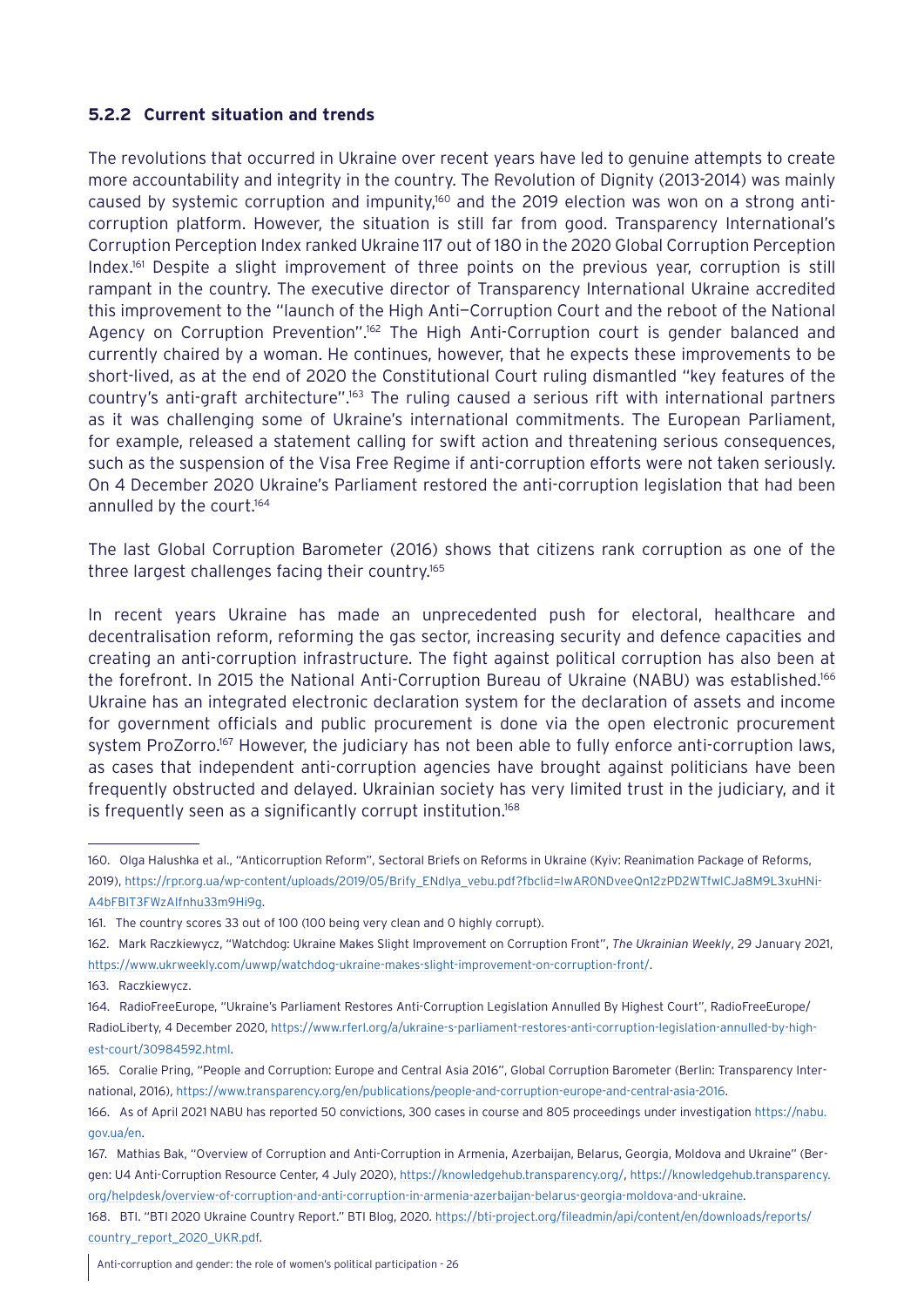<span id="page-26-0"></span>Despite the importance of corruption in the recent elections, a recent opinion poll reveals that citizens' involvement in anti-corruption activities is very limited, and only a few individuals reported on corruption cases.169 According to the same poll 83.9% of Ukrainians find the government ineffective or not effective at all in fighting corruption.<sup>170</sup>

45.2% of Ukrainians do not condone giving bribes and 84.4.% agree that corrupt officials should be removed from office.171 Another 2020 survey by NDI revealed that 375 of respondents said that the situation regarding corruption since the 2019 election has become worse, while only 12% answered that it had improved.172

## **5.3 Political participation of women in Ukraine**

Ukraine is in particular facing serious challenges in terms of gender equality in high-level decision making and politics. The country has ratified all major national agreements on women's rights and gender equality, and the Constitution guarantees equal rights and opportunities for women.<sup>173</sup> However, violence against women is still very prevalent and domestic violence was only criminalised in 2019.

Worldwide, 25.4% of parliamentarians are women. In Europe, 30.5% of MPs are women.<sup>174</sup> Ukraine is far below the world and regional average; currently there are 20.8% women in the Ukrainian national parliament (88 women, 335 men). However, the 2019 parliamentary election saw a large increase in women MPs (see Figure 1).



#### **Figure 1: Percentage of women in parliament - Ukraine 1990 to today**

Source: Parline database on national parliaments [\(https://data.ipu.org\)](https://data.ipu.org) (accessed 14.03.2021)

<sup>169.</sup> USAID/ENGAGE, "Self-Help Nation: Ukrainians Disappointed in Reforms, but Ready to Support Each Other and Their Communities", USAID/ENGAGE, 9 October 2020, [https://engage.org.ua/eng/self-help-nation-ukrainians-disappointed-in-reforms-but-ready-to](https://engage.org.ua/eng/self-help-nation-ukrainians-disappointed-in-reforms-but-ready-to-support-each-other-and-their-communities/)[support-each-other-and-their-communities/.](https://engage.org.ua/eng/self-help-nation-ukrainians-disappointed-in-reforms-but-ready-to-support-each-other-and-their-communities/)

<sup>170.</sup> USAID/ENGAGE.

<sup>171.</sup> USAID/ENGAGE.

<sup>172.</sup> NDI, "NDI Poll: Opportunities and Challenges Facing Ukraine's Democratic Transition", Text (Kyiv, 30 September 2020), [https://](https://www.ndi.org/publications/ndi-poll-opportunities-and-challenges-facing-ukraine-s-democratic-transition-0) [www.ndi.org/publications/ndi-poll-opportunities-and-challenges-facing-ukraine-s-democratic-transition-0](https://www.ndi.org/publications/ndi-poll-opportunities-and-challenges-facing-ukraine-s-democratic-transition-0).

<sup>173.</sup> Teresita Kelly Lopez-Treussart, "Advancing Gender Equality and Women's Empowerment in Ukraine through Effective Development Co-Operation and Finance" (UN Women, 2021), [https://eca.unwomen.org//digital-library/publications/2021/4/advancing-gen](https://eca.unwomen.org//digital-library/publications/2021/4/advancing-gender-equality-and-womens-empowerment-in-ukraine)[der-equality-and-womens-empowerment-in-ukraine](https://eca.unwomen.org//digital-library/publications/2021/4/advancing-gender-equality-and-womens-empowerment-in-ukraine).

<sup>174.</sup> <https://data.ipu.org/women-averages?month=4&year=2021>(as of April 2021)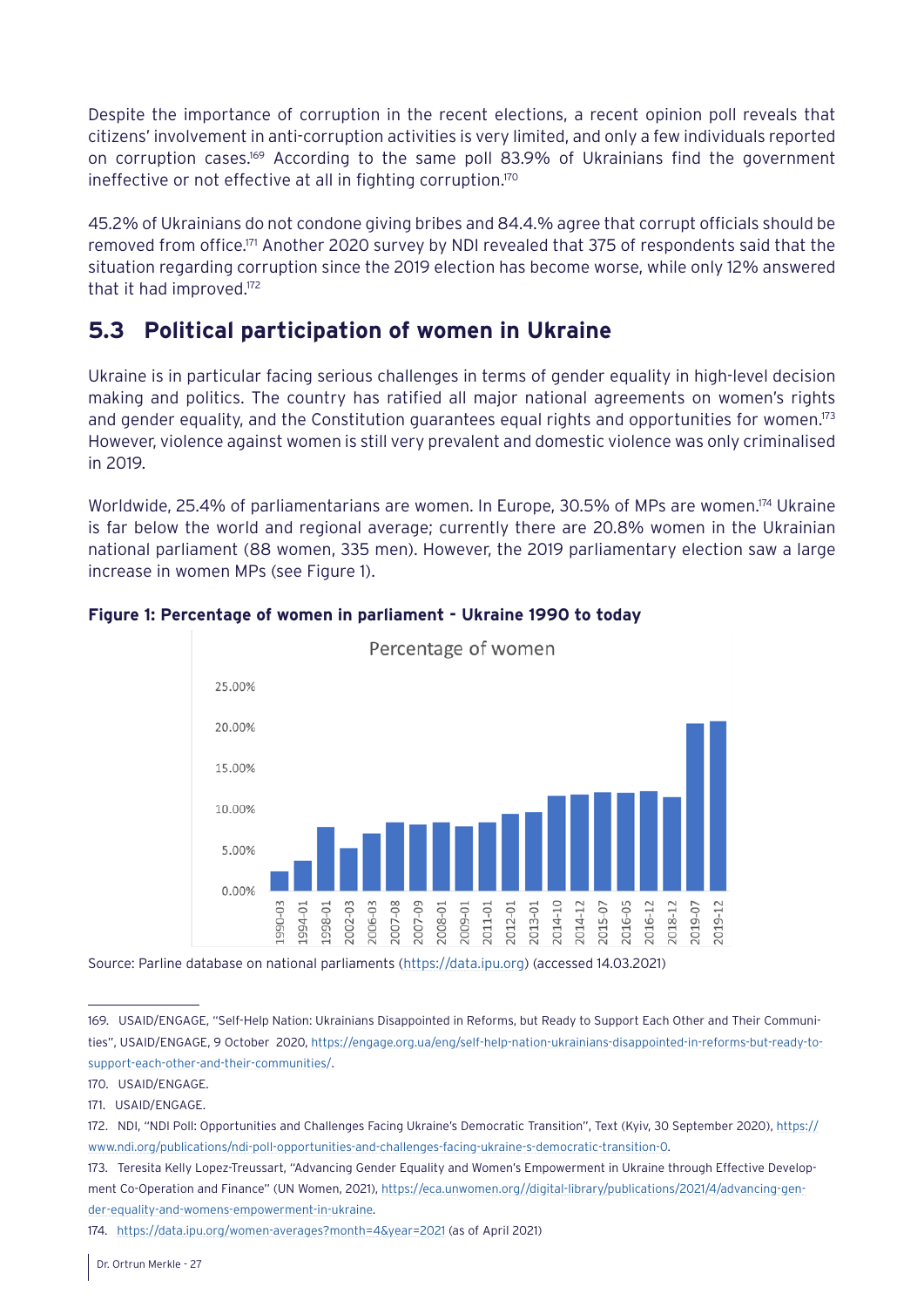<span id="page-27-0"></span>The percentage of parliamentary candidates was similar, where 22.54% of the 5,830 candidates were women. The 2015 election law introduced a quota system where at least 30% of candidates of each sex have to be included in the party lists.<sup>175</sup> This quota was later increased to 40%, "where parties must ensure the presence in every five seats of each electoral list at least two candidates of each gender". 176 In 2020, 20% of cabinet ministers and 15% of members of regional councils were women.177

Ukraine ranks 74 out of 155 in the World Economics Global Gender Gap Index,<sup>178</sup> which measures the progress towards parity and the gender-based gaps in access to opportunities and resources in four dimensions: health and survival, educational attainment, economic participation, and opportunity and political empowerment. In the political empowerment index Ukraine ranks 103rd out of 155. Gender gaps in education and economic participation on the other hand have improved significantly. A recent study on women in leadership positions in the private sector shows that 40.48% of leadership positions are filled by women, which is above the European average (35%); however, on average women still have lower incomes than men.<sup>179</sup>

## **5.4 What is the link between women's political participation and corruption in Ukraine?**

Over the last decades a clear pattern occurred, indicating that there is a strong link between corruption and the political participation of women, even though the link might not always be straightforward. Taking a closer look at the data in Ukraine also shows that the two large anticorruption elections have also resulted in higher numbers of women MPs. In particular, the 2019 election, which was won largely on an anti-corruption platform, has also almost doubled the number of women in parliament. While it still remains to be seen if the increased number of women leads to lower levels of corruption, when looking at the current situation, certain elements can be highlighted that do influence the role women play in anti-corruption.

Gender stereotypes persist that make the system more hostile to women; but they also offer opportunities for women to be anti-corruption champions. On 17 March 2020, Iryna Venediktova was appointed as the Prosecutor General, making her the first woman in the history of Ukraine to chair the Prosecutor's General's Office. While this appointment is too recent to establish if it has been a successful anti-corruption push, the agenda setting has been ambitious. Venediktova's development strategy focuses on establishing "a modern European prosecution service marked by integrity, professionalism, and independence".<sup>180</sup>

179. UNDP, "Women and Men in Leadership Positions in Ukraine: 2017-2020" (Kyiv: UNDP Ukraine, 6 April 2021), [https://www.ua.undp.](https://www.ua.undp.org/content/ukraine/en/home/library/democratic_governance/women-and-men-in-leadership-positions-in-ukraine--2017-2020.html) [org/content/ukraine/en/home/library/democratic\\_governance/women-and-men-in-leadership-positions-in-ukraine--2017-2020.html.](https://www.ua.undp.org/content/ukraine/en/home/library/democratic_governance/women-and-men-in-leadership-positions-in-ukraine--2017-2020.html) 180. Iryna Venediktova, "A New Vision for Ukraine's Prosecution Service", Atlantic Council (blog), 13 May 2021, [https://www.](https://www.atlanticcouncil.org/blogs/ukrainealert/a-new-vision-for-ukraines-prosecution-service/)

[atlanticcouncil.org/blogs/ukrainealert/a-new-vision-for-ukraines-prosecution-service/](https://www.atlanticcouncil.org/blogs/ukrainealert/a-new-vision-for-ukraines-prosecution-service/).

<sup>175.</sup> IDEA, "Gender Quotas Database - Ukraine", accessed 23 May 2021, [https://www.idea.int/data-tools/data/gender-quotas/country](https://www.idea.int/data-tools/data/gender-quotas/country-view/292/35)[view/292/35.](https://www.idea.int/data-tools/data/gender-quotas/country-view/292/35)

<sup>176.</sup> V. Hlushchenko, central election commissioner in IFES, "Gender Equality in Elections: Q&A with Ukrainian Central Election Commissioner Viktoriia Hlushchenko," 4 March 2020, [https://www.ifes.org/news/gender-equality-elections-qa-ukrainian-central](https://www.ifes.org/news/gender-equality-elections-qa-ukrainian-central-election-commissioner-viktoriia-hlushchenko)[election-commissioner-viktoriia-hlushchenko.](https://www.ifes.org/news/gender-equality-elections-qa-ukrainian-central-election-commissioner-viktoriia-hlushchenko)

<sup>177.</sup> UN Women Ukraine, "COVID-19 Exacerbates Vulnerabilities and Heightens Economic, Social and Health Risks for Women and Girls | United Nations in Ukraine" (UN Women, 2020), [https://ukraine.un.org/en/86277-covid-19-exacerbates-vulnerabilities-and-heightens](https://ukraine.un.org/en/86277-covid-19-exacerbates-vulnerabilities-and-heightens-economic-social-and-health-risks-women-and)[economic-social-and-health-risks-women-and](https://ukraine.un.org/en/86277-covid-19-exacerbates-vulnerabilities-and-heightens-economic-social-and-health-risks-women-and).

<sup>178.</sup> World Economic Forum, "Global Gender Gap Report 2021" (Geneva: World Economic Forum, 2021), [http://www3.weforum.org/](http://www3.weforum.org/docs/WEF_GGGR_2021.pdf) [docs/WEF\\_GGGR\\_2021.pdf](http://www3.weforum.org/docs/WEF_GGGR_2021.pdf).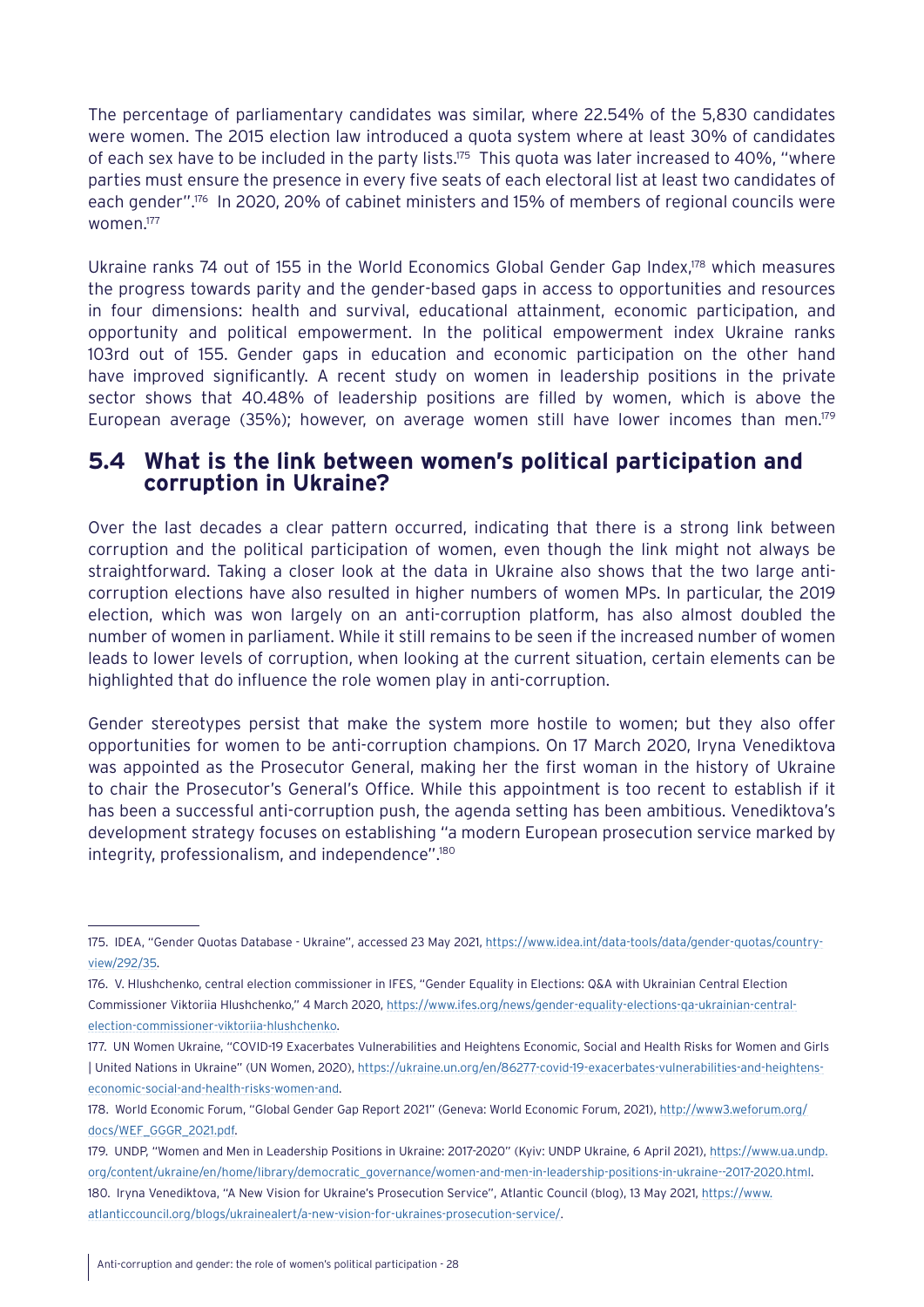Merit-based hiring is one of the cornerstones of this new strategy, and is in line with what academic literature shows to be one of the central elements not only of successful anti-corruption reform but also of the successful involvement of women. Among those initiatives are, for example, the re-attestation of prosecutors, to ensure the integrity of those in office; in addition, parliament is currently reviewing legislation that would ban those who fail this process from returning as prosecutors.181 Recently, the Prosecutor General stated that she did face open hostility as the first woman in this position. In an interview with The Independent, she stated: "There is not such a strong separation in Ukrainian society in work. Maybe some people could not understand me being there. But I don't mind working in what may be a male environment."182 However, it seems that this experience is not necessarily typical for Ukraine, where gender stereotypes play a fundamental role in Ukrainian society:

There is a persistence in political discourse, in the media and in society **of deep-rooted patriarchal attitudes and discriminatory stereotypes concerning the roles and responsibilities of women and men in the family**, which perpetuate women's subordination within the family and society and are reflected in, among other things, women's educational and professional choices, their limited participation in political and public life, their unequal participation in the labour market and their unequal status in family relations.<sup>183</sup>

This also leads to women having less support for their electoral campaigns. In 2017 respondents in a poll agreed that political parties are more likely to nominate men, and that less resources are available to women. In 2018, a poll showed that 53% of respondents agreed that Ukrainians are less likely to vote for women, 42% stated that women are less interested in politics than men and 55% argued that women could not equally participate in politics due to family commitments.<sup>184</sup> The same stereotypes lead to women being the main caregivers in the families and earning less, which means that that they are not only more reliant on the health sector but also on the fair distribution of social guarantees.<sup>185</sup> These are sectors where corruption is rampant. Interestingly, research has widely shown that women in politics tend to bring different issues to the forefront, particularly those that affect women and children. This focus on sectors that have not received that much attention before then leads to an improvement in the delivery and monitoring of these public services and therefore to lower levels of corruption.186 Hence, the sharp increase in female representation in the Ukrainian parliament can be expected to have a positive impact on increasing levels of corruption in service delivery.

Another major problem identified related to political security is the dominance of oligarchic structures in Ukraine. Despite pledges of the post-Euromaidan government to get rid of this system,

<sup>181.</sup> Venediktova.

<sup>182.</sup> Kim Sengupta, "Ukraine's Chief Prosecutor on Task of Tackling Country's Corruption", *The Independent*, 23 February 2021, sec. Independent Premium, [https://www.independent.co.uk/independentpremium/ukraine-corruption-biden-iryna-venediktova-b1806356.](https://www.independent.co.uk/independentpremium/ukraine-corruption-biden-iryna-venediktova-b1806356.html) [html.](https://www.independent.co.uk/independentpremium/ukraine-corruption-biden-iryna-venediktova-b1806356.html)

<sup>183.</sup> Lopez-Treussart, "Advancing Gender Equality and Women's Empowerment in Ukraine through Effective Development Co-Operation and Finance", 31.

<sup>184.</sup> Ganna Gerasymenko, "Corruption in the Eyes of Women and Men" (UNDP Ukraine, 2018), [https://rm.coe.int/gender-corruption](https://rm.coe.int/gender-corruption-report-en-11-/168098f7e7)[report-en-11-/168098f7e7.](https://rm.coe.int/gender-corruption-report-en-11-/168098f7e7)

<sup>185.</sup> Ganna Gerasymenko, "Gender Analysis of Anti-Corruption Policy: Case Study of Ukraine", *International Journal of Civil Service Reform and Practice* 5, no. 1 (29 February 2020), [https://www.astanahubjournal.org/index.php/ijcsrp/article/view/145.](https://www.astanahubjournal.org/index.php/ijcsrp/article/view/145)

<sup>186.</sup> Alexander and Bågenholm, "Does Gender Matter? Female Politicians' Engagement in Anti-Corruption Efforts"; Jha and Sarangi, "Women and Corruption".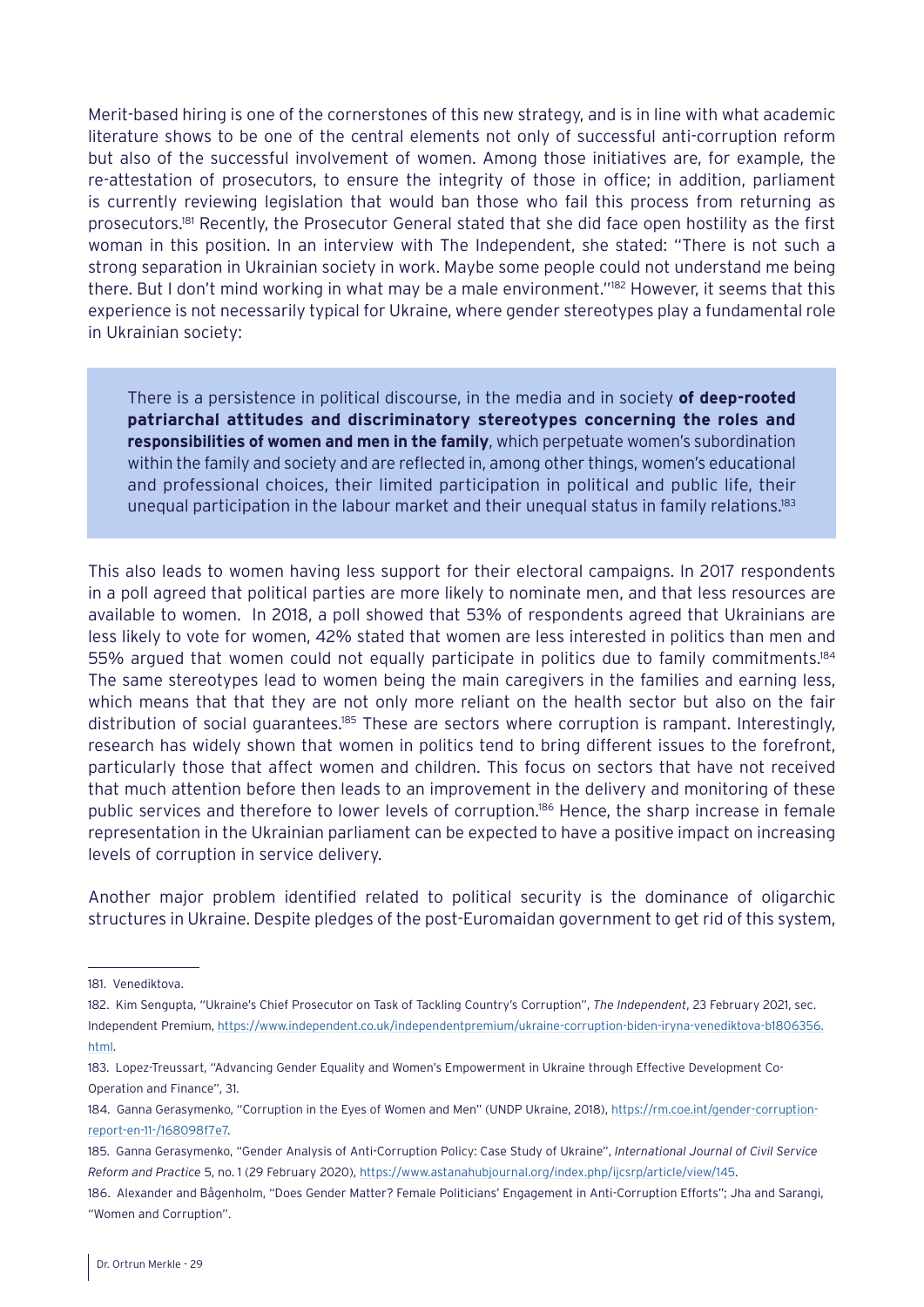nothing much has changed. Halling and Stewart<sup>187</sup> identify three strategies through which oligarchs influence the political sphere. Firstly, oligarchs secure funding and political support for politicians, who in return make sure that the oligarchs have the desired environment to make economic profits. These forms of nepotism go through the entirety of the state apparatus and are almost impossible to circumvent.<sup>188</sup> The second strategy is that oligarchs repeatedly get involved in politics themselves. And last but not least, they control large parts of the mass media in Ukraine.<sup>189</sup> 2017 survey data suggests that women are "less inclined to accept remuneration from unscrupulous candidates in support of their candidature for elections, at least at the local level".<sup>190</sup> Therefore, women might also be less willing to accept bribes or money from questionable sources at a higher level to support their candidacy, or to buy their support for certain initiatives. This leads to another important way for women to decrease corruption, in particular grand corruption: breaking up male dominated networks<sup>191</sup> which are essential for corruption to persist. A 2014 focus group agreed that women are not necessarily less corrupt, but simply have less access to corrupt opportunities.<sup>192</sup> However, research has also shown that for women to join the political sphere they often have to be better than men and meet stricter criteria – therefore, having these women join the political arena is very likely to break up networks that allow for grand corruption to be rampant.

<sup>187.</sup> *Die "Deoligarchisierung" in der Ukraine: vielversprechende Visionen, trübe Realitäten*, SWP-Aktuell 69/2016 (Berlin, 2016), [http://](http://nbn-resolving.de/urn:nbn:de:0168-ssoar-49353-2) [nbn-resolving.de/urn:nbn:de:0168-ssoar-49353-2](http://nbn-resolving.de/urn:nbn:de:0168-ssoar-49353-2).

<sup>188.</sup> Ortrun Merkle, Julia Reinold, and Melissa Siegel, "A Study on the Link between Corruption and the Causes of Migration and Forced Displacement" (Maastricht: GIZ Anti-Corruption and Integrity Programme, 29 March 2017), [https://i.unu.edu/media/migration.](https://i.unu.edu/media/migration.unu.edu/publication/4597/A-Study-on-the-Link-between-Corruption-and-the-Causes-of-Migration-and-Forced-Displacement.pdf) [unu.edu/publication/4597/A-Study-on-the-Link-between-Corruption-and-the-Causes-of-Migration-and-Forced-Displacement.pdf](https://i.unu.edu/media/migration.unu.edu/publication/4597/A-Study-on-the-Link-between-Corruption-and-the-Causes-of-Migration-and-Forced-Displacement.pdf).

<sup>189.</sup> Halling and Stewart, *Die "Deoligarchisierung" in der Ukraine.*

<sup>190.</sup> Gerasymenko, "Corruption in the Eyes of Women and Men", 27.

<sup>191.</sup> Bauhr, Charron, and Wängnerud, "Close the Political Gender Gap to Reduce Corruption", 2018.

<sup>192.</sup> Gerasymenko, "Corruption in the Eyes of Women and Men".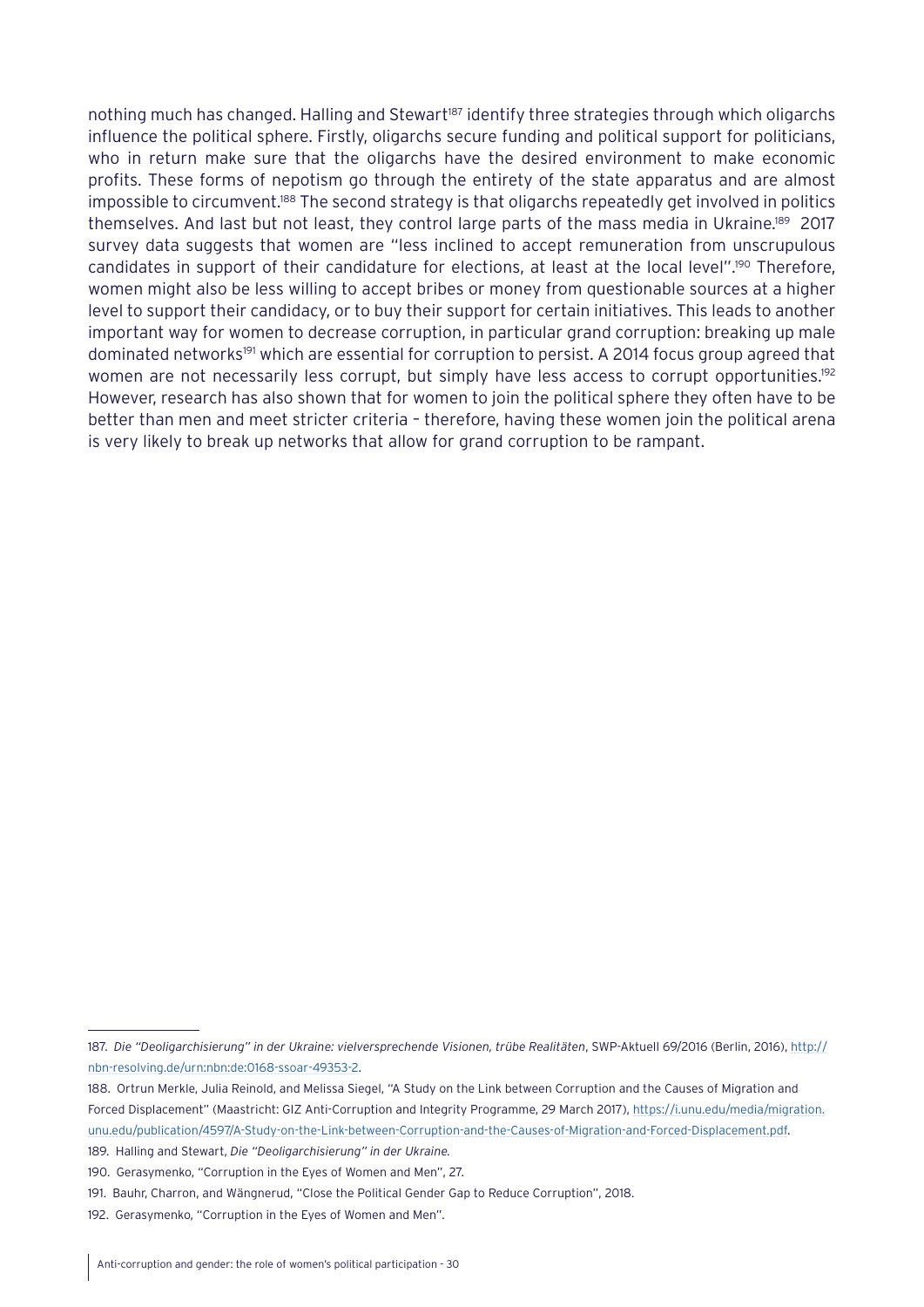## <span id="page-30-0"></span>**6. Country case study: Kenya**

## **6.1 Brief political history: Kenya**

The Republic of Kenya is located in East Africa, covering 580,370 square kilometres and holding a total population of more than 52 million people in 2020.<sup>193</sup> The Berlin Conference of 1885 marked the beginning of the colonial history of Kenya, when European powers divided East Africa into territories of influence. In the same year, the British government founded the East African Protectorate and opened the fertile highlands to white settlers.<sup>194</sup> Kenya was officially made a British colony in 1920, but even before this, the settlers had a voice in government, and Africans were barred from direct political participation until 1944.<sup>195</sup> By 1952, there was great discontent among the Kikuyu population in Kenya, and the Mau Mau rebellion posed a threat to the British government who declared Kenya under a state of emergency from October 1952 to December 1959. The origins of the unrest were related to the differences between the settlers and the local population. These differences concerned religious beliefs, economic, social and educational practices, and particularly the different views regarding land ownership and farming practices which lead the members of local tribes to start the fight for national sovereignty.<sup>196</sup> During the following years, the British government implemented several programmes to return the colony to the previous status quo. These programs included widespread detention, mandatory registration of the Kikuyu population, livestock seizure, taxes related to additional costs of insurgency, educational reforms, the use of detained Mau Mau and local troops for the combatting insurgency, and the capture and execution of Mau Mau leader Dedan Kimathi in 1956.<sup>197</sup>

Even though the state of emergency was officially continued into 1960,<sup>198</sup> the counter-insurgency efforts were showing results and by 1955 the formation of new African political parties was approved. African political participation increased rapidly and by 1957 the first direct elections for Africans to the Legislative Council took place.<sup>199</sup> In 1963, Jomo Kenyatta, a member of the Kenyan African National Union (KANU) seized a majority of the vote and became Prime Minister of the now autonomous government of Kenya.<sup>200</sup> In 1964, the minority party Kenyan African Democratic Union (KADU) dissolved itself voluntarily and joined KANU.<sup>201</sup> Kenya People's Union (KPU) was formed in 1966 as a leftist opposition party; however, it was banned shortly after and its leader was imprisoned. KANU became the sole political party in Kenya and after Kenyatta died in 1978, Vice President Daniel Arap Moi stepped in as President. In 1982, the National Assembly officially declared Kenya to be a one-party state.<sup>202</sup> And even though in 1991 the Parliament amended the one-party clause of the constitution and new parties were formed, divisions in the opposition kept KANU in control of the legislative power. By 2002, the National Rainbow Coalition (NARC) was formed from joined opposition forces and a faction that broke away from KANU, and Mwai Kibaki was elected as Kenya's third President in December 2002, receiving 62% of the vote.<sup>203</sup> In addition, a largely unexpected political crisis almost brought the country to a civil war in 2008.

- 202. Boddy-Evans.
- 203. Boddy-Evans.

<sup>193.</sup> World Bank, *World Bank Country Overview* (Kenya, 2021).

<sup>194.</sup> A. Boddy-Evans, *A Brief History of Kenya. ThoughCo*, 2009, [https://www.thoughtco.com/brief-history-of-kenya-44232.](https://www.thoughtco.com/brief-history-of-kenya-44232) 195. Boddy-Evans.

<sup>196.</sup> J.A. McConnell, *The British in Kenya (1952-1960): Analysis of a Successful Counterinsurgency Campaign* (Naval Postgraduate School Monterey CA, 2005), 6.

<sup>197.</sup> McConnell, 5.

<sup>198.</sup> McConnell, 41.

<sup>199.</sup> Boddy-Evans, *A Brief History of Kenya.* ThoughCo.

<sup>200.</sup> McConnell, *The British in Kenya (1952-1960): Analysis of a Successful Counterinsurgency Campaign*, 42.

<sup>201.</sup> Boddy-Evans, *A Brief History of Kenya. ThoughCo.*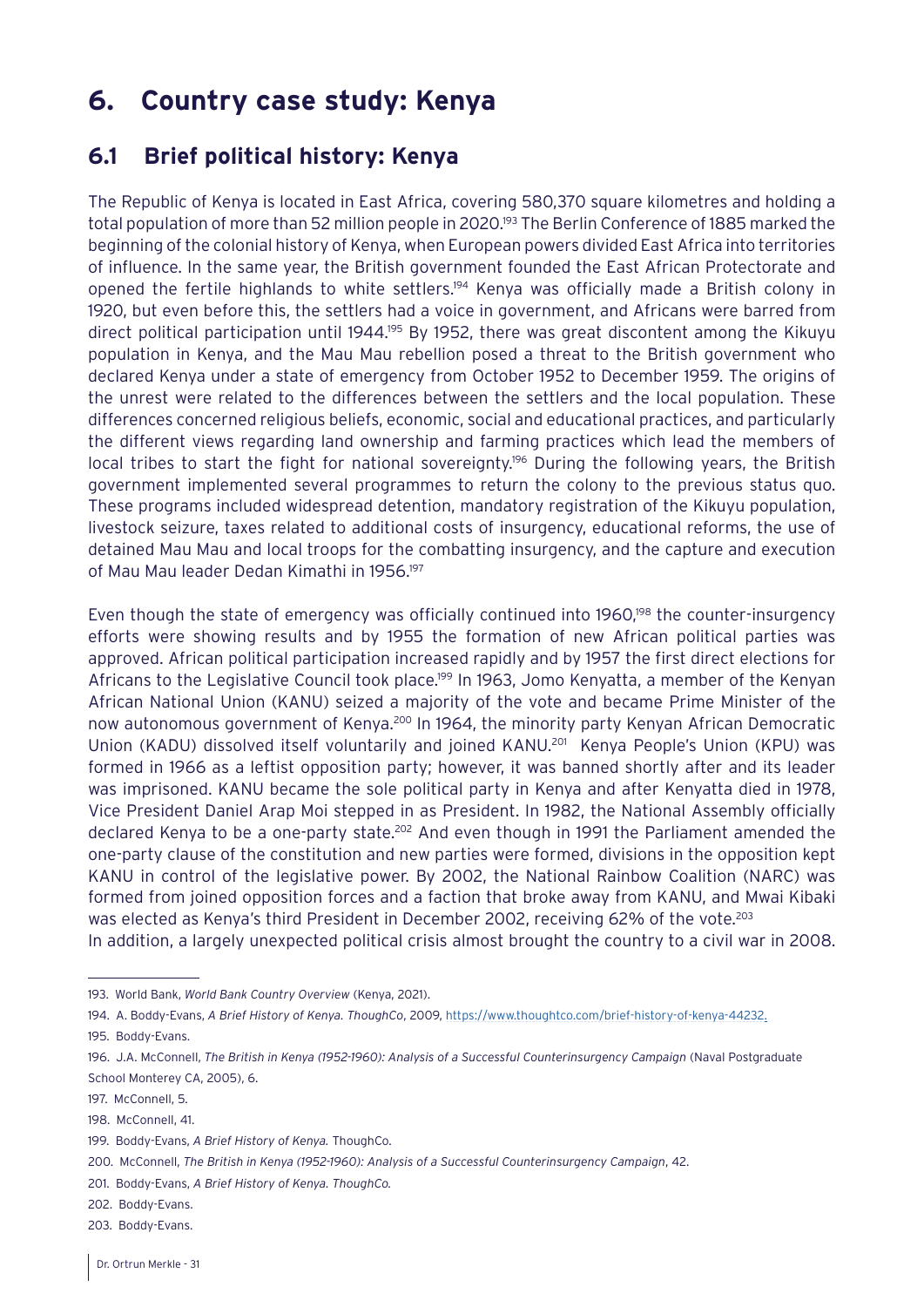The officially declared victory and re-election of President Kibaki in the presidential elections of December 2007 were disputed by the opposition leader, Raila Odinga, civil society, and domestic and international observers, who claimed that the election results were rigged.<sup>204</sup> Swift and violent protests erupted across the country, the government banned public gatherings, and the abuse of power by the police led to excessive use of force, murder, looting, and sexual abuse.<sup>205</sup> The postelection protests left around 1,000 dead and 350,000 displaced, mostly in the Rift Valley.<sup>206</sup> The international community was rapidly involved and the former UN Secretary-General Kofi Annan intervened to successfully push the two contenders to sign a power-sharing deal on 28 February 2008. Additionally to the power-sharing arrangements, four commissions were created to examine the electoral process, the violence and to make recommendations for constitutional changes.<sup>207</sup>

The government of Kenya is divided into three main arms, the National Executive, the Legislature, and the Judiciary. Each arm of the government is independent and has different roles, responsibilities, and functions.208 In October 2017, President Uhuru Kenyatta was sworn in for a final five-year term. Between 2015 and 2019, the economy in Kenya grew by 5.7%, placing the country as one of the fastest-growing economies in sub-Saharan Africa.209 Kenya has also made major improvements in areas of social development, including child mortality, achieving near-universal primary school enrolment, and decreasing gender gaps in education. Moreover, the President has established the "Big Four" development priority areas, where manufacturing, universal healthcare, affordable housing, and food security are outlined as main priorities.<sup>210</sup>

| Indicator                                                               | Kenya        |  |
|-------------------------------------------------------------------------|--------------|--|
| Surface Area, sq km <sup>b</sup>                                        | 580,370      |  |
| Population (2020), millions <sup>a</sup>                                | 52,573.97    |  |
| Urban population (2020), % of total <sup>a</sup>                        | 28           |  |
| Human Development Index (2020) <sup>b</sup><br>Country Rank, out of 188 | 0.601<br>143 |  |
| Gender Inequality Index (2019) <sup>b</sup>                             | 0.518        |  |
| Corruption Perception Index Rank(2020) <sup>c</sup>                     | 124/180      |  |
| Life expectancy at birth (2020) <sup>a</sup>                            | 66           |  |
| Unemployment (2020), % of labour force <sup>b</sup>                     | 3.0          |  |
| GDP per capita (2019), USD <sup>a</sup>                                 | 1,816.5      |  |
| Source: aWorld Bank, bUNDP; 'Transparency International <sup>211</sup>  |              |  |

#### **Table 2: Development indicators for Kenya**

<sup>204.</sup> A. Harneit-Sievers and R.M. Peters, "Kenya's 2007 General Election and Its Aftershocks", *Africa Spectrum* 43, no. 1 (2008): 133. 205. J.G. Cooke, "Background on the Post-Election Crisis in Kenya," in *Center for Strategic & International Studies* (CSIS, 2009,

<https://www.csis.org/blogs/smart-global-health/background-post-election-crisis-kenya>.

<sup>206.</sup> Harneit-Sievers and Peters, "Kenya's 2007 General Election and Its Aftershocks".

<sup>207.</sup> Harneit-Sievers and Peters.

<sup>208.</sup> *The President, Republic of Kenya (n.d). The Constitution*, n.d.,<https://www.president.go.ke/the-constitution/>.

<sup>209.</sup> Bank, *World Bank Country Overview*.

<sup>210.</sup> Bank; *The President, Republic of Kenya (n.d). The Constitution.*

<sup>211.</sup> Transparency International, "Corruption Perception Index 2020".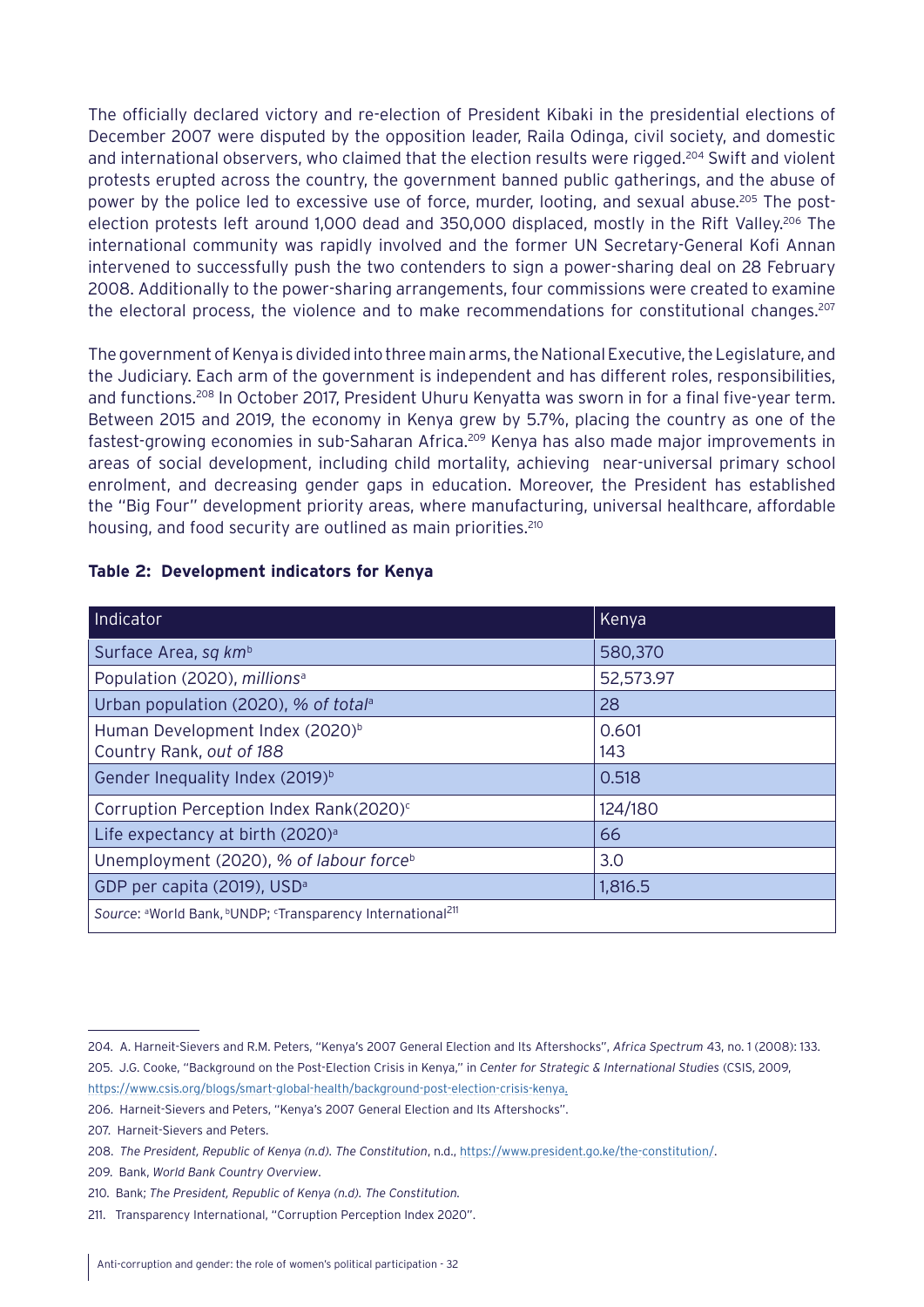## <span id="page-32-0"></span>**6.2 Corruption in Kenya**

Despite the efforts of the Ethics and Anti-Corruption Commission (EAC) and other measures against corruption, Kenya is still known as one of the most corrupt nations in the world. Corruption plays a key role in politics in Kenya. Corrupt political financing, especially campaign financing, is a prevalent corruption practice in Kenya since the restoration of multi-party politics in 1991.<sup>212</sup> Corruption has also manifested in political policy decisions in return for favours, policy formulation aimed at gaining personal wealth, nepotism, misappropriation of state property, outright theft, granting favours to friends, and abuse of public position.<sup>213</sup> Corruption scandals such as the Goldenberg<sup>214</sup> and the Anglo-Leasing,<sup>215</sup> in which the government lost billions of Kenyan shillings (KSH) in fraudulent and false business contracts, also showed the close relationship between corrupt political financing and democracy in Kenya.<sup>216</sup> Centralised power, the absence of strong and effective institutions, a lack of public accountability, and impunity are some of the factors influencing the persistence of corruption in Kenya.217 The primary cause is related to Kenya's basic institutions being undermined or neglected to the point of not being able to uphold the rule of law or act on behalf of the best interests of the nation. The rule of law was systematically undermined by personalised, centralised presidential power during the twenty-four year rule of Daniel Arap Moi from 1978 to 2002.218 The result of this was a lack of ethical leadership and public accountability among public officials in Kenya. Another secondary cause contributing to corruption in the nation is the high incidence of bribery. In Kenya, bribery can be identified as the "systematic exploitation of illegal income-earning opportunities by public officials and the enhancement of rent-seeking opportunities".219 According to Transparency International surveys conducted in Kenya between 2008 and 2012, between 30- 56% of respondents encountered bribery while interacting with public and private organisations. The mean size of a bribe was around 48 US dollars. Kenya Police was identified as the most corrupt Kenyan organisation.220

In addition to the existence of an Anti-Corruption Commission, established in 2003 and reformed in 2011 as the Ethics and Anti-Corruption Commission (EACC), there are other measures designed to tackle the issue of corruption. The Anti-Corruption and Economic Crimes (ACEC) Act, 2003, the Public Officer Ethics (POE) Act, 2003, the Government Financial Management (GFM) Act, 2004, the Public Procurement and Disposal (PPD) Act, 2005, the Proceeds of Crime and Anti-Money Laundering (PCAML) Act, 2009 and the Public Finance Management (PFM) Act, 2012, are some of the legal frameworks and control measures tackling corruption in Kenya.<sup>221</sup> However, corruption is still

218. Mueller (2008) in Hope Sr.

219. Hope Sr, 497.

<sup>212.</sup> O.G. Mwangi, "Political Corruption, Party Financing and Democracy in Kenya", *The Journal of Modern African Studies*, 2008, 267. 213. Wong (2009) in J.O. Osamba, "A Review of the Changing Nature of Corruption in Post-Independent Kenya", *African Journal of Humanities and Social Sciences* (AJHSS, no. N:2307-2164 Volume 1 Issue 1 (2019): 1.

<sup>214.</sup> The Goldenberg scandal in the 1990s refers to a political scandal where the government of Kenya subsidised gold exports. The "scandal involved the payment of massive cash subsidies for fictitious exports of gold and diamonds by a firm called Goldenberg International" and is estimated to have cost the Kenyan taxpayers £400m. (Jeevan Vasagar, "Charges in Kenya Corruption Scandal," *The Guardian*, 16 March 2006, sec. World news, [http://www.theguardian.com/world/2006/mar/16/kenya.jeevanvasagar.\)](http://www.theguardian.com/world/2006/mar/16/kenya.jeevanvasagar.)

<sup>215.</sup> The Anglo-Leasing Scandal was revealed in 2004 and refers to contracts being awarded to phantom firms. Anglo-Leasing Finances received about £21m "to supply the Kenyan government with a system to print new high-technology passports; other fictitious companies involved in the scam were given money to supply naval ships and forensic laboratories". ("Letter from Africa: Are Kenyans Still Scandalised by Scandals?", *BBC News*, 14 March 2019, sec. Africa,<https://www.bbc.com/news/world-africa-47554326>.) 216. Mwangi, "Political Corruption, Party Financing and Democracy in Kenya", 267.

<sup>217.</sup> K. R. Hope Sr, "Kenya's Corruption Problem: Causes and Consequences", *Commonwealth & Comparative Politics* 52, no. 4 (2014): 493–512.

<sup>220.</sup> TI Kenya (2009, 2012) in Hope Sr, "Kenya's Corruption Problem: Causes and Consequences".

<sup>221.</sup> K.R. Hope, "Tackling the Corruption Epidemic in Kenya: Toward a Policy of More Effective Control", *Journal of Social, Political, and*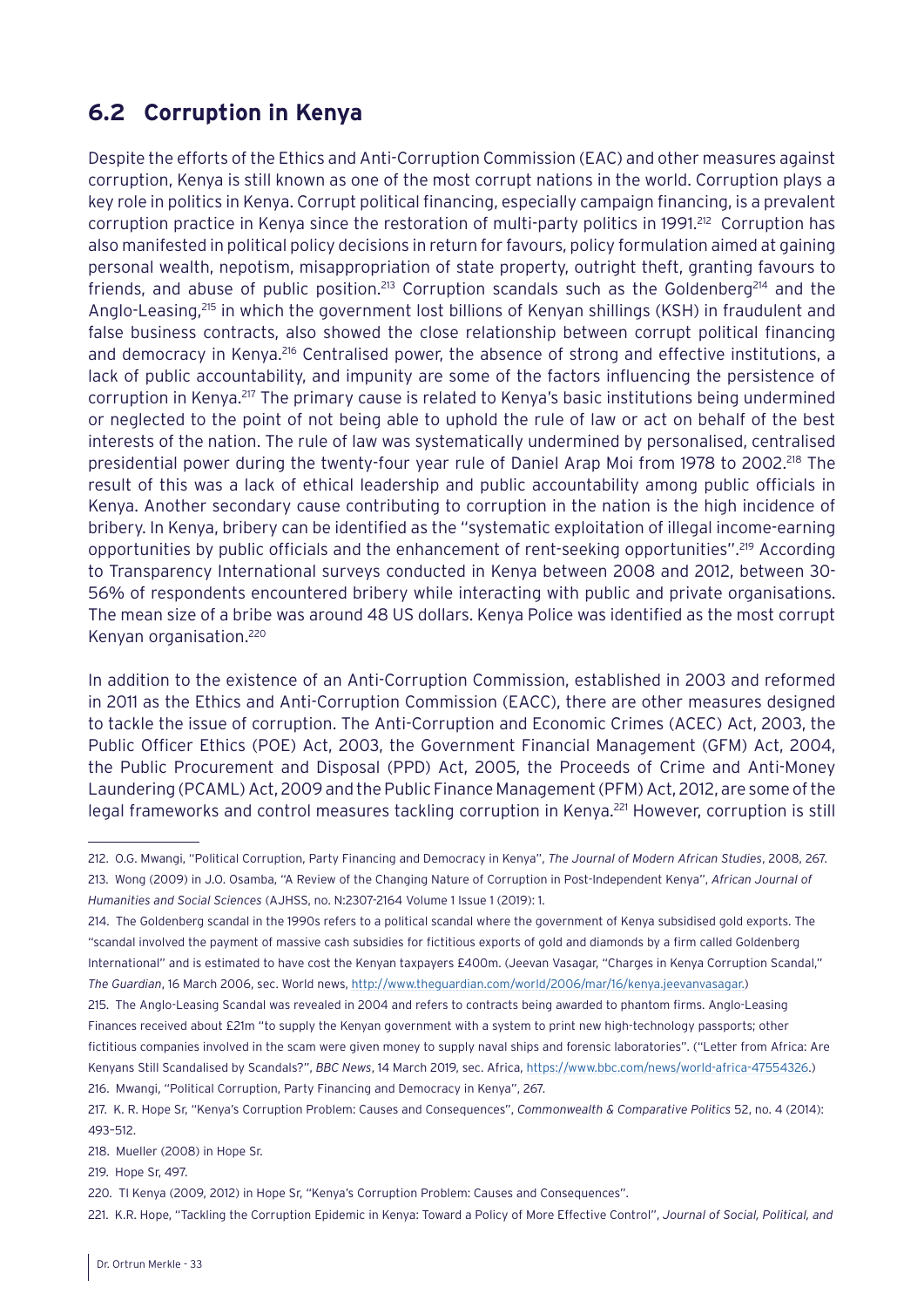<span id="page-33-0"></span>a major challenge for Kenya's socio-economic and political development.<sup>222</sup> In 2020, Kenya ranked 124 out of 180 countries on Transparency International's (TI) corruption index<sup>223</sup> (Transparency International, 2021). According to the Global Corruption Barometer, in 2019 67% of people thought that corruption had increased in the previous 12 months and 45% of public service users had had to pay bribes in the previous 12 months.<sup>224</sup>

## **6.3 Political participation of women in Kenya**

Women in Kenya have witnessed oppression and intimidation, and have been left behind due to several societal norms and cultural beliefs that are usually biased towards men.<sup>225</sup> Despite the reformulation of the 2010 Constitution which set a milestone in the fights towards gender equality in the country, and aimed to guarantee spaces for political participation of women and representation in decision-making processes, the gender gap in Kenya is far from being closed and women face numerous challenges in the quest for elective and appointed positions in government.<sup>226</sup> Kenya is a predominantly patriarchal society with a rooted resistance to women's leadership.<sup>227</sup> Even though women supported the Mau Mau movement and risked their lives during the struggle for independence, engaging in peaceful protests and even going to the forest to fight, $228$  there was no political room for women during the independence negotiations.<sup>229</sup> Pricilla Abwao was elected the first African woman in the Legislative Council, yet she was "not allowed" to speak during the Lancaster House Conference in 1962 which aimed to discuss the constitutional arrangements for independence.<sup>230</sup> After independence there were only a few women serving in political leadership positions such as Parliament, yet the 1991 move to a multi-party system also opened spaces for more women to join the political sphere.<sup>231</sup>

By 1997, women represented only 3% of the National Assembly. It was in the same year that Hon. Phoebe Asiyo introduced a motion to increase women's participation in leadership and decisionmaking processes in the Parliament and local bodies to at least 33%, yet the motion was quickly defeated.232 By 2000, Hon. Beth Mugo introduced another motion with the support of women's

*Economic Studies* 38, no. 3 (2013): 287.

<sup>222.</sup> Osamba, "A Review of the Changing Nature of Corruption in Post-Independent Kenya", 1.

<sup>223.</sup> Transparency International, *Corruption Perception Index 2020 Country Overview* (Kenya, 2021).

<sup>224.</sup> Coralie Pring and Jon Vrushi, "Global Corruption Barometer Africa 2019: Citizen's Views and Experiences of Corruption" (Berlin: Transparency International, 2019), [https://www.transparency.org/files/content/pages/2019\\_GCB\\_Africa.pdf.](https://www.transparency.org/files/content/pages/2019_GCB_Africa.pdf)

<sup>225.</sup> E.A. Polo, "Gender and Politics: The Role and Influence of Women Representatives in Promoting Gender Equality and Political Participation of Women in the Kenyan Parliament" ((Doctoral dissertation, United States International University-Africa, 2019), 20.

<sup>226.</sup> M.P. Opoku, B. Anyango, and B.A. Alupo, "Women in Politics in Kenya: An Analysis of Participation and Barriers", *Multidisciplinary Journal of Gender Studies* 7, no. 1 (2018): 1508.

<sup>227.</sup> Y. Bouka, M.E. Berry, and M.M. Kamuru, "Women's Political Inclusion in Kenya's Devolved Political System", *Journal of Eastern African Studies* 13, no. 2 (2019): 4.

<sup>228.</sup> Bouka, Berry, and Kamuru, "Women's Political Inclusion in Kenya's Devolved Political System"; J. Biegon, "Towards the Adoption of Guidelines for State Reporting under the African Union Protocol on Women's Rights: A Review of the Pretoria Gender Expert Meeting, 6-7 August 2009", *African Human Rights Law Journal* 9, no. 2 (2009): 615–43.

<sup>229.</sup> Biegon, "Towards the Adoption of Guidelines for State Reporting under the African Union Protocol on Women's Rights: A Review of the Pretoria Gender Expert Meeting, 6-7 August 2009", 10.

<sup>230.</sup> Biegon, "Towards the Adoption of Guidelines for State Reporting under the African Union Protocol on Women's Rights: A Review of the Pretoria Gender Expert Meeting, 6-7 August 2009".

<sup>231.</sup> Wilhemina A. Oduol, "Kenyan Women in Politics: An Analysis of Past and Present Trends", *Transafrican Journal of History* 22 (1993): 166–81.

<sup>232.</sup> W. Kanyi, *Kenyan Women's Journey In Their Quest For Affirmative Action. Heinrich Böll Stiftung, East and Horn of Africa and the African Women's Studies*, 2016.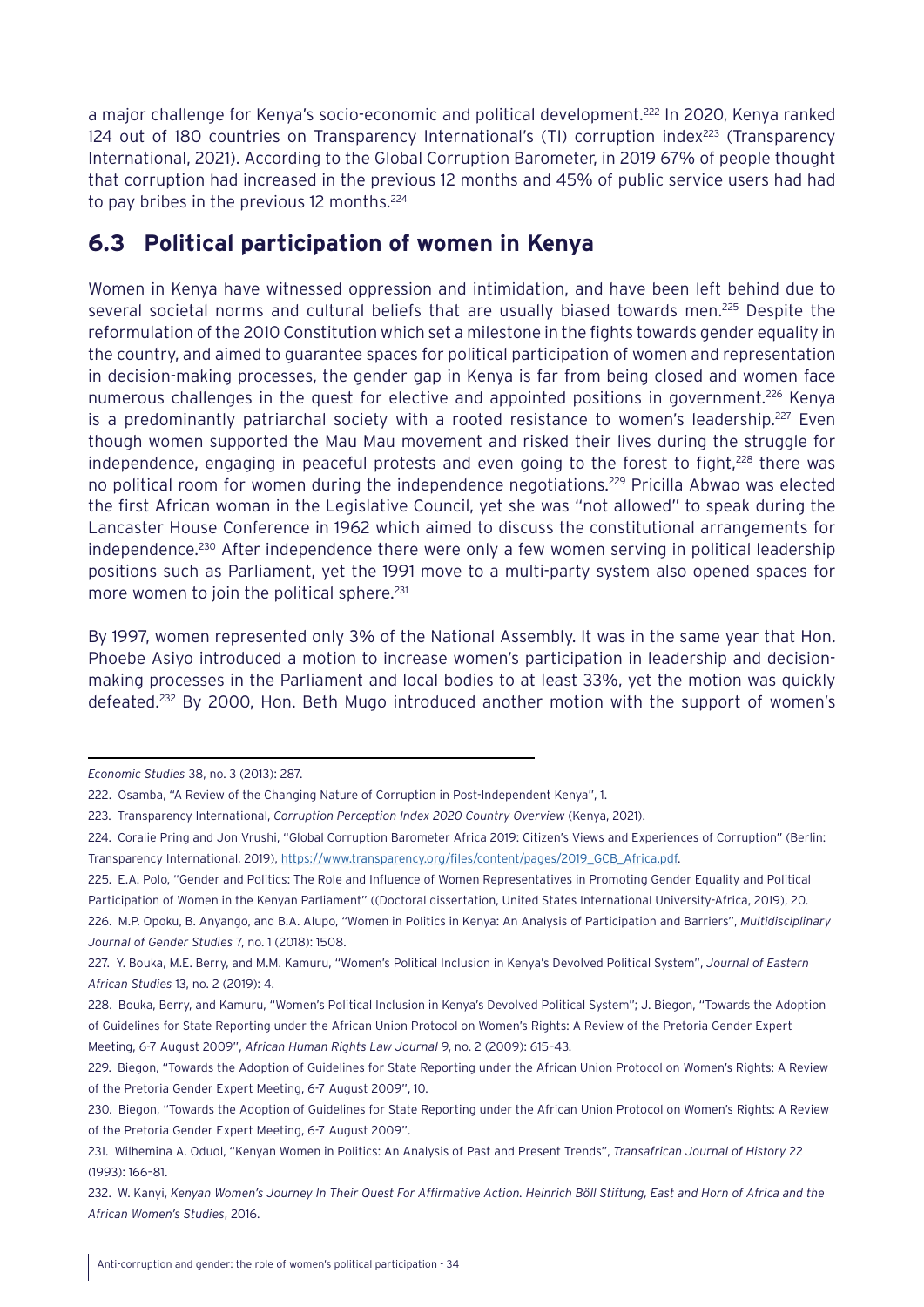organisations and the Committee on Affirmative Action.233 These two motions constitute the basis for women's engagement and advocacy regarding the gender principle during the following constitutional process. Even though the constitutional draft of the latter motion was rejected in a referendum in 2005, the women's movement continued to lobby for the increase of political participation, and in 2010 a reformulation of the 2010 Constitution extended rights of special interest groups (including women and persons with disabilities (PWDs)) in regard to equal opportunities in the social, economic and political spheres of the country. The 2010 Constitution recognises women's equality and states that all elected or appointed bodies must have no more than two-thirds of the same gender. This Gender Principle limits the maximum representation of the majority gender and aims for gender equality in the political sphere.<sup>234</sup> However, the gender quota has not been fully achieved at the national and county level. When there is compliance, it is at the bare minimum for appointed positions, and it is through nomination rather than an election for the elective positions. There have been many court cases from 2012 to 2017 in regard to the government's non-compliance.





Source: IPU Parline data (2021)

Despite the 2017 elections showing the highest proportion of women in governmental bodies in Kenya, many political entities still failed to comply with the new gender rule.235 The societal order and cultural practices in Kenya influence the ability of women to enjoy their economic, social, and political rights. The patriarchy and reverence of the elder are strongly affecting women's empowerment, and they currently have limited resources and influence in Kenyan society. Kenyan women historically have been assigned to the domestic role which dissuades them from being involved in political activities, $236$  a barrier that has now been overcome, with women candidates in numerous political offices. However, women still face significant hurdles in accessing and working in the political sphere. A woman's decision to seek a political career is influenced by many factors.

<sup>233.</sup> Bouka, Berry, and Kamuru, "Women's Political Inclusion in Kenya's Devolved Political System", 5.

<sup>234.</sup> Y. Bouka et al., *Strengthening the Leadership and Influence of Women in Politics in Kenya*, 2018.

<sup>235.</sup> Bouka, Berry, and Kamuru, "Women's Political Inclusion in Kenya's Devolved Political System".

<sup>236.</sup> Opoku, Anyango, and Alupo, "Women in Politics in Kenya: An Analysis of Participation and Barriers", 1509.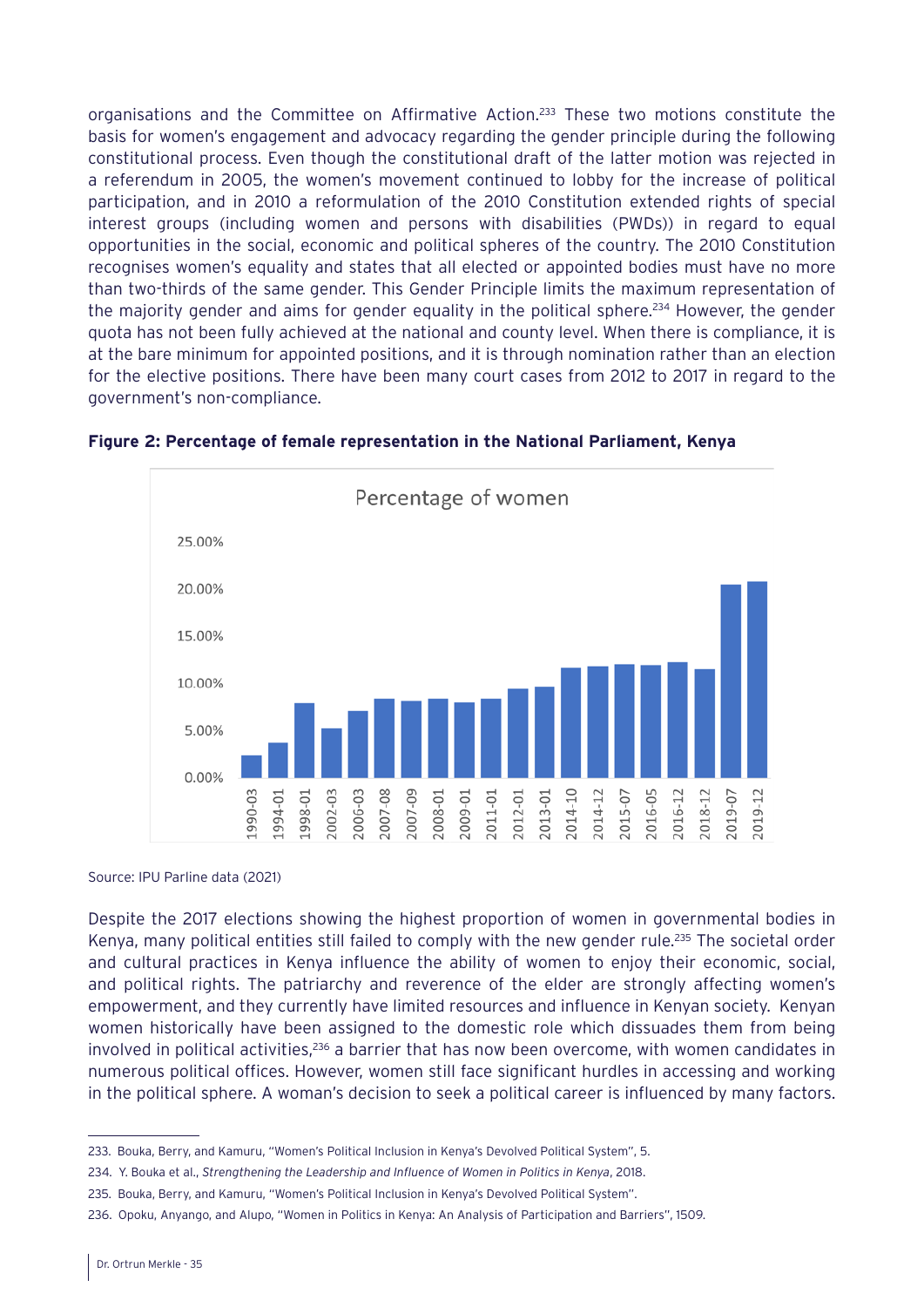<span id="page-35-0"></span>Political parties, campaign financing, social and gender norms, and violence<sup>237</sup> are some of the barriers faced by women which hinder the possibility of participating in political spheres. Kenyan women lack the financial power to compete for public bodies. Without financial support, women aiming to be candidates of political parties are more likely to lose out to men who are part of patronage networks.238 Despite the fact that the government has ratified many international human rights instruments, especially regarding women's rights, political participation and representation does not appear to be a priority for the Kenyan political elite.<sup>239</sup>

## **6.4 What is the link between women's political participation and corruption in Kenya?**

While participation rates of women have been slowly increasing, corruption in the country is still rampant. However, this does not mean that there is no link between anti-corruption and women's political participation.

The case of Kenya also shows how important it is to carefully design comprehensive measures that empower women and promote anti-corruption efforts. A 2018 study shows that political parties often hinder the participation of women and youth. In regard to corruption, the study highlights that vote buying and bribery excludes women as they tend to have less financial means than men.<sup>240</sup> This is in line with research from other countries that identifies corruption as a barrier to women's political involvement.

While the introduction of a gender quota has led to an increase in women in parliament, Kenyan society is still dominated by patriarchal gender norms that prevent full participation. Women are often included by political parties only as window dressing and not seen as fit for leadership,  $241$ despite being elected as governors, senators and MPs, and therefore being deemed fit for leadership by the wider electorate. Male-dominated patronage networks in the country therefore tend to only include women that are amenable "that may not attempt to advance a women's rights agenda and threaten men's position of power".<sup>242</sup> This is one of the clear limitations of gender quotas as an anti-corruption tool. Women's participation itself is not enough; it needs women who are willing to change the status quo and fight existing structures to lead to lower levels of corruption.

A recent study<sup>243</sup> took a closer look at the role of women's leadership in Nairobi City County in the fight against corruption. It finds that perceptions about corruption do not significantly differ by gender; however, men's and women's experiences of corruption differ, as they are dependent on different government resources. This is an area where women's involvement in politics could lead to decreasing levels of corruption. If women are elected for an office that pushes for women's

<sup>237.</sup> Bouka, Berry, and Kamuru, "Women's Political Inclusion in Kenya's Devolved Political System", 8.

<sup>238.</sup> Bouka, Berry, and Kamuru, "Women's Political Inclusion in Kenya's Devolved Political System"; Opoku, Anyango, and Alupo, "Women in Politics in Kenya: An Analysis of Participation and Barriers".

<sup>239.</sup> Bouka, Berry, and Kamuru, "Women's Political Inclusion in Kenya's Devolved Political System".

<sup>240.</sup> The Carter Center, "Youth and Women's Consultations on Political Participation in Kenya: Findings and Recommendations" (The Carter Center, December 2018), https://www.cartercenter.org/resources/pdfs/news/peace\_publications/democracy/kenya-youth-andwomen-political-participation-report.pdf.

<sup>241.</sup> Sarah Hewitt, "The Struggle for Women's Participation in Kenya - AIIA", *Australian Institute of International Affairs* (blog), 9 January 2018, [https://www.internationalaffairs.org.au/australianoutlook/the-struggle-for-womens-participation-in-kenya/.](https://www.internationalaffairs.org.au/australianoutlook/the-struggle-for-womens-participation-in-kenya/) 242 Hewitt

<sup>243.</sup> Kadamu Joan Khakali, "The Contribution of Women Leaders in the Fight against Corruption in Nairobi County, Kenya" (Master Thesis, Kenya, University of Nairobi, 2020).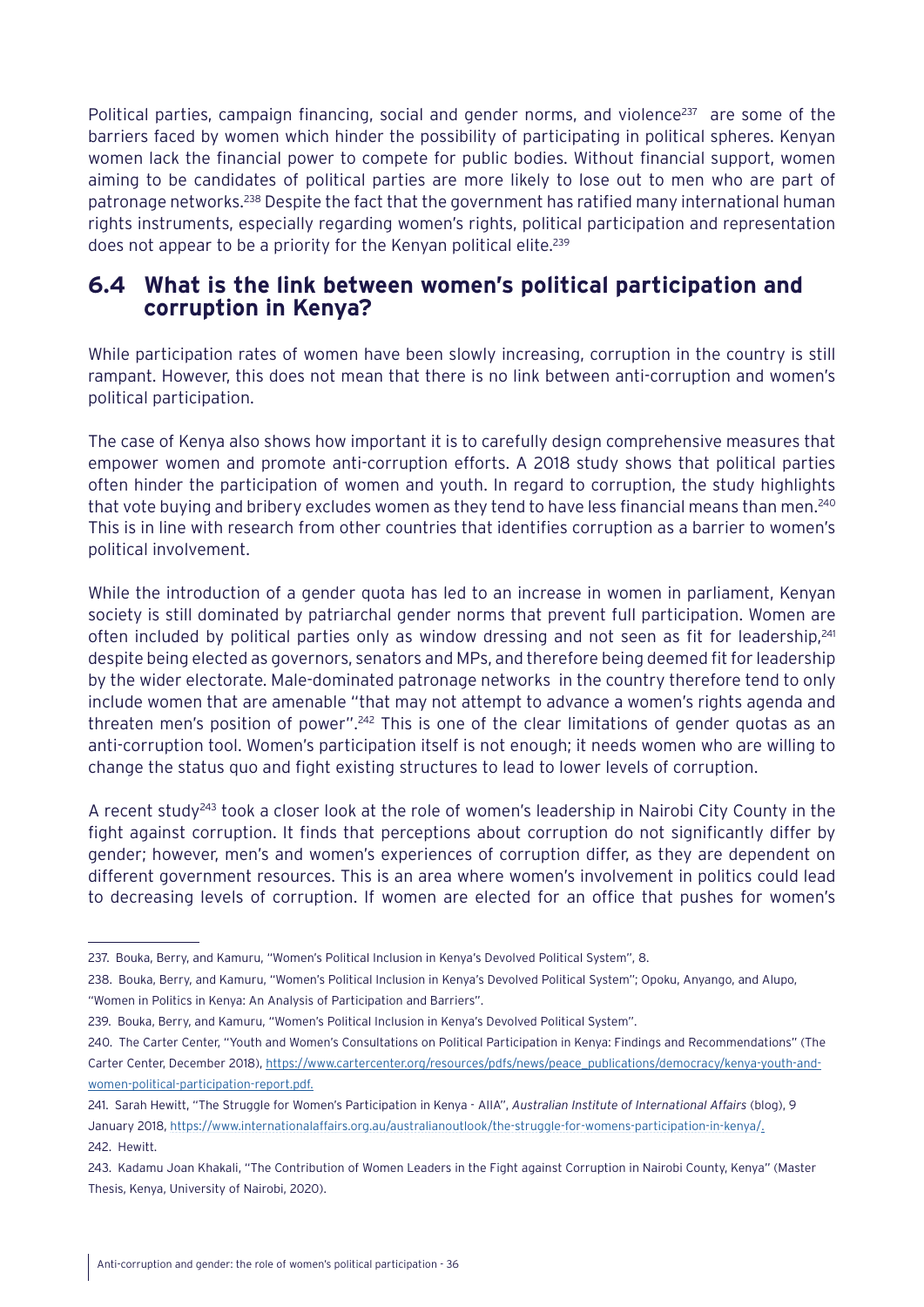issues, this often will lead to an improvement in the delivery and monitoring of public services, and therefore to lower levels of corruption.244

The same study also highlights that while much can be improved in regard to women's political participation, women are already active anti-corruption champions, sitting in crucial committees addressing corruption.<sup>245</sup> The study highlights that women, in the public but also the private sector, have played an important role in the fight against corruption, "including contribution to development of corruption related legislation, informing corruption related policies, activism on corruption prevention and training and empowerment of citizens on corruption and its effects and their rights and responsibilities in curbing corruption in the country".<sup>246</sup> However, given the pervasive violence of Kenyan elections, the power of political parties and campaign financing,  $247$ more reforms will be needed to truly benefit from women as an anti-corruption force.

<sup>244.</sup> Alexander and Bågenholm, "Does Gender Matter? Female Politicians' Engagement in Anti-Corruption Efforts".

<sup>245.</sup> Khakali, "The Contribution of Women Leaders in the Fight against Corruption in Nairobi County, Kenya".

<sup>246.</sup> Khakali, 40.

<sup>247.</sup> Bouka, Berry, and Kamuru, "Women's Political Inclusion in Kenya's Devolved Political System".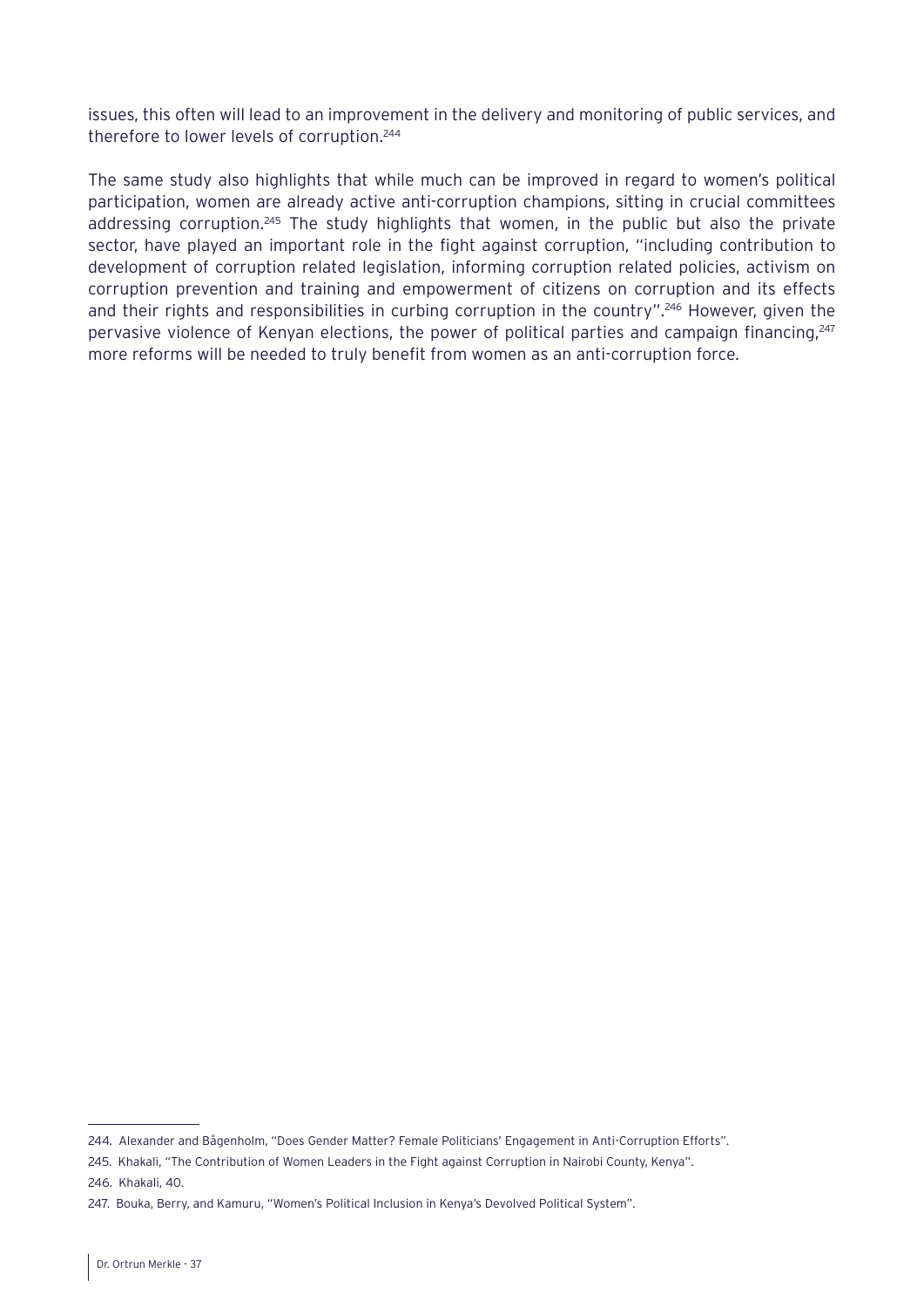## <span id="page-37-0"></span>**7. Case study: Indonesia**

### **7.1 Brief political history: Indonesia**

Covering more than 1.8 million square kilometres, Indonesia is the largest country in the South-East Asia (SEA) region.<sup>248</sup> The archipelagic country, spanning over 17,000 islands, has enjoyed its advantageous position in the sea through international trade even prior to its independence. In the interest of extracting precious spices and participating in the major international spice trade, Indonesia, like many other SEA countries, has had an extensive history of colonisation. The Portuguese first arrived in the 16<sup>th</sup> century, followed the Dutch who established the Dutch-East India Company (VOC) in 1602 which facilitated exports of spices such as cloves and nutmeg. Colonisation and control slowly extended outwards from the mainland under Dutch rule, whereby the colonies were termed the Dutch East Indies. By the early 20th century, the Dutch colonial regime had consolidated the collection of islands now termed as Indonesia. Following the Japanese occupation that ended in 1945, native leaders called for and declared independence from the Dutch on 17 August 1945 and announced a Constitution of 1945 on the following day proclaiming Indonesia as a unitary state. The post-occupation period was plagued with violence and unsuccessful diplomacy as the Dutch tried to re-establish their rule in the face of rising nationalism and anti-colonialism.249 After four years of struggle, the sovereignty of Indonesia was finally recognised by the Dutch in December 1949, with a condition that Indonesia adopted a federal system recognising several Dutch sponsored states. Indonesia adopted a new Constitution and turned into United States of Indonesia. This federal system lasted only less than a year, as the Indonesian leaders decided to scrap the federal constitution in 1950 and introduced a Provisional Constitution which changed Indonesia back into a unitary state, but this time with parliamentary democracy.

The post-independence state of civil and political society in Indonesia was largely fragmented due to the difficulties of consolidating national interests and governance across the multitude of islands and regions that held their own languages, power structures, and experiences of colonialism. The 1950 provisional constitution that established a parliamentary democracy, largely modelled on that of the Dutch, witnessed a series of weakly formed coalition parties and a high turnover of cabinets between 1945-1958.<sup>250</sup> In 1959, during the search for an alternative to the inherited Western modernity, President Soekarno issued a Presidential Decree to revoke the Provisional Constitution 1950 and to declare the use of the Constitution of 1945. Soekarno ended the parliamentary democracy and replaced it with an autocratic, "guided democracy". While Sukarno's rule was relatively effective in maintaining balance in the fragmented political scene, a coup in 1965 effectively shifted political power towards General Suharto, who subsequently moved Indonesia towards authoritarianism. Suharto's New Order saw depoliticisation through the merging of political parties into Islamic and non-Islamic parties, and the formation of Golkar, Suharto's party that campaigned as a non-ideological vehicle for development. Formed by a federation of unions, organisations, and military factions, Golkar dominated politics in Indonesia from 1971 to 1997. Under Suharto's rule, the military became increasingly involved in politics – military leaders served a dual function (dwifungsi) and were appointed as regional heads – and violent suppressions were used to secure domestic security. At the same time, the opening of economic sectors for foreign investments and investment in national projects led to economic growth and decline in inflation.251 Poverty levels decreased from 40.1% to 11.3% between 1976 to 1966.<sup>252</sup> However, in the 1990s,

<sup>248.</sup> World World Bank, *Country Overview Indonesia* (Indonesia, 2021).

<sup>249.</sup> Adrian Vickers, *A History of Modern Indonesia* (Cambridge University Press, 2013).

<sup>250.</sup> A. Schwarz, *A Nation in Waiting: Indonesia's Search for Stability* (Routledge, 2018).

<sup>251.</sup> R. Elson, *Suharto: A Political Biography* Cambridge, UK. Cambridge University Press, 200).

<sup>252.</sup> A. Suryahadi, G. Hadiwidjaja, and S. Sumarto, *Economic Growth and Poverty Reduction in Indonesia Before and After the Asian*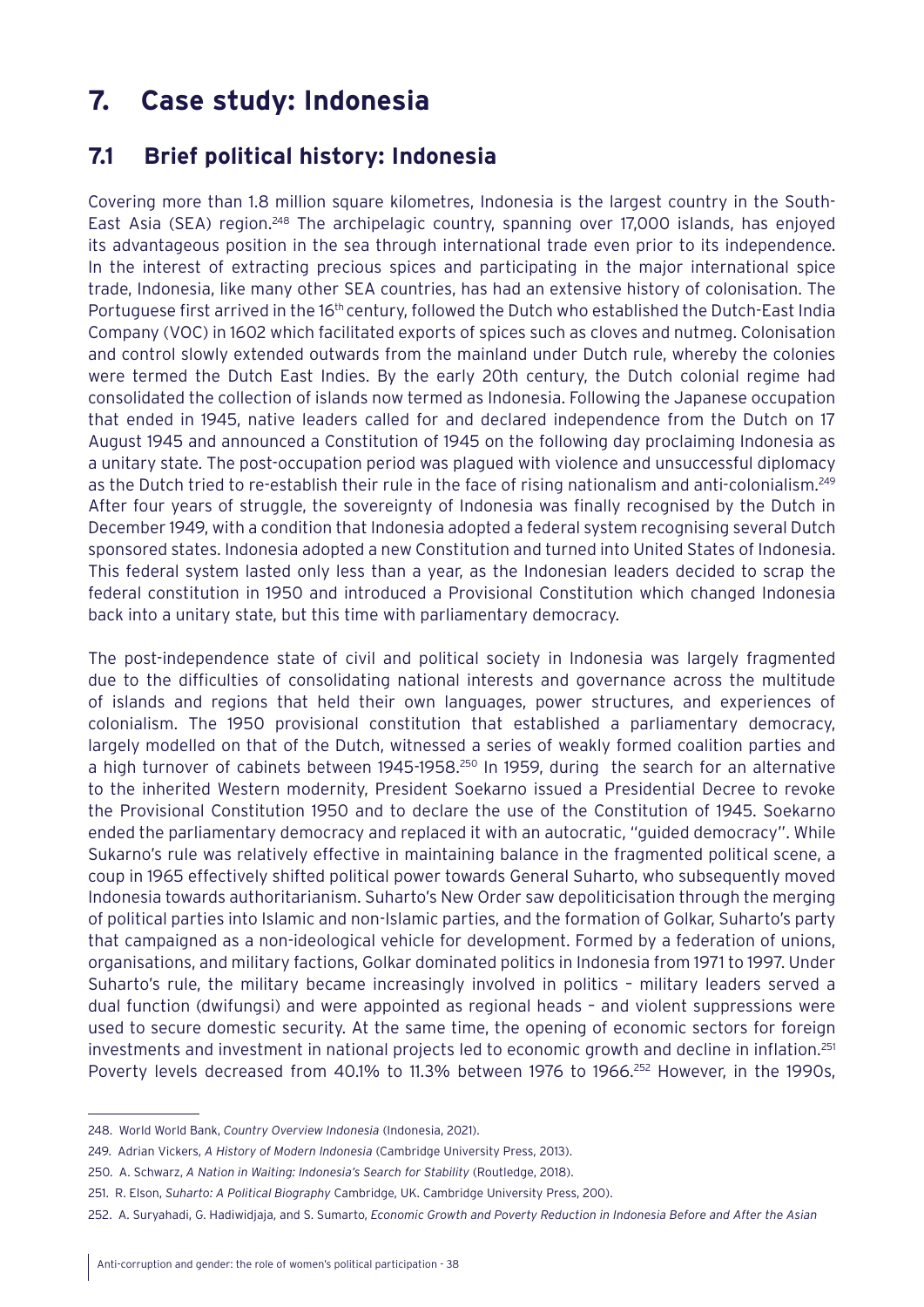concerns grew around the rising prices of fuel, human rights concerns, and ethnic tension that questioned Indonesia's system of authoritarianism. The loss of public confidence was amplified by the Suharto's handling of the 1997 Asian financial crisis – delayed closure of insolvent banks and resistance to IMF-proposed economic restructuring further worsened the economic crisis in Indonesia.253 Between 1997 and 1998, demonstrations, price riots, and violence broke out across different regions in Indonesia. The loss of support for Suharto extended from the civil society to his former allies in the military, as his re-election for a new term in March 1998 was met with protests and riots throughout the country, along with existing dissent within the Golkar party.<sup>254</sup> Under pressure from multiple sides, Suharto eventually resigned from his position in May 1998.

The transitional period after Suharto's rule is commonly known as Reformasi. This period in Indonesian politics was characterised by stronger shifts towards liberal democracy, mainly pushed for by civil society. Currently, Indonesia follows a presidential representative democracy, with the elected president as the head of both the state and the government who can serve up to two fiveyear terms.255 Joko Widodo has been the current president since 2014, with his party, Indonesian Democratic Party of Struggle being the largest political party in the House of Representatives. Unlike the House of Regional Representatives (DPD), the House of Representatives (DPR) enjoys stronger legislative roles in debating and passing legislation, appropriating and approving government annual budget proposals and conducting oversight of the government in implementing the legislation and budgets.256

As of 2020, Indonesia has moved from a lower-middle to upper-middle income country (World Bank, 2021) but lost this status amid the COVID-19 pandemic.<sup>257</sup> Unemployment has been reduced over the past decade, remaining low in 2020 at 4.1%. However, the country is still facing multiple social and political issues, such as the rise of radical Islamism,<sup>258</sup> human rights violations, and gender inequality.259

*Financial Crisis* (Jarkata: The SMERU Research Institute, 2021), [http://www.smeru.or.id/sites/default/files/publication/econgrow2.pdf.](http://www.smeru.or.id/sites/default/files/publication/econgrow2.pdf)

<sup>253.</sup> L. Martinez-Diaz, "Pathways Through Financial Crisis: Indonesia", *Global Governance* 12, no. 4 (2006): 395–412.

<sup>254.</sup> Schwarz, *A Nation in Waiting: Indonesia's Search for Stability*.

<sup>255.</sup> B.A. King, *Constitutional Tinkering: The Search for Consenses Is Taking Time*, 2001.

<sup>256.</sup> D.P.R., Rights and Obligations, 2021, <https://www.dpr.go.id/tentang/hak-kewajiban>.

<sup>257.</sup> Claire Jiao and Grace Sihombing, "Indonesia Loses Upper-Middle Income Status Amid Pandemic," *Bloomberg.Com*, July 8, 2021, <https://www.bloomberg.com/news/articles/2021-07-08/indonesia-loses-prized-upper-middle-income-status-amid-pandemic>.

<sup>258.</sup> R McLoed, "Soeharto's Indonesia: A Better Class of Corruption", *Agenda: A Journal of Policy Analysis and Reform 7,* no. 2 (2000): 99–112.

<sup>259.</sup> L. Van Putten, *How Radical Islam Gained A Foothold in Indonesia*, 2019, [https://www.universiteitleiden.nl/en/news/2019/09/how](https://www.universiteitleiden.nl/en/news/2019/09/how-radical-islam-gained-a-foothold-in-indonesia)[radical-islam-gained-a-foothold-in-indonesia](https://www.universiteitleiden.nl/en/news/2019/09/how-radical-islam-gained-a-foothold-in-indonesia).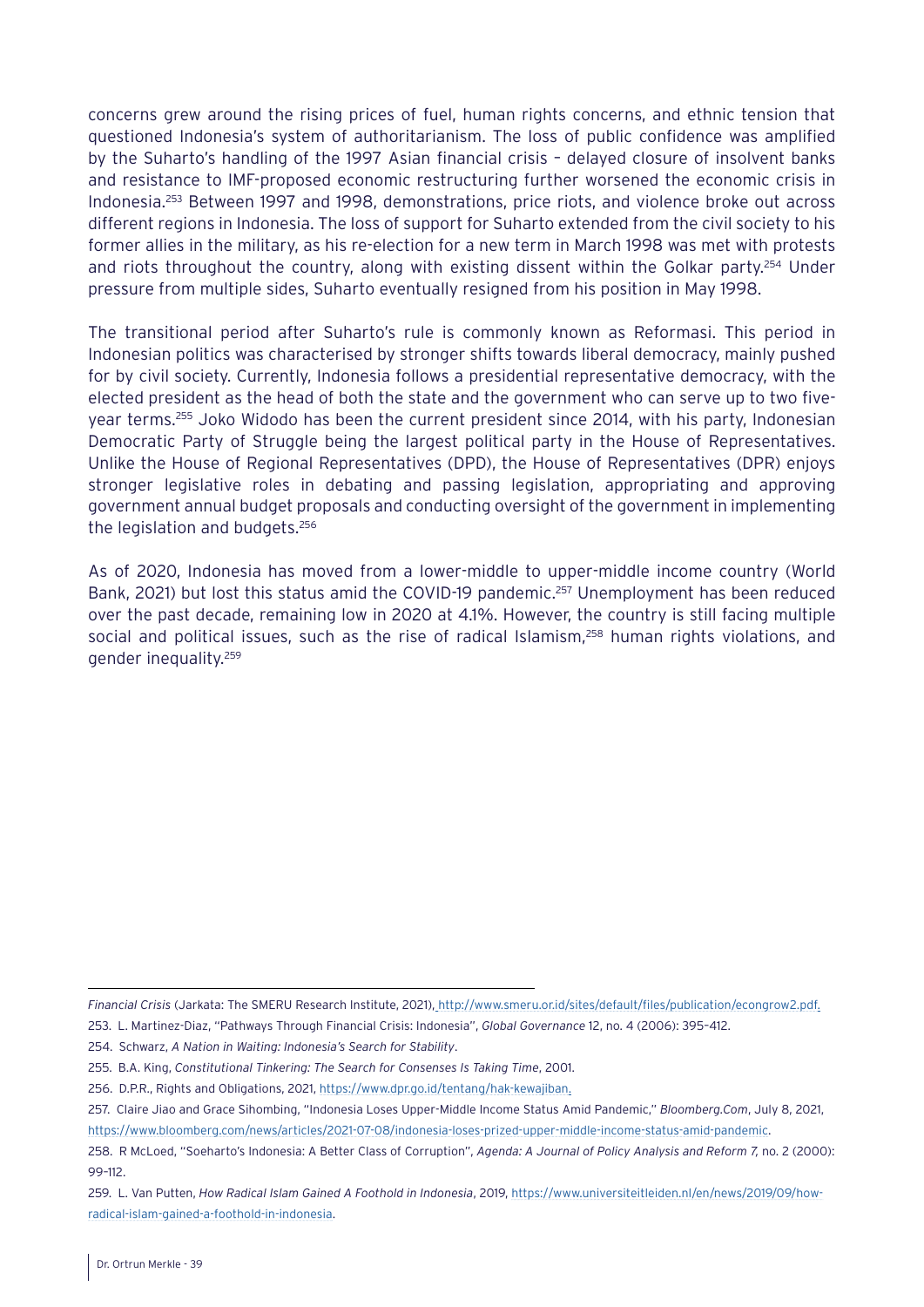#### <span id="page-39-0"></span>**Table 3: Development indicators for Indonesia**

| Indicator                                                                                                       | Indonesia    |  |
|-----------------------------------------------------------------------------------------------------------------|--------------|--|
| Surface Area, sq km <sup>a</sup>                                                                                | 1,916,862    |  |
| Population (2020), millions <sup>a</sup>                                                                        | 270,625.57   |  |
| Urban population (2020), % of total <sup>a</sup>                                                                | 56           |  |
| Human Development Index (2020) <sup>b</sup><br>Country Rank, out of 188                                         | 0.718<br>107 |  |
| Gender Inequality Index (2019) <sup>b</sup>                                                                     | 0.480        |  |
| Corruption Perception Index Rank(2020) <sup>c</sup>                                                             | 102/180      |  |
| Life expectancy at birth (2020) <sup>a</sup>                                                                    | 72           |  |
| Unemployment (2020), % of labour force <sup>a</sup>                                                             | 4.1          |  |
| GDP per capita (2020), USD <sup>a</sup>                                                                         | 3,869.6      |  |
| Source: <sup>a</sup> World Bank, <sup>260</sup> bUNDP, <sup>261</sup> Transparency International <sup>262</sup> |              |  |

## **7.2 Corruption in Indonesia**

Indonesia has had a history of political and economic corruption after its independence. During the New Order, electoral competition was restricted to three parties after 1973 and elections were often carried out with pre-determined results – a series of rewards, punishments and threats were meted out to local (or emerging) leaders, according to their efforts in meeting Golkar's vote quotas from their region.263 Holding a large state enterprise sector, Suharto also practiced a form of cronyism that extended from senior governmental officials down to local leaders in rural villages.264 This helped with the consolidation of power and ensured loyalty to the head of the franchise, Suharto, no matter the governance method. Granting of concessions to (favoured) private companies in order to encourage monopolies and thus rent extraction also further damaged the economy – which foreboded the particularly devastating effects of the Asian financial crisis on the Indonesian economy. For lower-level bureaucrats, low salaries have been suggested as a driver in continued corruption.265 In part, collection of bribes and other forms of rent extraction from local businesses function as indirect taxes that are used to compensate for insufficient direct taxes.<sup>266</sup> In 1999, when Indonesia entered a period of transition from previous authoritarianism, the country was ranked one of the most corrupt countries in the world.<sup>267</sup> During the transition period, popularly known as the "reformasi" era, Indonesia recorded significant progress in the fight against corruption. Indonesia passed an anti-corruption law. In 2002, Indonesia established an independent Anti-Corruption Agency or the Corruption Eradication Commission (KPK) which has been endowed with three main mandates: to enforce anti-corruption laws, to prevent corruption and to educate the

<sup>260.</sup> "Ukraine | Data".

<sup>261.</sup> UNDP, "Indonesia | Human Development Reports", 2021, <http://hdr.undp.org/en/countries/profiles/IDN>.

<sup>262.</sup> Transparency International, "Corruption Perception Index 2020".

<sup>263.</sup> Vickers, *A History of Modern Indonesia.*

<sup>264.</sup> McLoed, "Soeharto's Indonesia: A Better Class of Corruption."

<sup>265.</sup> D. Filmer and D. Lindauer, "Does Indonesia Have a 'Low Pay' Civil Service?," *Bulletin of Indonesian Economic Studies* 37, no. 2 (2001): 189–205.

<sup>266.</sup> J. Henderson and A. Kuncoro, "Corruption in Indonesia," *NBER. NBER Working Paper Series*, 2004.

<sup>267.</sup> With a Corruption Perception Index of 1.7 (out of 10) in 1999, ranking 96th out of 99th countries from least corrupt to most corrupt. (Transparency International, 1999).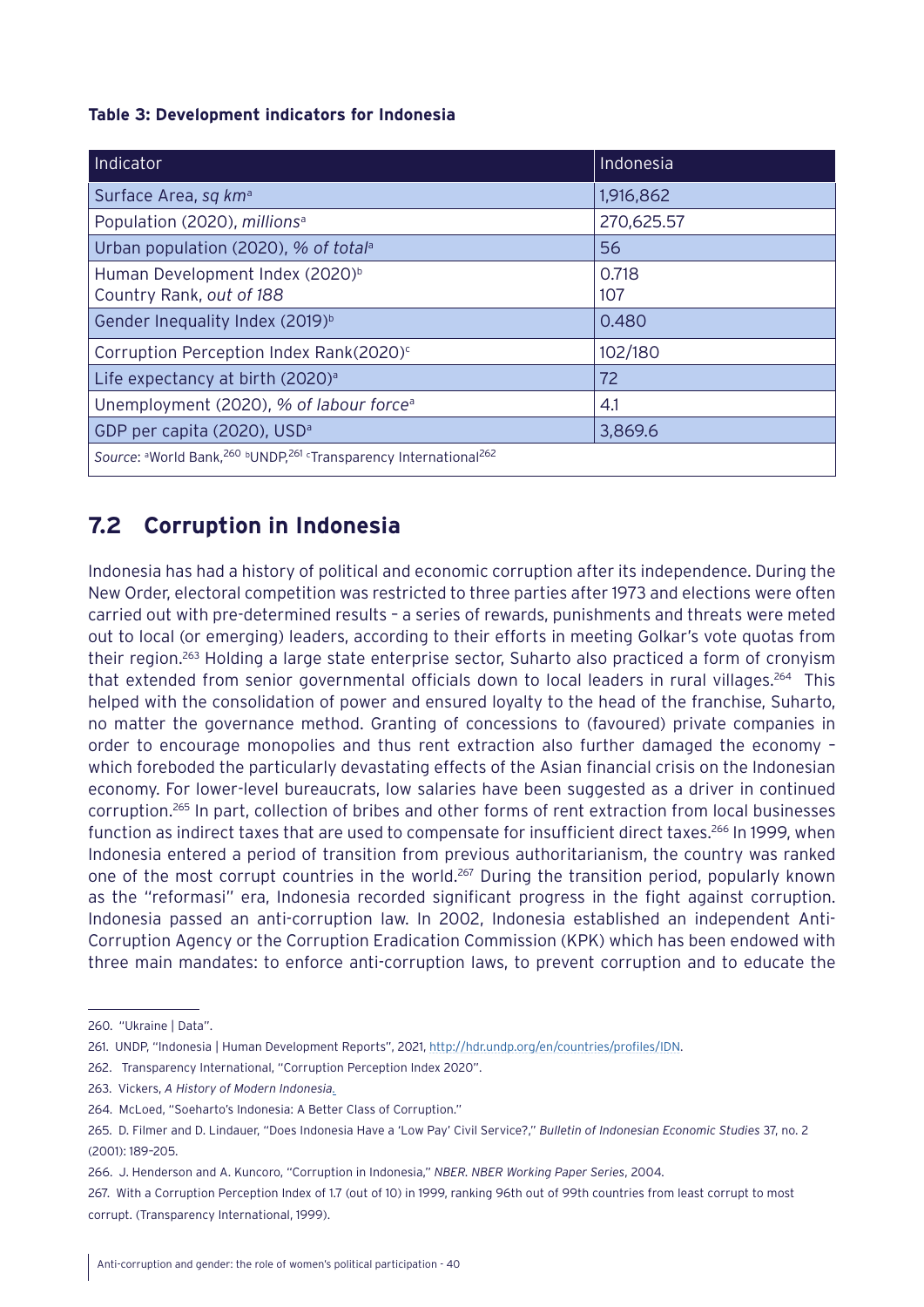<span id="page-40-0"></span>public on anti-corruption. As a law enforcement agency, KPK plays combined roles being both police and prosecutor, with in-house seconded police and civilian investigators as well as seconded prosecutors of the Attorney General's Office.268 Since 2002, Indonesia has also formed special anti-corruption courts within its criminal court system, in which an independent ad-hoc judge is appointed in each anti-corruption court proceeding. Since 2004, Indonesia has also consistently launched five yearly National Strategies on Prevention and Eradication of Corruption. All of these have significantly contributed to reducing corruption in Indonesia, indicated by the CPI of Transparency International moving Indonesia from the status of the most corrupt country in the world listed in the bottom of the list in 1999, to rank 85 in 2019 and slightly down again to rank 102 in 2020.

Corruption is still a large problem in Indonesia. Previously built political and economic structures facilitate corruption through centralised power, discretion, and the lack of accountability. Through the reform era, attempts were then made to tackle these issues with various measures. Despite those, the entrenched institutional culture of cronyism and patronage structures built around these practices, as well as the extremely high cost of politics,<sup>269</sup> have caused corruption to remain a serious problem in Indonesia. As of 2020, 92% of Indonesians surveyed by Transparency International (2020) think that government corruption is a big problem. Indonesia held a Corruption Perception Index of 37 (out of 100) in 2020. A 2019 reform of the KPK Law likely plays a large role in these very negative views on the state of corruption in the country and Transparency International Indonesia has reported that the reforms have weakened the KPK significantly.<sup>270</sup>

## **7.3 Political participation of women in Indonesia**

Though there has been a slight increase in the percentage of women in the parliament, Indonesian politics is still largely dominated by male politicians. In 2020, 21.20% of all parliamentary members in the House of Representatives were women (Figure 3 below). In 2008, the government passed legislation requiring a 30% quota for women legislative candidates and party leadership.<sup>271</sup> However, the legislation only increased women's participation slightly within the national parliament, increasing from 11.27% to 18.21% from 2008 to 2009 (Figure 3 below). In the 2020 general election the number of female MPs increased to 20.9% (120 out of 575 MPs are female), thus, the quotas had not been achieved as of 2020. On the local level the picture is more mixed but also shows that progress has been made. While some of the provincial and district parliaments have much lower numbers of women than the national parliament, some have exceeded the quotas (for example, Aceh Tamiang (36.67%), Indramayu (34.69%), Temanggung (33.33%), Kediri City (36.67%), and South Barito (40%)).<sup>272</sup> In addition, levels of women's political participation in local provinces are lower than that of the national parliament – women often have little representation at district levels. The 2021 Global Gender Gap places Indonesia at 101st position out of 153 countries (where 1st is most equal and 153rd is least equal). (World Economic Forum, 2021). One question that should be

<sup>268.</sup> UNODC, "Final Independent Project Evaluation of 'Strengthening Anti-Corruption Institutions in Indonesia,'" April 2018, [https://](https://www.unodc.org/documents/evaluation/Independent_Project_Evaluations/2018/INDA03_Final_Independent_Project_Evaluation_Report_April_2018.pdf) [www.unodc.org/documents/evaluation/Independent\\_Project\\_Evaluations/2018/INDA03\\_Final\\_Independent\\_Project\\_Evaluation\\_](https://www.unodc.org/documents/evaluation/Independent_Project_Evaluations/2018/INDA03_Final_Independent_Project_Evaluation_Report_April_2018.pdf) [Report\\_April\\_2018.pdf](https://www.unodc.org/documents/evaluation/Independent_Project_Evaluations/2018/INDA03_Final_Independent_Project_Evaluation_Report_April_2018.pdf).

<sup>269.</sup> Laode Muhammad Syarif and Faisal Faisal, "Addressing the Root of Political Corruption in Indonesia," *Integritas: Jurnal Antikorupsi* 5, no. 2 (2019): 191–98.

<sup>270.</sup> Transparency International, "Dismissals Following Controversial Civics Test Further Weaken…," *Transparency.Org* (blog), April 6, 2021, [https://www.transparency.org/en/press/dismissals-controversial-civics-test-further-weaken-indonesia-anti-corruption-agency](https://www.transparency.org/en/press/dismissals-controversial-civics-test-further-weaken-indonesia-anti-corruption-agency-kpk)[kpk](https://www.transparency.org/en/press/dismissals-controversial-civics-test-further-weaken-indonesia-anti-corruption-agency-kpk).

<sup>271.</sup> E. Rhoads, "Women's Political Participation in Indonesia: Decentralisation, Money Politics and Collective Memory in Bali," *Journal of Current Southeast Asian Affairs* 31, no. 2 (2012): 35–56.

<sup>272.</sup> <https://www.bps.go.id/indicator/40/464/1/keterlibatan-perempuan-di-parlemen.html>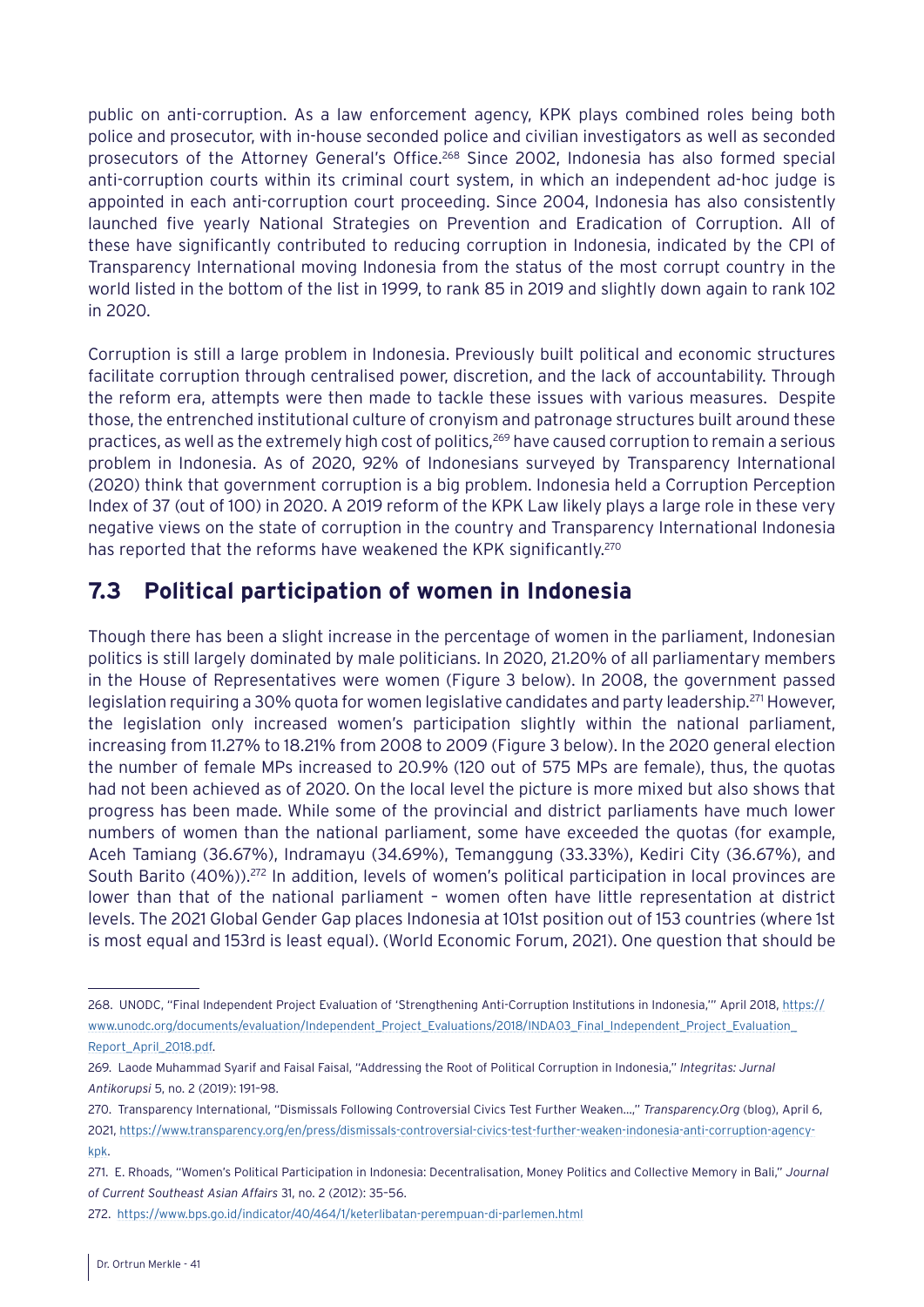explored further is also which women do make it into the political arena. As previously discussed, the success of including women, does not only depend on the number of women included but also on which women are included in the political sphere. While no data is available that analyses to what extent the women that currently are in office are representative of the female population as a whole, the electoral system makes it hard for those that are not already (politically) connected and financially well off to access political office. The Indonesian political system relies on individual campaigns with limited support by the political parties, which means that candidates do not only have to bring their own finances but also rely on their existing social network to gather support . This is especially difficult for women to navigate. A recent article identifies:

Due to entrenched patriarchal structures in Indonesian society, women candidates often face disadvantages when it comes to mobilising the material resources and networks required to win elections: they often have fewer material resources at their disposal than men, and they are less deeply embedded in dominant informal political networks at the local level.273

#### **Figure 3: Percentage of female representation in the Indonesian House of Representatives from 1950 to 2020**



Source: [\(https://data.ipu.org](https://data.ipu.org)) (accessed 22.04.2021)

Major factors contributing to low rates of women's political participation are education, labour participation and socio-economic status differences between the genders. In addition, only 55% of all women were participating in the labour force in 2019 – a figure largely unchanged since 2000 (Table 4 below). This is not surprising, given that a 2015 study found no evidence that education improves women's decision-making authority within households or community participation.274 Perceptions that the public sphere is reserved for men, and that women's political participation is inappropriate are not uncommon.275

<sup>273.</sup> Aspinall, White, and Savirani, 5.

<sup>274.</sup> R. Parinduri and S. Samarakoon, "Does Education Empower Women? Evidence from Indonesia," *World Development* 66 (2015): 428–42, [https://doi.org/10.1016/j.worlddev.2014.09.002.](https://doi.org/10.1016/j.worlddev.2014.09.002)

<sup>275.</sup> K.I. Parawansa, *Obstacles to Women's Political Participation in Indonesia* (International IDEA, 2002), [https://www.idea.int/sites/](https://www.idea.int/sites/default/files/publications/chapters/women-in-parliament/perempuan-di-parlemen-bukan-sekedar-jumlah-EN-case-study-indonesia-2.pdf) [default/files/publications/chapters/women-in-parliament/perempuan-di-parlemen-bukan-sekedar-jumlah-EN-case-study-indonesia-2.](https://www.idea.int/sites/default/files/publications/chapters/women-in-parliament/perempuan-di-parlemen-bukan-sekedar-jumlah-EN-case-study-indonesia-2.pdf)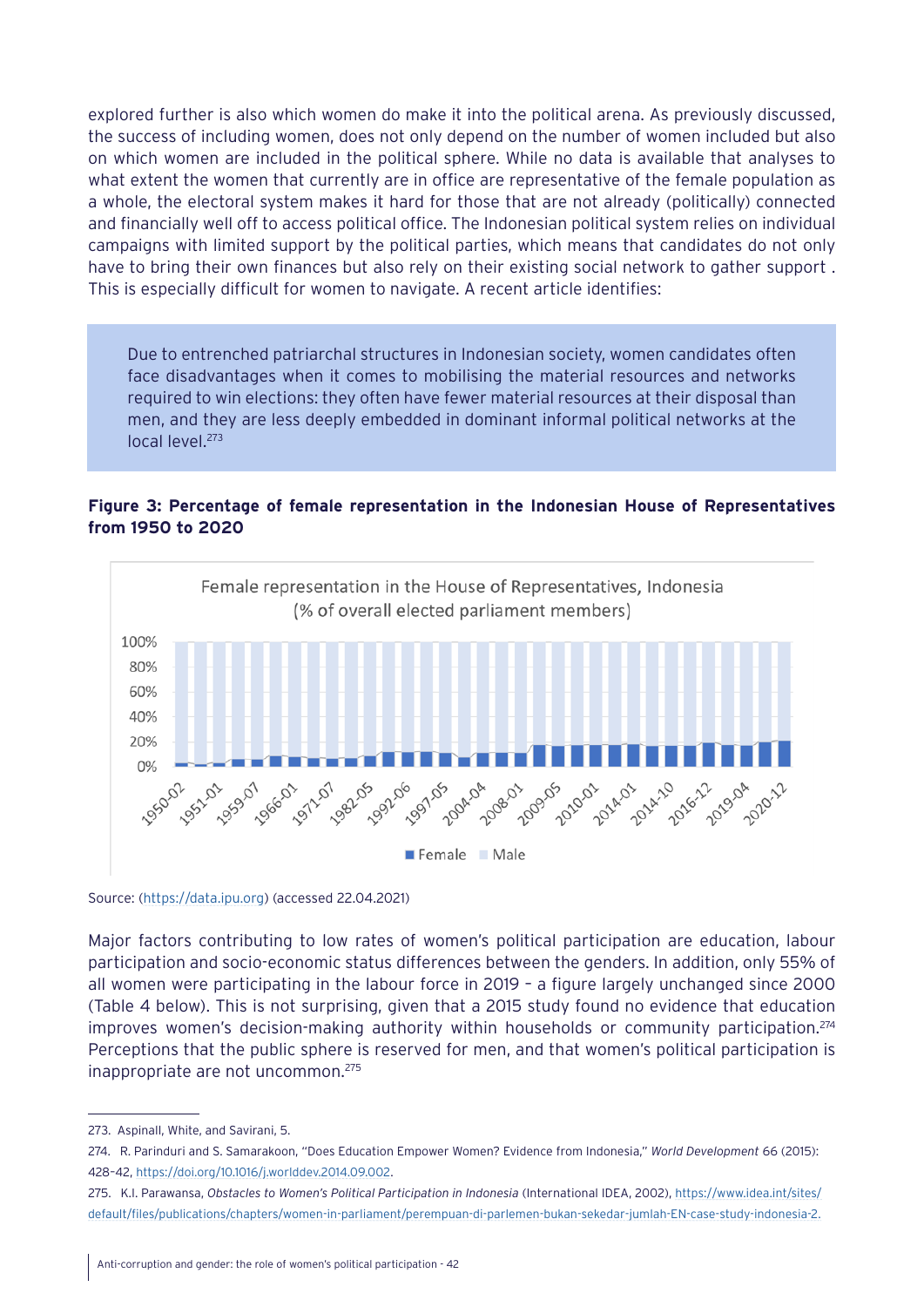<span id="page-42-0"></span>



Source: World Bank (2020)<sup>276</sup>

Despite the fact that the Reformasi (1999~) period was largely characterised by movement towards liberal democracy and greater civilian political participation, local governance witnessed a shift towards traditional power structures. Renewed emphasis of local identity and the resurgence of traditional patriarchal values led to the empowerment of male leadership and encouragement of women to stay within private spheres.<sup>277</sup> A study in 2017 further found that marital status and presence of young children have a significant negative impact on women labour force participation.278 Marital property and inheritance are usually registered and delivered through men and their male heirs,<sup>279</sup> restricting women's ownership and bargaining power even within private spheres. The prevalence of unpaid care work (domestic work) is also substantially higher for females compared to males, at 85.7% compared to 27.8% in 2015.<sup>280</sup> This significantly decreases the amount of time that can be committed to other activities in the public sphere such as community and political participation.

## **7.4 What is the link between women's political participation and corruption in Indonesia?**

Women's participation in politics is low, while corruption is continuing to be a major problem in Indonesia. This is in line with the existing research which shows that higher levels of women's participation are clearly linked to lower levels of corruption. However, as has been discussed in the literature review, the link is not direct and several factors play a role in understanding how and when women in political office decrease corruption levels. Something that is especially important to keep in mind in a country as diverse as Indonesia is that women are also not a homogenous group and therefore their interests and roles will differ. Indonesia is dominated by rent-seeking patronage

[pdf](https://www.idea.int/sites/default/files/publications/chapters/women-in-parliament/perempuan-di-parlemen-bukan-sekedar-jumlah-EN-case-study-indonesia-2.pdf).

278. AIPEG, "Women's Economic Participation in Indonesia. Monash University", 24.

<sup>276.</sup> World Bank, *Country Overview Indonesia*.

<sup>277.</sup> Rhoads, "Women's Political Participation in Indonesia: Decentralisation, Money Politics and Collective Memory in Bali".

<sup>279.</sup> AIPEG, 35.

<sup>280.</sup> V.Y. Utari, *Unpaid Care Work in Indonesia: Why Should We Care?* Forum Kajian Pembangunan (Jakarta: The SMERU Research Institute, 2017), [http://www.smeru.or.id/sites/default/files/events/24102017\\_fkp\\_ucw.pdf](http://www.smeru.or.id/sites/default/files/events/24102017_fkp_ucw.pdf).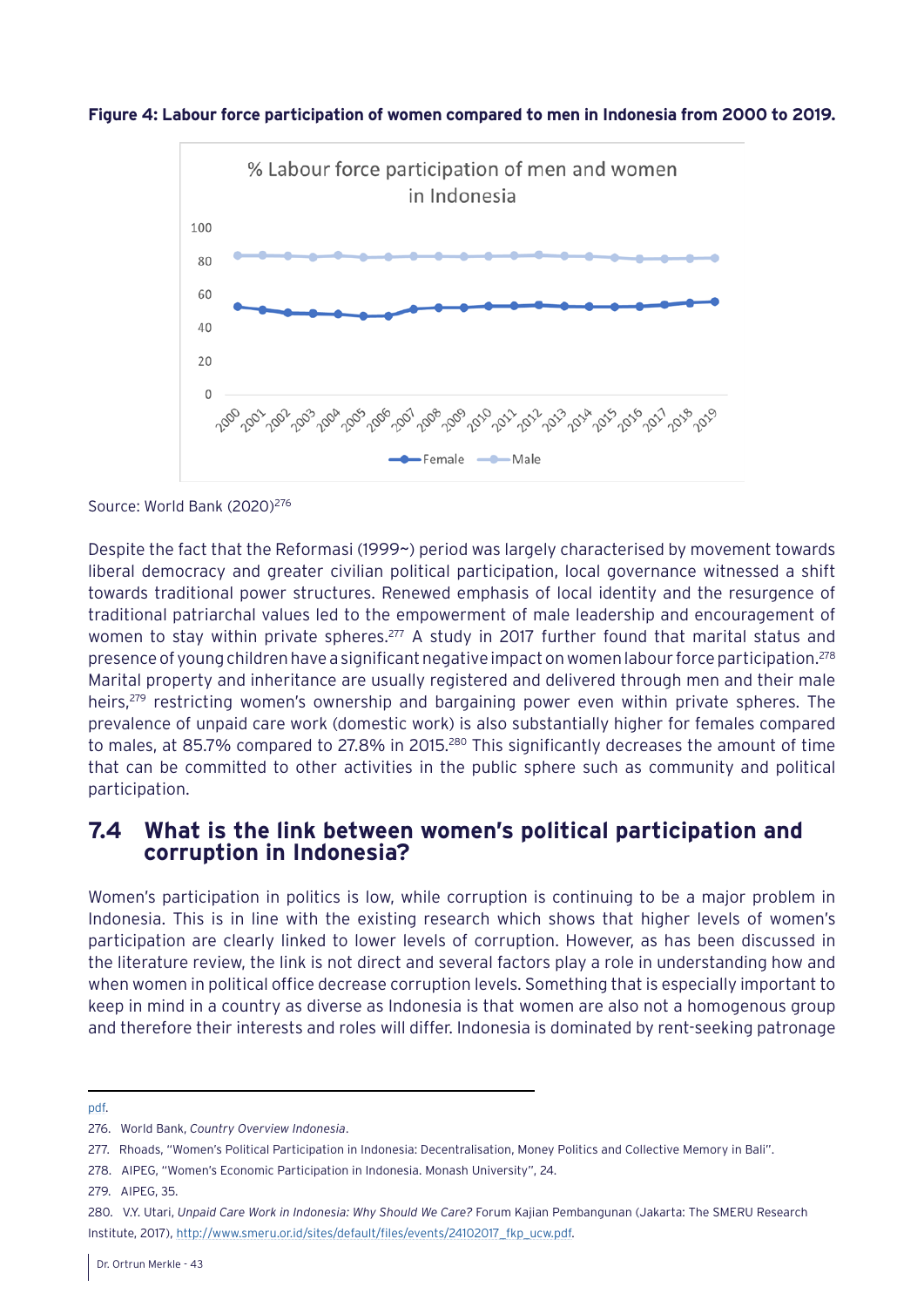networks,281 which as research in other countries has shown is both a risk and an opportunity for the involvement of women. On the one hand, patronage networks have been identified as severely restricting the political participation of women; on the other hand, a higher number of women in the political sphere disrupts and breaks up existing patronage networks and thereby reduces corruption.

Patriarchal gender roles also play an important factor in Indonesia. As in most countries, patronage networks rely on group trust that is frequently built on homosocial capital; that is, networks of men who share a common understanding and therefore exclude women as they are not trusted.<sup>282</sup> Younger men are also expected to follow the lead of senior men, which reinforces these networks.<sup>283</sup> However, not all networks in the country are male-dominated.<sup>284</sup> Darwin<sup>285</sup> shows that in the 2017 election in North Aceh, candidates who used women-centred networks of brokers were particularly successful. These brokers not only developed their own networks, but then used this power they had garnered to pressure candidates to campaign for more women-friendly policies. This is essential also for anti-corruption efforts, as it has been shown that often a focus on policies focused on the wellbeing of women and children leads to an improvement in the delivery and monitoring of these public services and therefore to lower levels of corruption.<sup>286</sup> This example shows the importance of focusing not only on women at the highest level of politics, but also of remembering the important role women can play at lower levels.

Women do play an active role in anti-corruption efforts in Indonesia, and multiple initiatives have been aimed at involving more women in anti-corruption efforts. While this might not immediately translate into the political involvement of women, it shows a) the importance of women in anticorruption and b) likely will also lead to more active political participation of women with a focus on anti-corruption. For example, the Working Group "Women in Integrity" created by the Alliance for Integrity is a platform for "female entrepreneurs and professionals to discuss key challenges related to corruption in day- to-day business". <sup>287</sup> While this initiative is aimed at businesswomen, one can expect that these discussions also translate into political activism for some. The potential longterm results of initiatives like this should be researched in more detail. Another important initiative is the "I am a women against Corruption" (Saya Perempuan Anti-Korupsi (SPAK)) Initiative of the Corruption Eradication Commission (KPK), which is a network of women committed to fighting corruption.288 Originally designed to empower women in anti-corruption education, the project has since then also encouraged female law enforcement officers to suggest internal reform. The SPAK trainings focus on different groups of women as agents of change; for example, women

283. UNODC, "The Time Is Now- Addressing the Gender Dimension of Corruption".

<sup>281.</sup> Ward Berenschot, "The Political Economy of Clientelism: A Comparative Study of Indonesia's Patronage Democracy", *Comparative Political Studies* 51, no. 12 (October 1, 2018): 1563–93, [https://doi.org/10.1177/0010414018758756;](https://doi.org/10.1177/0010414018758756) Deasy Simandjuntak, "Gifts and Promises: Patronage Democracy in a Decentralised Indonesia", *European Journal of East Asian Studies* 11, no. 1 (1 January 2012): 99–126,<https://doi.org/10.1163/15700615-20120008>.

<sup>282.</sup> Bjarnegård, *Gender, Informal Institutions and Political Recruitment: Explaining Male Dominance in Parliamentary Representation*; UNODC, "The Time Is Now- Addressing the Gender Dimension of Corruption".

<sup>284.</sup> UNODC.

<sup>285. &</sup>quot;The Power of Female Brokers: Local Elections in North Aceh", *Contemporary Southeast Asia* 39, no. 3 (2017): 532–51.

<sup>286.</sup> Alexander and Bågenholm, "Does Gender Matter? Female Politicians' Engagement in Anti-Corruption Efforts".

<sup>287.</sup> Alliance for Integrity, "Women in Integrity: Women as Important Actors in the Fight Against Corruption - Alliance for Integrity", 30 September 2020, [https://www.allianceforintegrity.org/en/news/messages/women-in-integrity-women-as-important-actors-in-the](https://www.allianceforintegrity.org/en/news/messages/women-in-integrity-women-as-important-actors-in-the-fight-against-corruption.php)[fight-against-corruption.php.](https://www.allianceforintegrity.org/en/news/messages/women-in-integrity-women-as-important-actors-in-the-fight-against-corruption.php)

<sup>288.</sup> UNODC, "Final Independent Project Evaluation of 'Strengthening Anti-Corruption Institutions in Indonesia'".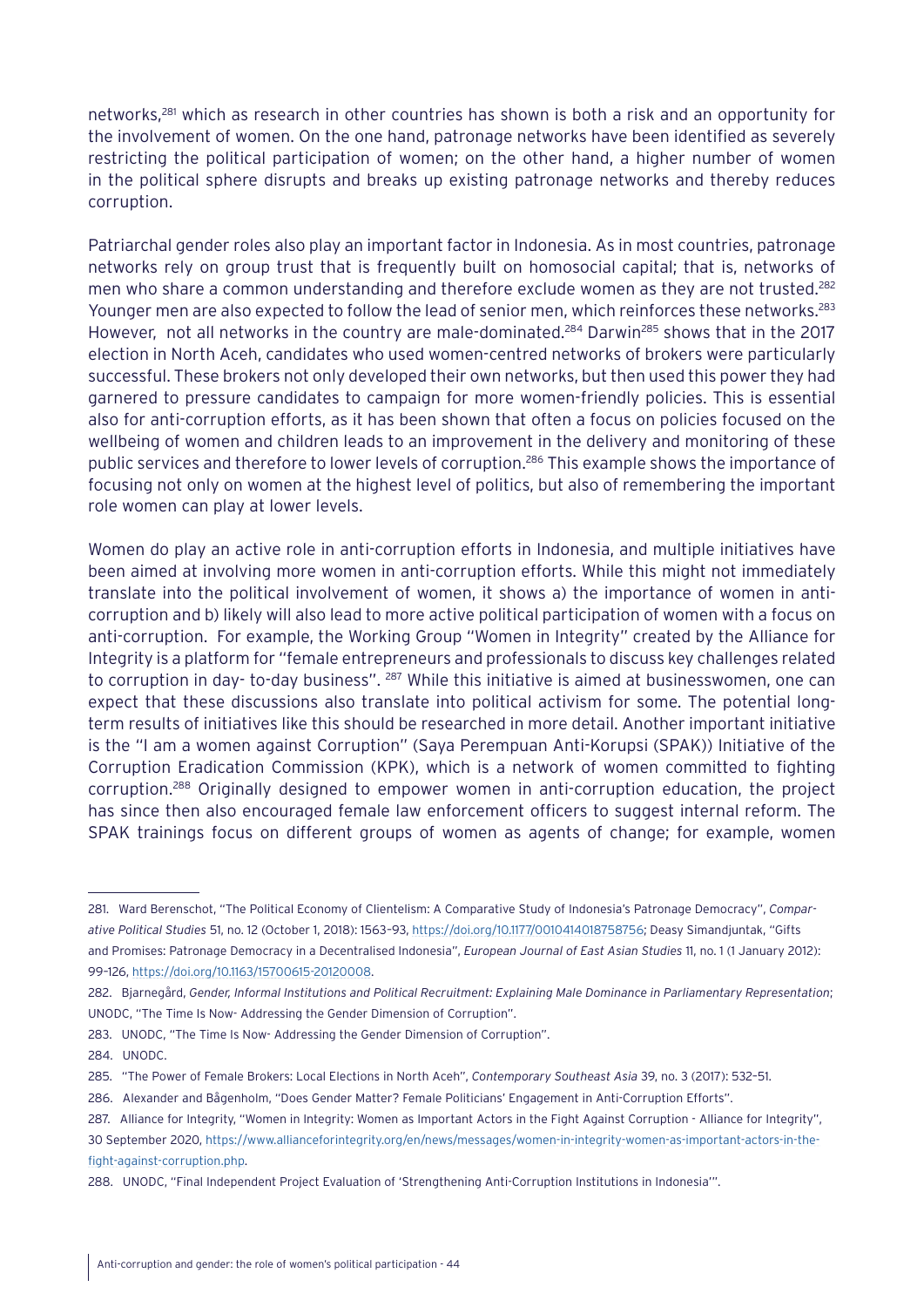with disabilities.<sup>289</sup> While this project does not directly focus on women's political participation, the consequences of these initiatives are likely to be seen in different spheres of life. By training women on anti-corruption, it is likely that their expectations of politicians about what is or is not acceptable will change, and that these women will also get interested in fighting for political change.

<sup>289.</sup> AIPJ, "Yogyakarta Women With Disabilities Working Together To Spread Anti-Corruption Messages", accessed 23 May 2021, [http://archive.aipj.or.id/en/spak/detail/success/yogyakarta-women-with-disabilities-working-together-to-spread-anti-corruption-mes](http://archive.aipj.or.id/en/spak/detail/success/yogyakarta-women-with-disabilities-working-together-to-spread-anti-corruption-messages)[sages](http://archive.aipj.or.id/en/spak/detail/success/yogyakarta-women-with-disabilities-working-together-to-spread-anti-corruption-messages).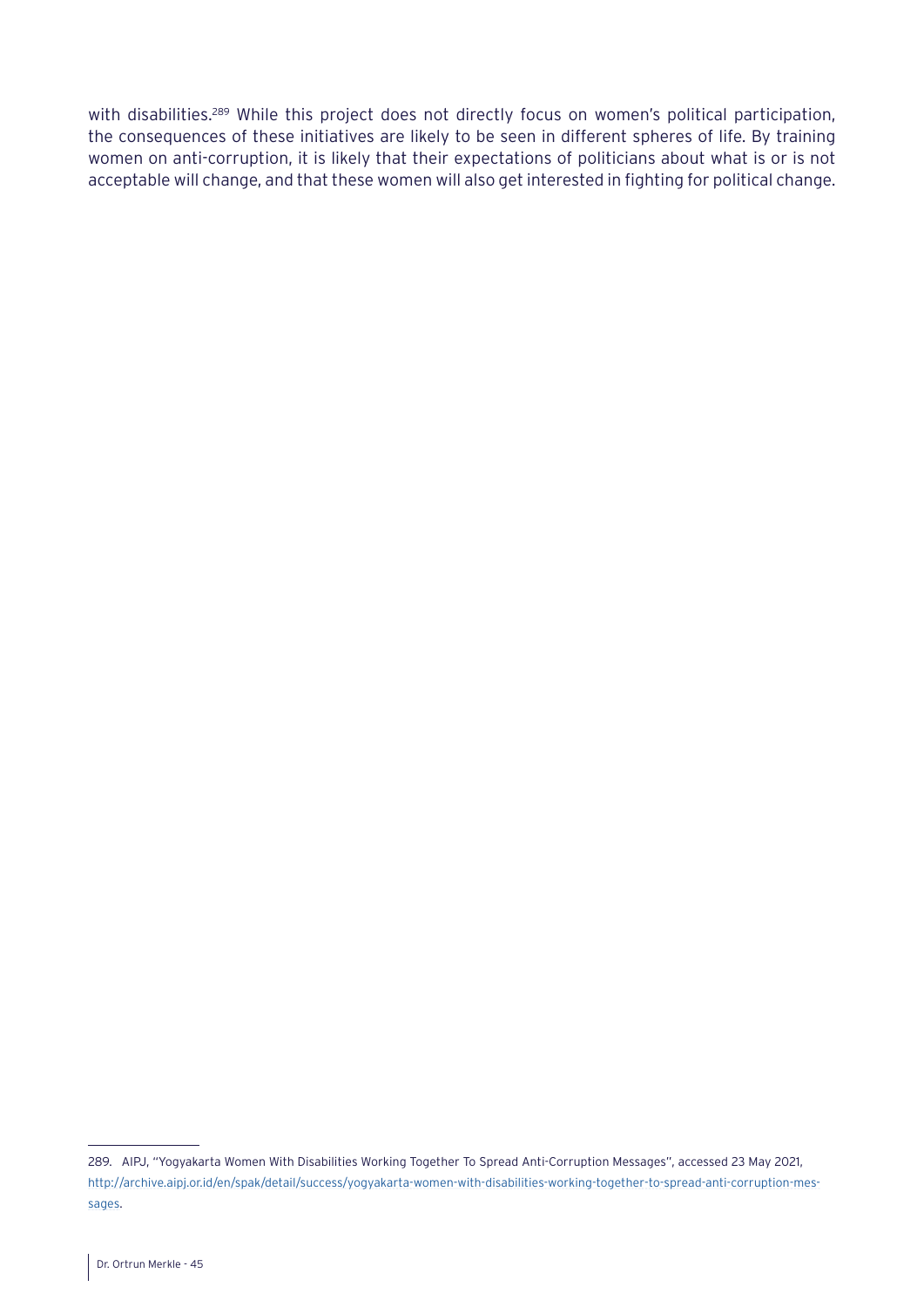## <span id="page-45-0"></span>**Literature**

- AIPEG. "Women's Economic Participation in Indonesia. Monash University." *Australia Indonesia Partnership for Economic Governance*, 2017. [https://www.monash.edu/business/cdes/our-research/](https://www.monash.edu/business/cdes/our-research/publications/publications2/Womens-economic-participation-in-Indonesia-June-2017.pdf) [publications/publications2/Womens-economic-participation-in-Indonesia-June-2017.pdf.](https://www.monash.edu/business/cdes/our-research/publications/publications2/Womens-economic-participation-in-Indonesia-June-2017.pdf)
- AIPJ. "Yogyakarta Women With Disabilities Working Together To Spread Anti-Corruption Messages." Accessed 23 May 2021. [http://archive.aipj.or.id/en/spak/detail/success/yogyakarta-women-with](http://archive.aipj.or.id/en/spak/detail/success/yogyakarta-women-with-disabilities-working-together-to-spread-anti-corruption-messages)[disabilities-working-together-to-spread-anti-corruption-messages](http://archive.aipj.or.id/en/spak/detail/success/yogyakarta-women-with-disabilities-working-together-to-spread-anti-corruption-messages).
- Alatas, Vivi, Lisa Cameron, Ananish Chaudhuri, Nisvan Erkal, and Lata Gangadharan. "Gender, Culture, and Corruption: Insights from an Experimental Analysis." *Southern Economic Journal* 75, no. 3 (1 January 2009): 663–80.
- Alexander, Amy C., and Andreas Bågenholm. "Does Gender Matter? Female Politicians' Engagement in Anti-Corruption Efforts." In *Gender and Corruption - Historical Roots and New Avenues for Research,* edited by Helena Stensöta and Lena Wängnerud, 171–89. Political Corruption and Governance. UK: Palgrave Macmillan, 2018.<http://www.palgrave.com/gp/book/9783319709284>.
- Alhassan-Alolo, Namawu. "Gender and Corruption: Testing the New Consensus." *Public Administration and Development* 27, no. 3 (1 August 2007): 227–37.
- Alliance for Integrity. "Women in Integrity: Women as Important Actors in the Fight Against Corruption - Alliance for Integrity," 30 September 2020. [https://www.allianceforintegrity.org/en/news/messages/](https://www.allianceforintegrity.org/en/news/messages/women-in-integrity-women-as-important-actors-in-the-fight-against-corruption.php) [women-in-integrity-women-as-important-actors-in-the-fight-against-corruption.php.](https://www.allianceforintegrity.org/en/news/messages/women-in-integrity-women-as-important-actors-in-the-fight-against-corruption.php)
- Andvig, Jens Chr, Odd-helge Fjeldstad, Inge Amundsen, Tina Søreide, and Sissener. "Research on Corruption A Policy Oriented Survey." Chr. Michelsen Institute (CMI) & Norwegian Institute of International Affairs (NUPI), December 2000.
- Anzia, Sarah F., and Christopher R. Berry. "The Jackie (and Jill) Robinson Effect: Why Do Congresswomen Outperform Congressmen?" *American Journal of Political Science* 55, no. 3 (1 July 2011): 478–93.
- Arriola, Leonardo R., and Martha C. Johnson. "Ethnic Politics and Women's Empowerment in Africa: Ministerial Appointments to Executive Cabinets." *American Journal of Political Science* 58, no. 2 (2014): 495–510.
- Aspinall, Edward, Sally White, and Amalinda Savirani. "Women's Political Representation in Indonesia: Who Wins and How?" *Journal of Current Southeast Asian Affairs* 40, no. 1 (April 1, 2021): 3–27.
- Bak, Mathias. "Overview of Corruption and Anti-Corruption in Armenia, Azerbaijan, Belarus, Georgia, Moldova and Ukraine." Bergen: U4 Anti-Corruption Resource Center, 4 July 2020. [https://knowledgehub.](https://knowledgehub.transparency.org/helpdesk/overview-of-corruption-and-anti-corruption-in-armenia-azerbaijan-belarus-georgia-moldova-and-ukraine) [transparency.org/helpdesk/overview-of-corruption-and-anti-corruption-in-armenia-azerbaijan](https://knowledgehub.transparency.org/helpdesk/overview-of-corruption-and-anti-corruption-in-armenia-azerbaijan-belarus-georgia-moldova-and-ukraine)[belarus-georgia-moldova-and-ukraine.](https://knowledgehub.transparency.org/helpdesk/overview-of-corruption-and-anti-corruption-in-armenia-azerbaijan-belarus-georgia-moldova-and-ukraine)
- Bank, World. *World Bank Country Overview*. Kenya, 2021.
- Barnes, Tiffany D. *Gendering Legislative Behavior: Institutional Constraints and Collaboration*. Cambridge: Cambridge University Press, 2016. [https://doi.org/10.1017/CBO9781316534281.](https://doi.org/10.1017/CBO9781316534281)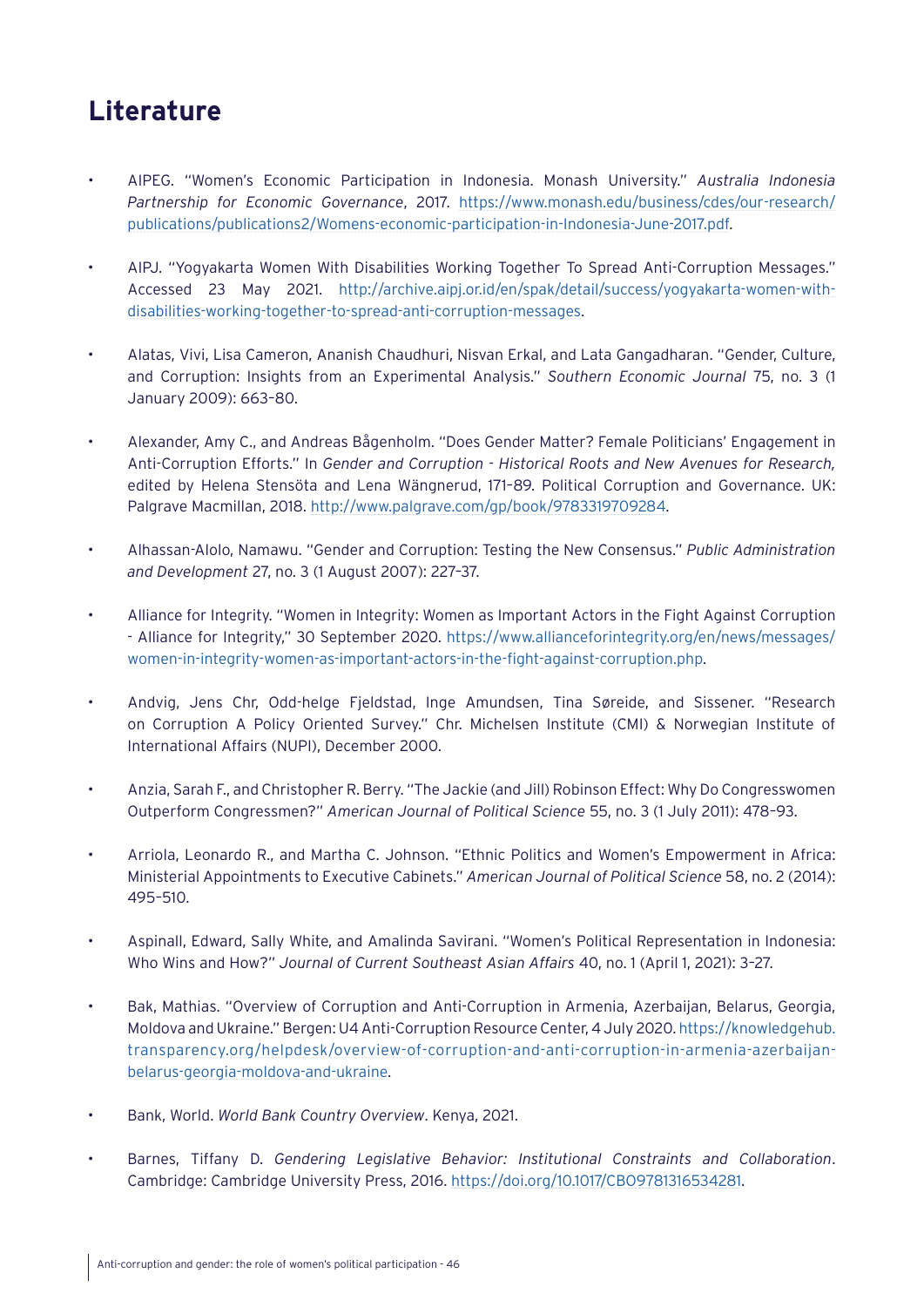- Barnes, Tiffany D., and Emily Beaulieu. "Gender Stereotypes and Corruption: How Candidates Affect Perceptions of Election Fraud." *Politics & Gender* 10, no. 03 (September 2014): 365–91. [https://doi.](https://doi.org/10.1017/S1743923X14000221) [org/10.1017/S1743923X14000221.](https://doi.org/10.1017/S1743923X14000221)
- ———. "Women Politicians, Institutions, and Perceptions of Corruption." *Comparative Political Studies* 52, no. 1 (1 January 2019): 134–67. <https://doi.org/10.1177/0010414018774355>.
- Barnes, Tiffany D., Emily Beaulieu, and Gregory W. Saxton. "Restoring Trust in the Police: Why Female Officers Reduce Suspicions of Corruption." *Governance* 31, no. 1 (2017): 143–61.
- ———. "Restoring Trust in the Police: Why Female Officers Reduce Suspicions of Corruption." *Governance* 31, no. 1 (2018): 143–61.
- Bauer, Gretchen, and Jennie E. Burnet. "Gender Quotas, Democracy, and Women's Representation in Africa: Some Insights from Democratic Botswana and Autocratic Rwanda." Women's Studies International Forum, Democratization and gender quotas in Africa, 41, Part 2 (November 2013): 103–12.
- Bauhr, Monika, and Nicholas Charron. "Will Women Executives Reduce Corruption? Marginalization and Network Inclusion." Comparative Political Studies 54, no. 7 (1 June 2021): 1292–1322.
- Bauhr, Monika, Nicholas Charron, and Lena Wängnerud. "Close the Political Gender Gap to Reduce Corruption." U4 Brief. Bergen, Norway: U4 Anti-Corruption Resource Center, 2018.
- ———. "Close the Political Gender Gap to Reduce Corruption." *U4 Brief*, no. 2018:13 (2018): 13.
- ———. "Exclusion or Interests? Why Females in Elected Office Reduce Petty and Grand Corruption." *European Journal of Political Research* 58, no. 4 (2019): 1043–65.
- Beauregard, Katrine. "Quotas and Gender Gaps in Political Participation among Established Industrial European Democracies: Distinguishing Within- and Across-Country Effects." *Political Research Quarterly* 70, no. 3 (1 September 2017): 657–72. [https://doi.org/10.1177/1065912917710116.](https://doi.org/10.1177/1065912917710116)
- Beck, Linda J. "Democratization and the Hidden Public: The Impact of Patronage Networks on Senegalese Women." *Comparative Politics* 35, no. 2 (2003): 147–69.
- Bedzir, Vasil. "Migration from Ukraine to Central and Eastern Europe." In *Patterns of Migration in Central Europe*, edited by Claire Wallace and Dariusz Stola, 277–92. Palgrave Macmillan UK, 2001.
- Benstead, Lindsay J., and Ellen Lust. "Why Do Some Voters Prefer Female Candidates? The Role of Perceived Incorruptibility in Arab Elections." In *Gender and Corruption: Historical Roots and New Avenues for Research*, edited by Helena Stensöta and Lena Wängnerud, 83–104. Political Corruption and Governance. Cham: Springer International Publishing, 2018.
- Berenschot, Ward. "The Political Economy of Clientelism: A Comparative Study of Indonesia's Patronage Democracy." *Comparative Political Studies* 51, no. 12 (1 October 2018): 1563–93.
- Bernstein, Arla G. "Gendered Characteristics of Political Engagement in College Students." *Sex Roles* 52, no. 5–6 (1 March 2005): 299–310.
- Bhalotra, Sonia, and Irma Clots-Figueras. "Health and the Political Agency of Women." *American Economic Journal: Economic Policy* 6, no. 2 (2014): 164–97.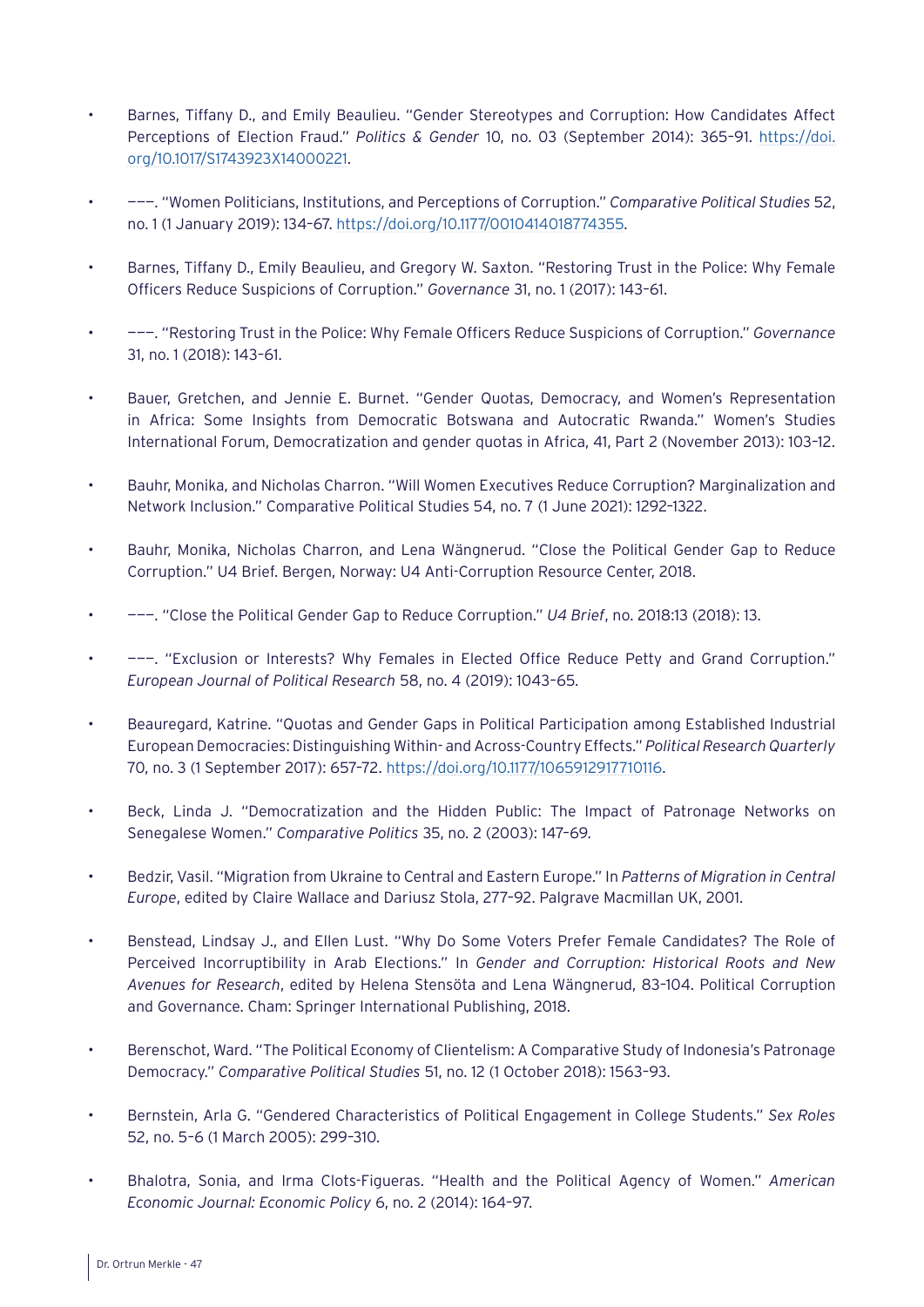- Biegon, J. "Towards the Adoption of Guidelines for State Reporting under the African Union Protocol on Women's Rights: A Review of the Pretoria Gender Expert Meeting, 6-7 August 2009." *African Human Rights Law Journal* 9, no. 2 (2009): 615–43.
- Bjarnegård, Elin. "Focusing on Masculinity and Male-Dominated Networks in Corruption." In *Gender and Corruption - Historical Roots and New Avenues for Research*, edited by Helena Stensöta and Lena Wängnerud, 257–73. Political Corruption and Governance. UK: Palgrave Macmillan, 2018. [http://www.](http://www.palgrave.com/gp/book/9783319709284) [palgrave.com/gp/book/9783319709284](http://www.palgrave.com/gp/book/9783319709284).
- ———. *Gender, Informal Institutions and Political Recruitment: Explaining Male Dominance in Parliamentary Representation.* Palgrave Macmillan, 2013.
- Bjarnegård, Elin, and Meryl Kenny. "Comparing Candidate Selection: A Feminist Institutionalist Approach." *Government and Opposition* 51, no. 3 (July 2016): 370–92.
- Bjarnegård, Elin, Mi Yung Yoon, and Pär Zetterberg. "Gender Quotas and the Re(pro)Duction of Corruption." In *Gender and Corruption - Historical Roots and New Avenues for Research*, by Helena Stensöta and Lena Wängnerud, 105–24. Political Corruption and Governance. UK: Palgrave Macmillan, 2018. [https://www.palgrave.com/gp/book/9783319709284.](https://www.palgrave.com/gp/book/9783319709284)
- Boddy-Evans, A. *A Brief History of Kenya*. ThoughtCo, 2009. [https://www.thoughtco.com/brief-history](https://www.thoughtco.com/brief-history-of-kenya-44232)[of-kenya-44232](https://www.thoughtco.com/brief-history-of-kenya-44232).
- Bouka, Y., M.E. Berry, and M.M. Kamuru. "Women's Political Inclusion in Kenya's Devolved Political System." *Journal of Eastern African Studies* 13, no. 2 (2019): 313–33.
- Bouka, Y., M. Kamuru, M. Berry, and N. Moss. *Strengthening the Leadership and Influence of Women in Politics in Kenya*, 2018.
- Branisa, Boris, and Maria Ziegler. "Reexamining the Link between Gender and Corruption: The Role of Social Institutions," 2011. [http://www.econstor.eu/handle/10419/48324.](http://www.econstor.eu/handle/10419/48324)
- Bratton, Kathleen A., and Leonard P. Ray. "Descriptive Representation, Policy Outcomes, and Municipal Day-Care Coverage in Norway." *American Journal of Political Science* 46, no. 2 (1 April 2002): 428–37.
- Brollo, Fernanda, and Ugo Troiano. "What Happens When a Woman Wins an Election? Evidence from Close Races in Brazil." *Journal of Development Economics* 122 (2016): 28–45.
- BTI. "BTI 2020 Ukraine Country Report." BTI Blog, 2020. [https://bti-project.org/fileadmin/api/content/](https://bti-project.org/fileadmin/api/content/en/downloads/reports/country_report_2020_UKR.pdf) [en/downloads/reports/country\\_report\\_2020\\_UKR.pdf](https://bti-project.org/fileadmin/api/content/en/downloads/reports/country_report_2020_UKR.pdf)
- Burns, Nancy, Kay Lehman Schlozman, and Sidney Verba. *The Private Roots of Public Action*. Harvard University Press, 2001.
- Byrne, Bridget. "Gender, Conflict and Development, Volume I: Overview." BRIDGE Report, 1995.
- ———. "Towards a Gendered Understanding of Conflict." *IDS Bulletin* 27, no. 3 (1 July 1996): 31–40.
- Byrnes, James P., David C. Miller, and William D. Schafer. "Gender Differences in Risk Taking: A Meta-Analysis." *Psychological Bulletin* 125, no. 3 (1999): 367–83.
- Campaniello, Nadia. "Women in Crime." *IZA World of Labor,* 31 July 2019.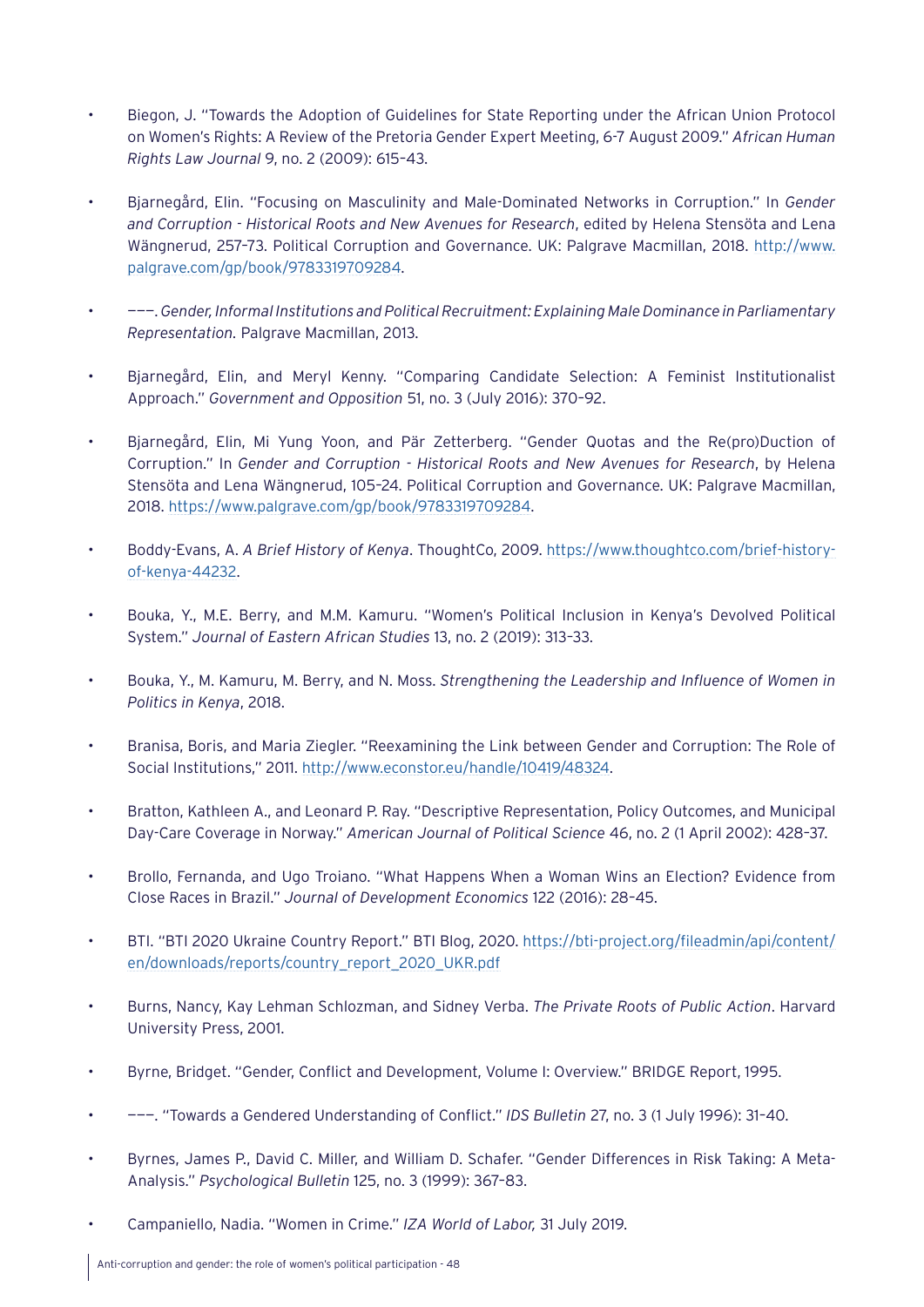- Campbell, Rosie, and Oliver Heath. "Do Women Vote for Women Candidates? Attitudes toward Descriptive Representation and Voting Behavior in the 2010 British Election." *Politics & Gender* 13, no. 2 (June 2017): 209–31.
- Caprioli, Mary. "Gendered Conflict." *Journal of Peace Research* 37, no. 1 (1 January 2000): 51–68.
- Caul, Miki. "Women's Representation in Parliament The Role of Political Parties." *Party Politics* 5, no. 1 (1 January 1999): 79–98.
- Chathukulam, Jos, and M. S. John. "Empowerment of Women Panchayat Members: Learning from Kerala (India)." *Asian Journal of Women's Studies* 6, no. 4 (1 January 2000): 66–101.
- Chaudhuri, Ananish. "Chapter 2 Gender and Corruption: A Survey of the Experimental Evidence." In *New Advances in Experimental Research on Corruption*, 15:13–49. Research in Experimental Economics 15. Emerald Group Publishing Limited, 2012.
- Chêne, Marie, Ben Clench, and Craig Fagan. "Corruption and Gender in Service Delivery: The Unequal Impacts." *Transparency International Working Paper*, no. 02/2010 (2010).
- Chhoeun, Thavy, Panha Sok, and Clodagh Byrne. "'Citadel of Women': Strengthening Female Leadership in Rural Cambodia." *Gender and Development* 16, no. 3 (2008): 535–47.
- Coffé, Hilde, and Catherine Bolzendahl. "Same Game, Different Rules? Gender Differences in Political Participation." *Sex Roles* 62, no. 5–6 (March 2010): 318–33.
- Cooke, J.G. "Background on the Post-Election Crisis in Kenya." In *Center for Strategic & International Studies* (CSIS, 2009. [https://www.csis.org/blogs/smart-global-health/background-post-election-crisis](https://www.csis.org/blogs/smart-global-health/background-post-election-crisis-kenya)[kenya](https://www.csis.org/blogs/smart-global-health/background-post-election-crisis-kenya).
- Cowley, Philip, and Sarah Childs. "Too Spineless to Rebel? New Labour's Women MPs." *British Journal of Political Science* 33, no. 3 (July 2003): 345–65.
- Dahlerup, Drude, and Lenita Freidenvall. "Judging Gender Quotas: Predictions and Results." *Policy & Politics* 38, no. 3 (2010): 407–25.
- ———. "Quotas as a 'Fast Track' to Equal Representation for Women." *International Feminist Journal of Politics* 7, no. 1 (1 March 2005): 26–48.
- Darden, Keith A. "Blackmail as a Tool of State Domination: Ukraine under Kuchma Focus: Intrigue and Dissimulation in Kuchma's Ukraine." *East European Constitutional Review* 10 (2001): 67–71.
- Darwin, Rizkika Lhena. "The Power of Female Brokers: Local Elections in North Aceh." *Contemporary Southeast Asia* 39, no. 3 (2017): 532–51.
- Debski, Julia, Michael Jetter, Saskia Mösle, and David Stadelmann. "Gender and Corruption: The Neglected Role of Culture." *European Journal of Political Economy* 55 (1 December 2018): 526–37.
- Devlin, Claire, and Robert Elgie. "The Effect of Increased Women's Representation in Parliament: The Case of Rwanda." *Parliamentary Affairs* 61, no. 2 (1 April 2008): 237–54.
- Doan, Alesha E., and Donald P. Haider-Markel. "The Role of Intersectional Stereotypes on Evaluations of Gay and Lesbian Political Candidates." *Politics & Gender* 6, no. 1 (March 2010): 63–91.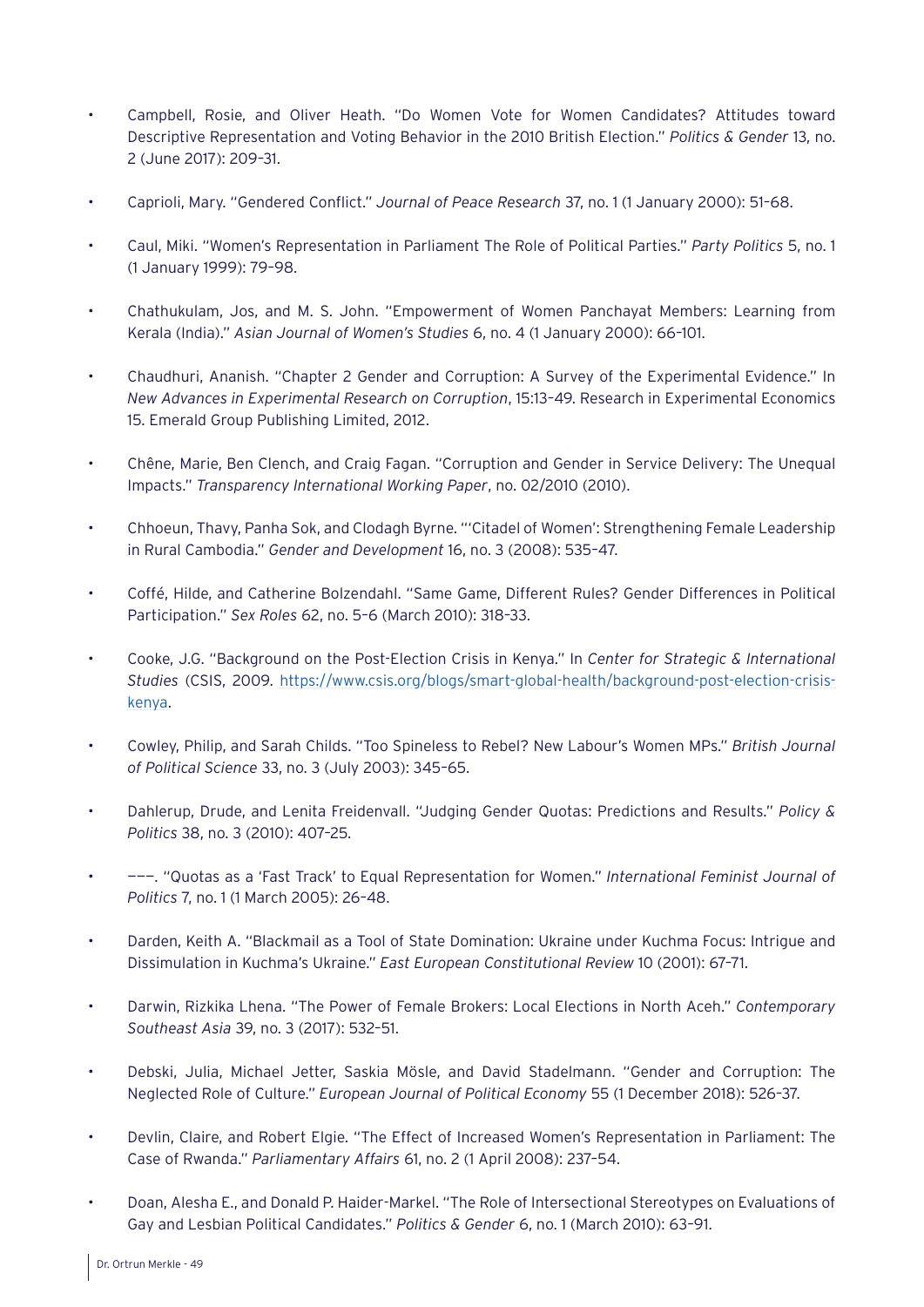- Dolan, Kathy. *Voting For Women: How The Public Evaluates Women Candidates*. Routledge, 2018.
- Dollar, David, Raymond Fisman, and Roberta Gatti. "Are Women Really the 'Fairer' Sex? Corruption and Women in Government." *Journal of Economic Behavior & Organization* 46, no. 4 (December 2001): 423–29.
- D.P.R. *Rights and Obligations*, 2021. <https://www.dpr.go.id/tentang/hak-kewajiban>.
- Echazu, Luciana. "Corruption and the Balance of Gender Power." *Review of Law & Economics* 6, no. 1 (2010): 59–74.
- Eckel, Catherine C., and Sascha C. Füllbrunn. "Thar SHE Blows? Gender, Competition, and Bubbles in Experimental Asset Markets." *American Economic Review* 105, no. 2 (February 2015): 906–20.
- Eggers, Andrew C., Nick Vivyan, and Markus Wagner. "Corruption, Accountability, and Gender: Do Female Politicians Face Higher Standards in Public Life?" *The Journal of Politics* 80, no. 1 (October 25, 2017): 321–26.
- Ellis, Amanda, Claire Manuel, and Mark C. Blackden. "Gender and Economic Growth in Uganda: Unleashing the Power of Women." Directions in Development. Washington D.C.: World Bank, 2006.
- Elson, R. *Suharto: A Political Biography*. Cambridge, UK: Cambridge University Press, 2001.
- Esarey, Justin, and Gina Chirillo. "'Fairer Sex' or Purity Myth? Corruption, Gender, and Institutional Context." *Politics & Gender* 9, no. 04 (December 2013): 361–89.
- Esarey, Justin, and Leslie Schwindt-Bayer. "Estimating Causal Relationships between Women's Representation in Government and Corruption." Manuscript, 30 January 2019. [http://www.justinesarey.](http://www.justinesarey.com/gender-corruption-and-causality.pdf) [com/gender-corruption-and-causality.pdf](http://www.justinesarey.com/gender-corruption-and-causality.pdf).
- ———. "Gender, Corruption, and Accountability: Why Women Are (Sometimes) More Resistant to Corruption," 2014.
- Esarey, Justin, and Leslie A. Schwindt-Bayer. "Estimating Causal Relationships Between Women's Representation in Government and Corruption." Comparative Political Studies 52, no. 11 (1 September 2019): 1713–41.
- ———. "Women's Representation, Accountability and Corruption in Democracies." *British Journal of Political Science* 48, no. 3 (July 2018): 659–90.
- Filmer, D., and D. Lindauer. "Does Indonesia Have a 'Low Pay' Civil Service?" *Bulletin of Indonesian Economic Studies* 37, no. 2 (2001): 189–205.
- Fox, Richard L., and Jennifer L. Lawless. "Entering the Arena? Gender and the Decision to Run for Office." *American Journal of Political Science* 48, no. 2 (1 April 2004): 264–80.
- ———. "Uncovering the Origins of the Gender Gap in Political Ambition." *American Political Science Review* 108, no. 03 (August 2014): 499–519.
- Franceschet, Susan, Mona Lena Krook, and Jennifer M. Piscopo, eds. *The Impact of Gender Quotas*. 1 edition. Oxford: Oxford University Press, 2012.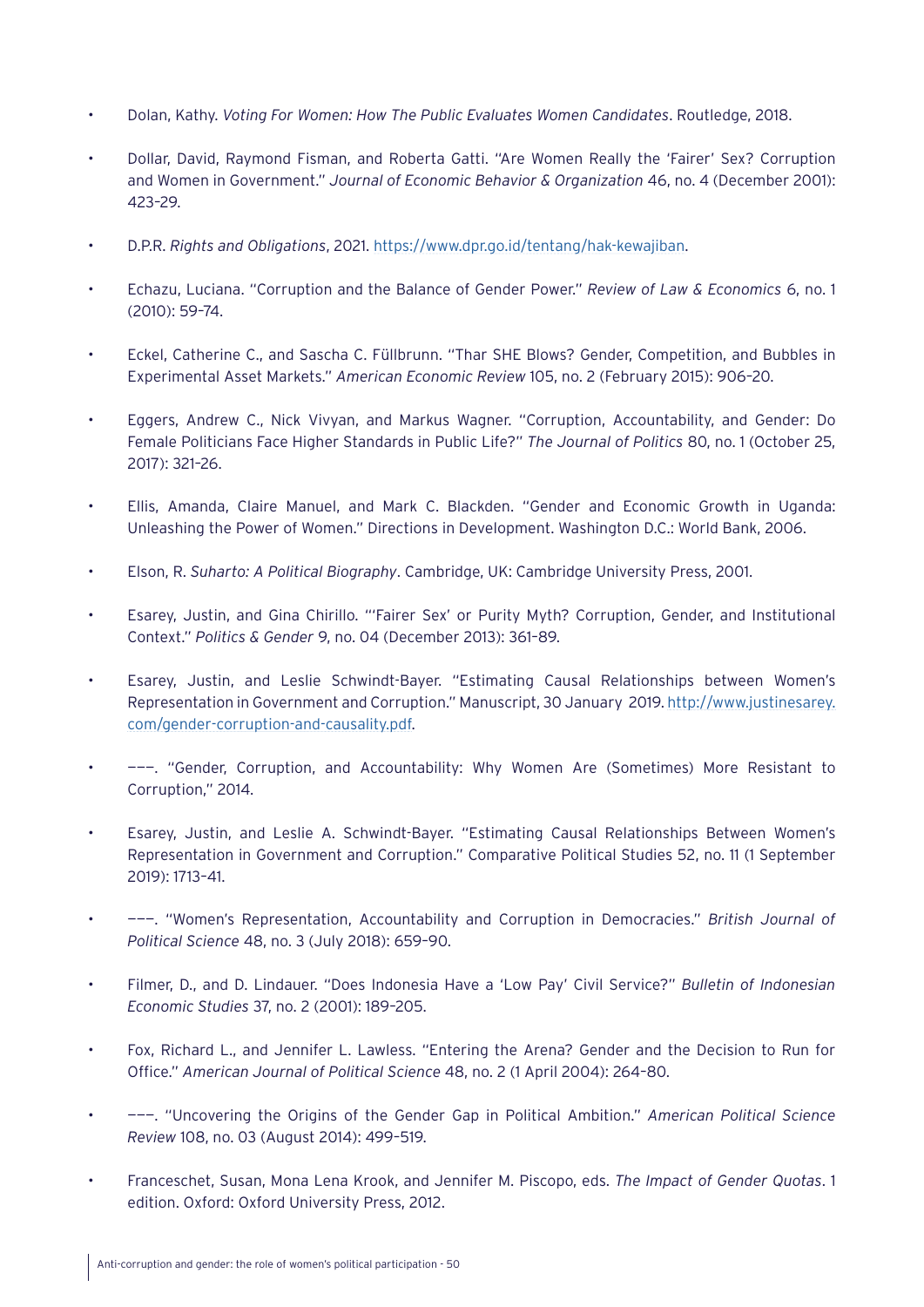- Franceschet, Susan, and Jennifer M. Piscopo. "Sustaining Gendered Practices? Power, Parties, and Elite Political Networks in Argentina." *Comparative Political Studies* 47, no. 1 (January 2014): 85–110.
- Frank, Björn, Johann Graf Lambsdorff, and Frédéric Boehm. "Gender and Corruption: Lessons from Laboratory Corruption Experiments." *European Journal of Development Research* 23, no. 1 (February 2011): 59–71.
- Gerasymenko, Ganna. "Corruption in the Eyes of Women and Men." UNDP Ukraine, 2018.
- ———. "Gender Analysis of Ant-Corruption Policy: Case Study of Ukraine." *International Journal of Civil Service Reform and Practice* 5, no. 1 (29 February 2020). [https://www.astanahubjournal.org/index.php/](https://www.astanahubjournal.org/index.php/ijcsrp/article/view/145) [ijcsrp/article/view/145.](https://www.astanahubjournal.org/index.php/ijcsrp/article/view/145)
- Ghosh, Archana. "Women's Reservations and Electoral Politics in Urban Local Bodies: An Analysis of Chennai Municipal Corporation Elections, 2001." *Indian Journal of Gender Studies* 10, no. 1 (March 2003): 117–41.
- Glover, Saundra H., Minnette A. Bumpus, John E. Logan, and James R. Ciesla. "Re-Examining the Influence of Individual Values on Ethical Decision Making." In *From the Universities to the Marketplace: The Business Ethics Journey*, edited by Marilynn Fleckenstein, Mary Maury, Laura Pincus, and Patrick Primeaux, 109–19. Springer Netherlands, 1997.
- Gneezy, Uri, Kenneth L. Leonard, and John A. List. "Gender Differences in Competition: Evidence From a Matrilineal and a Patriarchal Society." *Econometrica* 77, no. 5 (1 September 2009): 1637–64.
- Goetz, Anne-Marie. "No Shortcuts to Power: Constraints on Women's Political Effectiveness in Uganda." *The Journal of Modern African Studies* 40, no. 04 (December 2002): 549–75.
- ———. "Political Cleaners: Women as the New Anti-Corruption Force?" *Development and Change* 38, no. 1 (1 January 2007): 87–105.
- ———. "Women's Political Effectiveness: A Conceptual Framework." In *No Shortcuts to Power: African Women in Politics and Policy Making*, edited by Anne-Marie Goetz and Shireen Hassim, 29–80. Zed Books, 2003.
- Goetz, Anne-Marie, and Shireen Hassim, eds. *No Shortcuts to Power: African Women in Politics and Policy Making*. Zed Books, 2003.
- Gouglas, Athanassios, Bart Maddens, and Marleen Brans. "Determinants of Legislative Turnover in Western Europe, 1945–2015." *European Journal of Political Research* 57, no. 3 (2018): 637–61.
- Grey, Sandra. "Numbers and Beyond: The Relevance of Critical Mass in Gender Research." *Politics & Gender* 2, no. 4 (December 2006): 492–502.
- Grimes, Marcia, and Lena Wängnerud. "Curbing Corruption Through Social Welfare Reform? The Effects of Mexico's Conditional Cash Transfer Program on Good Government." *The American Review of Public Administration* 40, no. 6 (1 November 2010): 671–90.
- ———. "Good Governement in Mexico: The Relevance of the Gender Perspective." QoG Working Paper Series. Gothenburg: The Quality of Government Institute, 2012.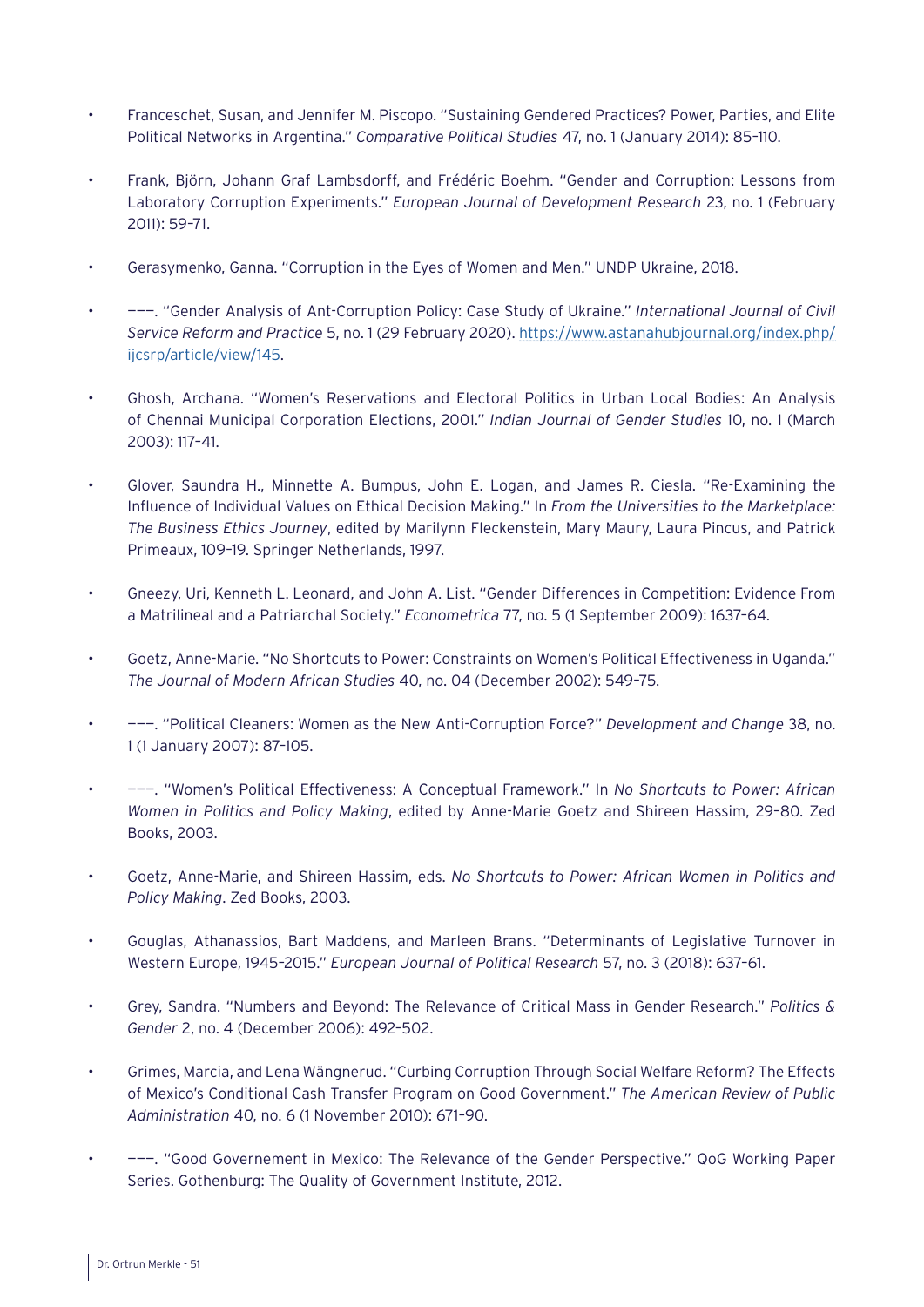- Halling, Steffen, and Susan Stewart. *Die "Deoligarchisierung" in der Ukraine: vielversprechende Visionen, trübe Realitäten*. SWP-Aktuell 69/2016. Berlin, 2016. [http://nbn-resolving.de/urn:nbn:de:0168](http://nbn-resolving.de/urn:nbn:de:0168-ssoar-49353-2) [ssoar-49353-2.](http://nbn-resolving.de/urn:nbn:de:0168-ssoar-49353-2)
- Halushka, Olga, Andrii Borovyk, Anton Marchuk, and Anastasiia Kozlovtseva. "Anticorruption Reform." Sectoral Briefs on Reforms in Ukraine. Kyiv: Reanimation Package of Reforms, 2019. [https://rpr.org.ua/wp-content/uploads/2019/05/Brify\\_ENdlya\\_vebu.](https://rpr.org.ua/wp-content/uploads/2019/05/Brify_ENdlya_vebu.pdf?fbclid=IwAR0NDveeQn12zPD2WTfwlCJa8M9L3xuHNiA4bFBIT3FWzAIfnhu33m9Hi9g) [pdf?fbclid=IwAR0NDveeQn12zPD2WTfwlCJa8M9L3xuHNiA4bFBIT3FWzAIfnhu33m9Hi9g.](https://rpr.org.ua/wp-content/uploads/2019/05/Brify_ENdlya_vebu.pdf?fbclid=IwAR0NDveeQn12zPD2WTfwlCJa8M9L3xuHNiA4bFBIT3FWzAIfnhu33m9Hi9g)
- Hamm, Patrick, Lawrence P. King, and David Stuckler. "Mass Privatization, State Capacity, and Economic Growth in Post-Communist Countries." *American Sociological Review* 77, no. 2 (1 April 2012): 295–324.
- Harneit-Sievers, A., and R.M. Peters. "Kenya's 2007 General Election and Its Aftershocks." *Africa Spectrum* 43, no. 1 (2008): 133–44.
- Harris, Christine R, Michael Jenkins, and Dale Glaser. "Gender Differences in Risk Assessment: Why Do Women Take Fewer Risks than Men." *Judgment and Decision Making* 1, no. 1 (2006): 48–63.
- Hausmann, Ricardo, Laura D. Tyson, Yasmina Bekhouche, and Saadia Zahidi. "The Global Gender Gap Report 2014." Switzerland: World Economic Forum, 2014. [http://www.weforum.org/reports/global](http://www.weforum.org/reports/global-gender-gap-report-2014)[gender-gap-report-2014](http://www.weforum.org/reports/global-gender-gap-report-2014).
- Hazarika, Gautam. "The Plough, Gender Roles, and Corruption." SSRN Scholarly Paper. Rochester, NY: Social Science Research Network, December 27, 2016. [https://papers.ssrn.com/abstract=2889672.](https://papers.ssrn.com/abstract=2889672)
- Heath, Roseanna Michelle, Leslie A. Schwindt-Bayer, and Michelle M. Taylor-Robinson. "Women on the Sidelines: Women's Representation on Committees in Latin American Legislatures." *American Journal of Political Science* 49, no. 2 (2005): 420–36.
- Henderson, J., and A. Kuncoro. "Corruption in Indonesia." *NBER. NBER Working Paper Series*, 2004.
- Hewitt, Sarah. "The Struggle for Women's Participation in Kenya AIIA." *Australian Institute of International Affairs* (blog), 9 January 2018. [https://www.internationalaffairs.org.au/australianoutlook/](https://www.internationalaffairs.org.au/australianoutlook/the-struggle-for-womens-participation-in-kenya/) [the-struggle-for-womens-participation-in-kenya/.](https://www.internationalaffairs.org.au/australianoutlook/the-struggle-for-womens-participation-in-kenya/)
- Hope, K.R. "Tackling the Corruption Epidemic in Kenya: Toward a Policy of More Effective Control." *Journal of Social, Political, and Economic Studies* 38, no. 3 (2013): 287.
- Hope Sr, K. R. "Kenya's Corruption Problem: Causes and Consequences." *Commonwealth & Comparative Politics* 52, no. 4 (2014): 493–512.
- IDEA. "Gender Quotas Database Ukraine." Accessed May 23, 2021. [https://www.idea.int/data-tools/](https://www.idea.int/data-tools/data/gender-quotas/country-view/292/35) [data/gender-quotas/country-view/292/35](https://www.idea.int/data-tools/data/gender-quotas/country-view/292/35).
- IFES. "Gender Equality in Elections: Q&A with Ukrainian Central Election Commissioner Viktoriia Hlushchenko," 4 March 2020. [https://www.ifes.org/news/gender-equality-elections-qa-ukrainian](https://www.ifes.org/news/gender-equality-elections-qa-ukrainian-central-election-commissioner-viktoriia-hlushchenko)[central-election-commissioner-viktoriia-hlushchenko.](https://www.ifes.org/news/gender-equality-elections-qa-ukrainian-central-election-commissioner-viktoriia-hlushchenko)
- International, Transparency. *Corruption Perception Index 2020 Country Overview.* Kenya, 2021.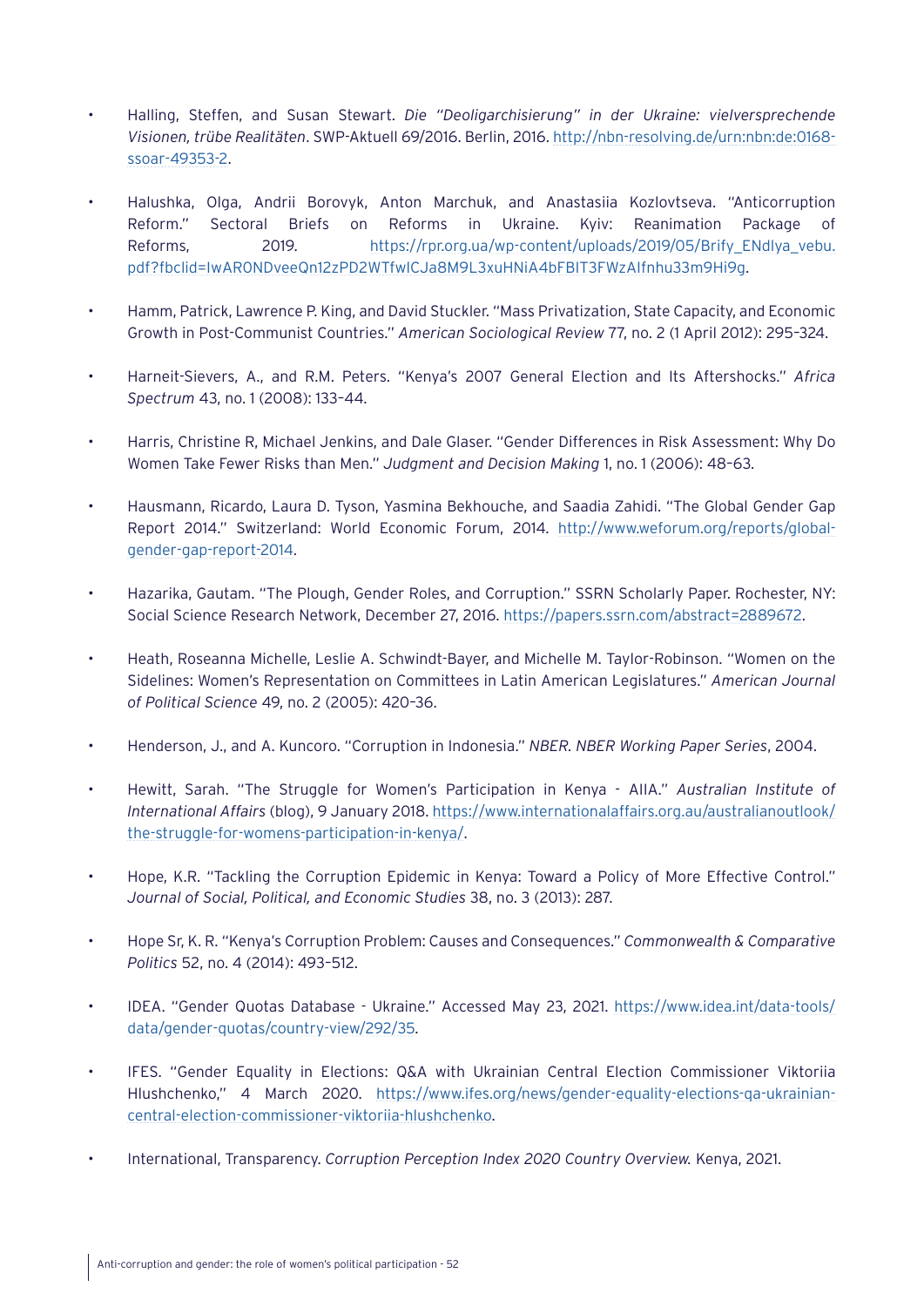- Iyer, Lakshmi, Anandi Mani, Prachi Mishra, and Petia Topalova. "The Power of Political Voice: Women's Political Representation and Crime in India." *American Economic Journal: Applied Economics* 4, no. 4 (2012): 165–93.
- Jayal, Niraja Gopal. "Engendering Local Democracy: The Impact of Quotas for Women in India's Panchayats." *Democratization* 13, no. 1 (1 February 2006): 15–35.
- Jha, Chandan Kumar, and Sudipta Sarangi. "Women and Corruption: What Positions Must They Hold to Make a Difference?" *Journal of Economic Behavior & Organization* 151 (1 July 2018): 219–33.
- Johnson, Janet Elise, Þorgerður Einarsdóttir, and Gyða Margrét Pétursdóttir. "A Feminist Theory of Corruption: Lessons from Iceland." *Politics & Gender* 9, no. 02 (2013): 174–206.
- Kahn, Carrie. "Mexican State's Anti-Corruption Plan: Hire Female Traffic Cops." *NPR.Org* (blog), 28 September 2013. [https://www.npr.org/2013/09/28/226903227/mexican-state-s-anti-corruption-plan](https://www.npr.org/2013/09/28/226903227/mexican-state-s-anti-corruption-plan-hire-women-traffic-cops)[hire-women-traffic-cops](https://www.npr.org/2013/09/28/226903227/mexican-state-s-anti-corruption-plan-hire-women-traffic-cops).
- Kanyi, W. *Kenyan Women's Journey In Their Quest For Affirmative Action. Heinrich Böll Stiftung, East and Horn of Africa and the African Women's Studies*, 2016.
- Karim, Sabrina. "Madam Officer: Peru's Anti-Corruption Gambit." *Americas Quarterly*, 2011.
- Khakali, Kadamu Joan. "The Contribution of Women Leaders in the Fight against Corruption in Nairobi County, Kenya." Master Thesis, University of Nairobi, 2020.
- King, B.A. *Constitutional Tinkering: The Search for Consenses Is Taking Time*, 2001.
- King, Elizabeth M., and Andrew D. Mason. "Engendering Development through Gender Equality in Rights, Resources, and Voice." The World Bank, 31 January 2001. [http://documents.worldbank.org/curated/](http://documents.worldbank.org/curated/en/2001/01/891686/engendering-development-through-gender-equality-rights-resources-voice) [en/2001/01/891686/engendering-development-through-gender-equality-rights-resources-voice.](http://documents.worldbank.org/curated/en/2001/01/891686/engendering-development-through-gender-equality-rights-resources-voice)
- Krook, Mona Lena. "Candidate Gender Quotas: A Framework for Analysis." *European Journal of Political Research* 46, no. 3 (2007): 367–94.
- Kunovich, Sheri, and Pamela Paxton. "Pathways to Power: The Role of Political Parties in Women's National Political Representation." *American Journal of Sociology* 111, no. 2 (1 September 2005): 505– 52. <https://doi.org/10.1086/444445>.
- Larcinese, Valentino, and Indraneel Sircar. "Crime and Punishment the British Way: Accountability Channels Following the MPs' Expenses Scandal." *European Journal of Political Economy* 47 (1 March 2017): 75–99.
- Leach, Fiona, Máiréad Dunne, and Francesca Salvi. "School-Related Gender Based Violence." Background Research Paper for UNESCO, January 2014.
- "Letter from Africa: Are Kenyans Still Scandalised by Scandals?" BBC News, March 14, 2019, sec. Africa. <https://www.bbc.com/news/world-africa-47554326>.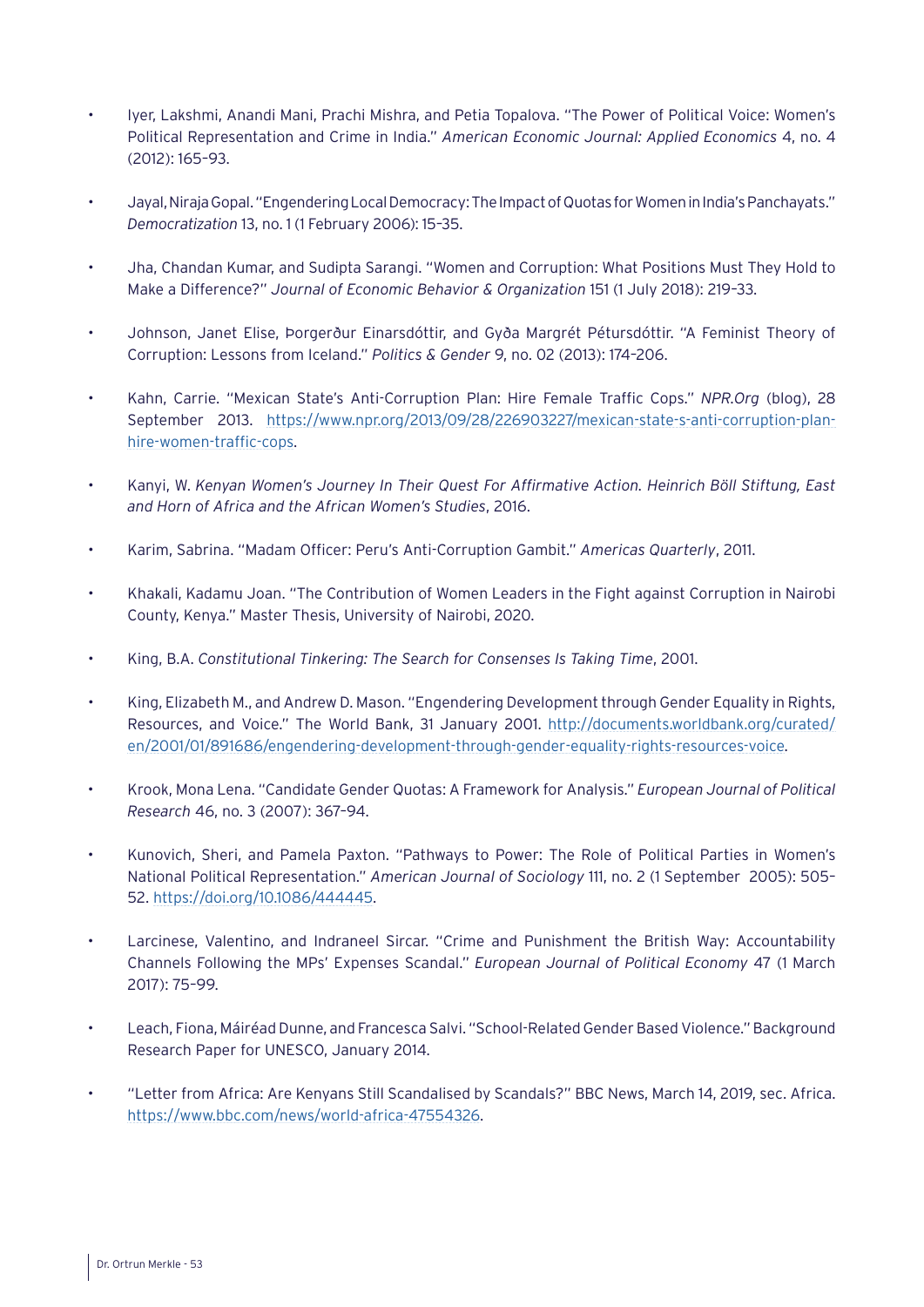- Lopez-Treussart, Teresita Kelly. "Advancing Gender Equality and Women's Empowerment in Ukraine through Effective Development Co-operation and Finance." UN Women, 2021. [https://eca.unwomen.](https://eca.unwomen.org//digital-library/publications/2021/4/advancing-gender-equality-and-womens-empowerment-in-ukraine) [org//digital-library/publications/2021/4/advancing-gender-equality-and-womens-empowerment-in](https://eca.unwomen.org//digital-library/publications/2021/4/advancing-gender-equality-and-womens-empowerment-in-ukraine)[ukraine](https://eca.unwomen.org//digital-library/publications/2021/4/advancing-gender-equality-and-womens-empowerment-in-ukraine).
- Martinez-Diaz, L. "Pathways Through Financial Crisis: Indonesia." *Global Governance* 12, no. 4 (2006): 395–412.
- Matland, Richard E., and Deborah Dwight Brown. "District Magnitude's Effect on Female Representation in U. S. State Legislatures." *Legislative Studies Quarterly* 17, no. 4 (1 November 1992): 469–92. [https://](https://www.jstor.org/stable/439862) www.jstor.org/stable/439862.
- McConnell, J.A. *The British in Kenya (1952-1960): Analysis of a Successful Counterinsurgency Campaign*. Naval Postgraduate School Monterey CA, 2005.
- McLoed, R. "Soeharto's Indonesia: A Better Class of Corruption." *Agenda: A Journal of Policy Analysis and Reform* 7, no. 2 (2000): 99–112.
- Melander, Erik. "Political Gender Equality and State Human Rights Abuse." *Journal of Peace Research*  42, no. 2 (1 March 2005): 149–66.
- Merkle, Ortrun. "Gender and Corruption: What We Know and Ways Forward." In *A Research Agenda for Studies of Corruption*, edited by Alina Mungiu-Pippidi and Paul M. Heywood, 75–89. Cheltenham, UK: Edward Elgar Publishing Limited, 2020.
- Merkle, Ortrun, Julia Reinold, and Melissa Siegel. "A Study on the Link between Corruption and the Causes of Migration and Forced Displacement." Maastricht: GIZ Anti-Corruption and Integrity Programme, 29 March 2017. [https://i.unu.edu/media/migration.unu.edu/publication/4597/A-Study-on](https://i.unu.edu/media/migration.unu.edu/publication/4597/A-Study-on-the-Link-between-Corruption-and-the-Causes-of-Migration-and-Forced-Displacement.pdf)[the-Link-between-Corruption-and-the-Causes-of-Migration-and-Forced-Displacement.pdf.](https://i.unu.edu/media/migration.unu.edu/publication/4597/A-Study-on-the-Link-between-Corruption-and-the-Causes-of-Migration-and-Forced-Displacement.pdf)
- Moore, Molly. "Mexico City's Stop Sign to Bribery." *Washington Post*, 31 July 1999. [https://www.](https://www.washingtonpost.com/archive/politics/1999/07/31/mexico-citys-stop-sign-to-bribery/61254d72-5f5b-438e-8df6-3ee55688a3ec/) [washingtonpost.com/archive/politics/1999/07/31/mexico-citys-stop-sign-to-bribery/61254d72-5f5b-](https://www.washingtonpost.com/archive/politics/1999/07/31/mexico-citys-stop-sign-to-bribery/61254d72-5f5b-438e-8df6-3ee55688a3ec/)[438e-8df6-3ee55688a3ec/](https://www.washingtonpost.com/archive/politics/1999/07/31/mexico-citys-stop-sign-to-bribery/61254d72-5f5b-438e-8df6-3ee55688a3ec/) [paywall].
- Mwangi, O.G. "Political Corruption, Party Financing and Democracy in Kenya." *The Journal of Modern African Studies*, 2008, 267–85.
- NDI. "NDI Poll: Opportunities and Challenges Facing Ukraine's Democratic Transition." Text. Kyiv, 30 September 2020. [https://www.ndi.org/publications/ndi-poll-opportunities-and-challenges-facing](https://www.ndi.org/publications/ndi-poll-opportunities-and-challenges-facing-ukraine-s-democratic-transition-0)[ukraine-s-democratic-transition-0.](https://www.ndi.org/publications/ndi-poll-opportunities-and-challenges-facing-ukraine-s-democratic-transition-0)
- Nistotskaya, Marina, and Helena Stensöta. "Is Women's Political Representation Beneficial to Women's Interests in Autocracies? Theory and Evidence from Post-Soviet Russia." In *Gender and Corruption - Historical Roots and New Avenues for Research*, edited by Helena Stensöta and Lena Wängnerud, 145–67. Political Corruption and Governance. UK: Palgrave Macmillan, 2018. [https://www.palgrave.com/](https://www.palgrave.com/gp/book/9783319709284) [gp/book/9783319709284.](https://www.palgrave.com/gp/book/9783319709284)
- Norris, Pippa. "Conclusions: Comparing Legislative Recruitment." In *Gender and Party Politics*, edited by Joni Lovenduski and Pippa Norris, 309–30. London: SAGE Publications Ltd, 1993.
- ———. "Silver or Lead? Why Violence and Corruption Limit Women's Representation." *HKS Faculty*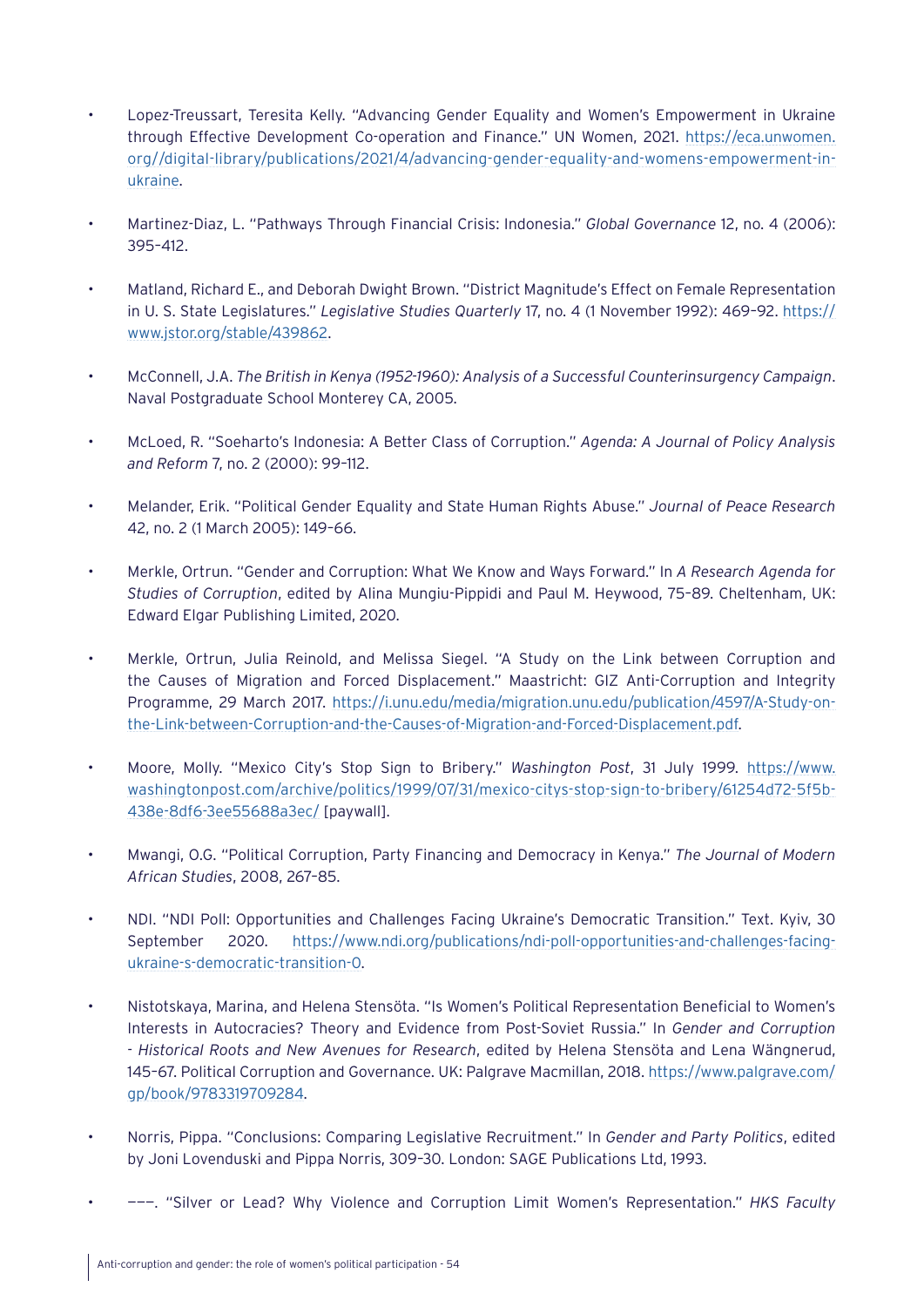*Research Working Paper Series* RWP19-011 (1 March 2019). [https://www.hks.harvard.edu/publications/](https://www.hks.harvard.edu/publications/silver-or-lead-why-violence-and-corruption-limit-womens-representation?platform=hootsuite) [silver-or-lead-why-violence-and-corruption-limit-womens-representation?platform=hootsuite](https://www.hks.harvard.edu/publications/silver-or-lead-why-violence-and-corruption-limit-womens-representation?platform=hootsuite).

- ———. "Women's Legislative Participation in Western Europe." *West European Politics* 8, no. 4 (1 October 1985): 90–101. [https://doi.org/10.1080/01402388508424556.](https://doi.org/10.1080/01402388508424556)
- Norris, Pippa, and Ronald Inglehart. "Cultural Obstacles to Equal Representation." *Journal of Democracy*  12, no. 3 (2001): 126–40. <https://doi.org/10.1353/jod.2001.0054>.
- Norris, Pippa, and Joni Lovenduski. *Political Recruitment: Gender, Race and Class in the British Parliament*. Cambridge University Press, 1995.
- Nyami Musembi, Celestine. "Gender and Corruption in the Adminstration of Justice." In *Global Corruption Report 2007: Corruption and Judicial Systems*, 121–28. Berlin: Transparency International, 2007. [http://](http://www.transparency.org/whatwedo/publication/global_corruption_report_2007_corruption_and_judicial_systems) [www.transparency.org/whatwedo/publication/global\\_corruption\\_report\\_2007\\_corruption\\_and\\_](http://www.transparency.org/whatwedo/publication/global_corruption_report_2007_corruption_and_judicial_systems) [judicial\\_systems.](http://www.transparency.org/whatwedo/publication/global_corruption_report_2007_corruption_and_judicial_systems)
- Oduol, Wilhemina A. "Kenyan Women in Politics: An Analysis of Past and Present Trends." *Transafrican Journal of History* 22 (1993): 166–81.
- Ones, Deniz S., and Chockalingam Viswesvaran. "Gender, Age, and Race Differences on Overt Integrity Tests: Results across Four Large-Scale Job Applicant Datasets." *Journal of Applied Psychology* 83, no. 1 (1998): 35–42.
- Opoku, M.P., B. Anyango, and B.A. Alupo. "Women in Politics in Kenya: An Analysis of Participation and Barriers." *Multidisciplinary Journal of Gender Studies* 7, no. 1 (2018): 1506–30.
- Osamba, J.O. "A Review of the Changing Nature of Corruption in Post-Independent Kenya." *African Journal of Humanities and Social Sciences* (AJHSS, no. N:2307-2164 Volume 1 Issue 1 (2019).
- Parawansa, K.I. *Obstacles to Women's Political Participation in Indonesia*. International IDEA, 2002. [https://www.idea.int/sites/default/files/publications/chapters/women-in-parliament/perempuan-di](https://www.idea.int/sites/default/files/publications/chapters/women-in-parliament/perempuan-di-parlemen-bukan-sekedar-jumlah-EN-case-study-indonesia-2.pdf)[parlemen-bukan-sekedar-jumlah-EN-case-study-indonesia-2.pdf](https://www.idea.int/sites/default/files/publications/chapters/women-in-parliament/perempuan-di-parlemen-bukan-sekedar-jumlah-EN-case-study-indonesia-2.pdf).
- Parinduri, R., and S. Samarakoon. "Does Education Empower Women? Evidence from Indonesia." *World Development* 66 (2015): 428–42.
- Paxton, Pamela, and Melanie M. Hughes. *Women, Politics, and Power A Global Perspective*. 3rd ed. Los Angeles: SAGE, 2017.
- Paxton, Pamela, and Sheri Kunovich. "Women's Political Representation: The Importance of Ideology." *Social Forces* 82, no. 1 (1 September 2003): 87–113.
- Polo, E.A. "Gender and Politics: The Role and Influence of Women Representatives in Promoting Gender Equality and Political Participation of Women in the Kenyan Parliament." (Doctoral dissertation, United States International University-Africa, 2019.
- Pring, Coralie. "People and Corruption: Europe and Central Asia 2016." Global Corruption Barometer. Berlin: Transparency International, 2016. [https://www.transparency.org/en/publications/people-and](https://www.transparency.org/en/publications/people-and-corruption-europe-and-central-asia-2016)[corruption-europe-and-central-asia-2016](https://www.transparency.org/en/publications/people-and-corruption-europe-and-central-asia-2016).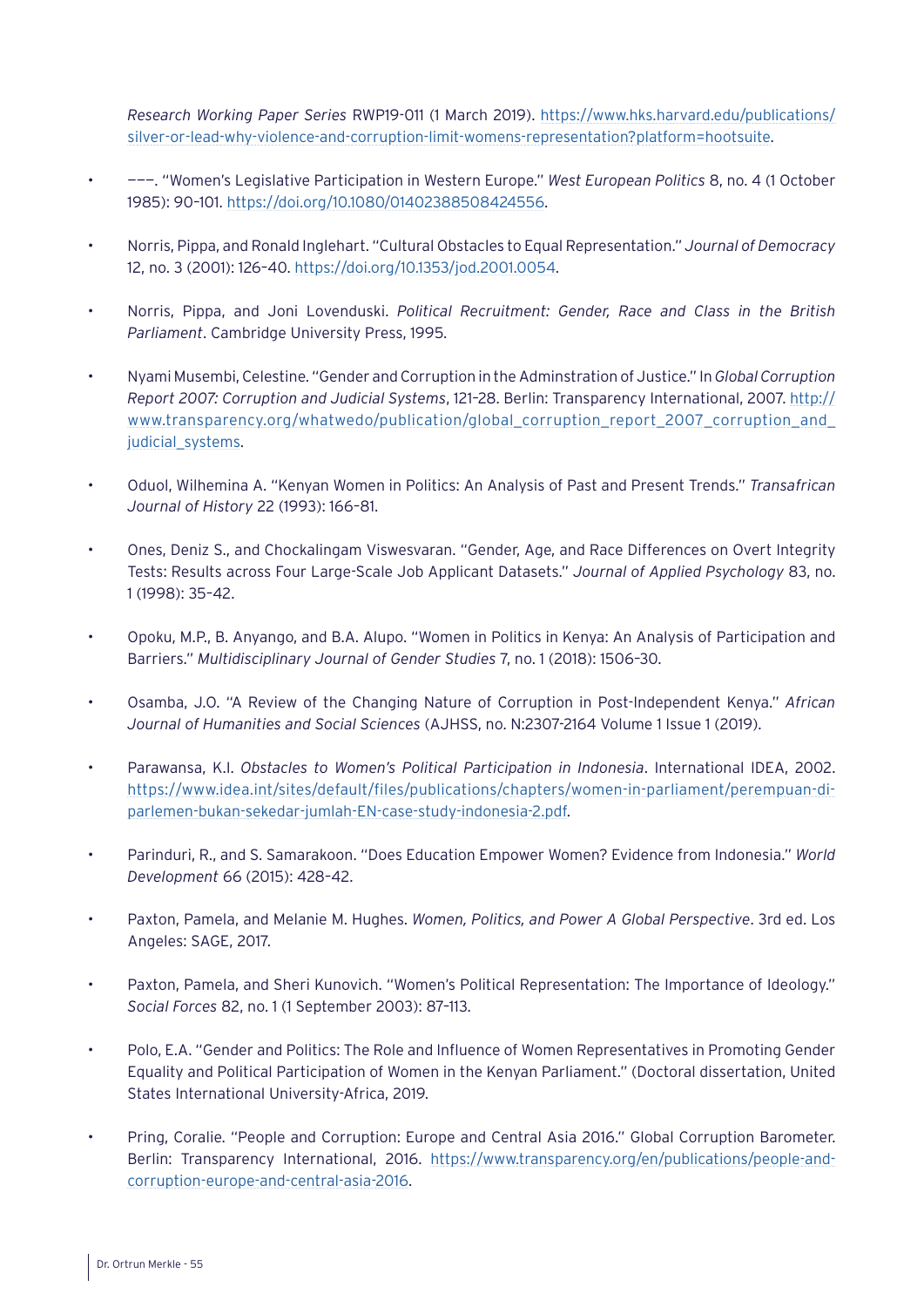- Pring, Coralie, and Jon Vrushi. "Global Corruption Barometer Africa 2019: Citizen's Views and Experiences of Corruption." Berlin: Transparency International, 2019. [https://www.transparency.org/](https://www.transparency.org/files/content/pages/2019_GCB_Africa.pdf) [files/content/pages/2019\\_GCB\\_Africa.pdf](https://www.transparency.org/files/content/pages/2019_GCB_Africa.pdf).
- Raczkiewycz, Mark. "Watchdog: Ukraine Makes Slight Improvement on Corruption Front." *The Ukrainian Weekly*, 29 January 2021. [https://www.ukrweekly.com/uwwp/watchdog-ukraine-makes-slight](https://www.ukrweekly.com/uwwp/watchdog-ukraine-makes-slight-improvement-on-corruption-front/)[improvement-on-corruption-front/](https://www.ukrweekly.com/uwwp/watchdog-ukraine-makes-slight-improvement-on-corruption-front/).
- RadioFreeEurope. "Ukraine's Parliament Restores Anti-Corruption Legislation Annulled By Highest Court." RadioFreeEurope/RadioLiberty, 4 December 2020. [https://www.rferl.org/a/ukraine-s](https://www.rferl.org/a/ukraine-s-parliament-restores-anti-corruption-legislation-annulled-by-highest-court/30984592.html)[parliament-restores-anti-corruption-legislation-annulled-by-highest-court/30984592.html](https://www.rferl.org/a/ukraine-s-parliament-restores-anti-corruption-legislation-annulled-by-highest-court/30984592.html).
- Rehavi, M Marit. "Sex and Politics: Do Female Legislators Affect State Spending?" *Unpublished Manuscript, University of Michigan* 78 (2007).
- Reiss, Michelle C., and Kaushik Mitra. "The Effects of Individual Difference Factors on the Acceptability of Ethical and Unethical Workplace Behaviors." *Journal of Business Ethics* 17, no. 14 (1 October 1998): 1581–93.
- Rhoads, E. "Women's Political Participation in Indonesia: Decentralisation, Money Politics and Collective Memory in Bali." *Journal of Current Southeast Asian Affairs* 31, no. 2 (2012): 35–56.
- Rivas, M. Fernanda. "An Experiment on Corruption and Gender." *Bulletin of Economic Research* 65, no. 1 (1 January 2013): 10–42.
- Rothstein, Bo. "Corruption, Gender Equality and Feminist Strategies." QoG Working Paper Series. Gothenburg: Quality of Government Institute, Department of Political Science, University of Gothenburg, 2016.
- Rule, Wilma. "Women's Underrepresentation and Electoral Systems." *Political Science and Politics* 27, no. 04 (December 1994): 689–92.
- Sartori, Laura, Dario Tuorto, and Rossella Ghigi. "The Social Roots of the Gender Gap in Political Participation: The Role of Situational and Cultural Constraints in Italy." *Social Politics: International Studies in Gender, State & Society* 24, no. 3 (1 September 2017): 221–47.
- Sawer, Marian. "Parliamentary Representation of Women: From Discourses of Justice to Strategies of Accountability." *International Political Science Review / Revue Internationale de Science Politique* 21, no. 4 (2000): 361–80.
- Schulze, Günther G., and Björn Frank. "Deterrence versus Intrinsic Motivation: Experimental Evidence on the Determinants of Corruptibility." *Economics of Governance* 4, no. 2 (1 August 2003): 143–60.
- Schwarz, A. *A Nation in Waiting: Indonesia's Search for Stability*. Routledge, 2018.
- Schwindt-Bayer, Leslie A. *Political Power and Women's Representation in Latin America.* Oxford University Press, 2010.
- Schwindt-Bayer, Leslie A., Justin Esarey, and Erika Schumacher. "Gender and Citizen Responses to Corruption among Politicians: The U.S. and Brazil." In *Gender and Corruption: Historical Roots and New Avenues for Research*, edited by Helena Stensöta and Lena Wängnerud, 59–82. Political Corruption and Governance. Cham: Springer International Publishing, 2018.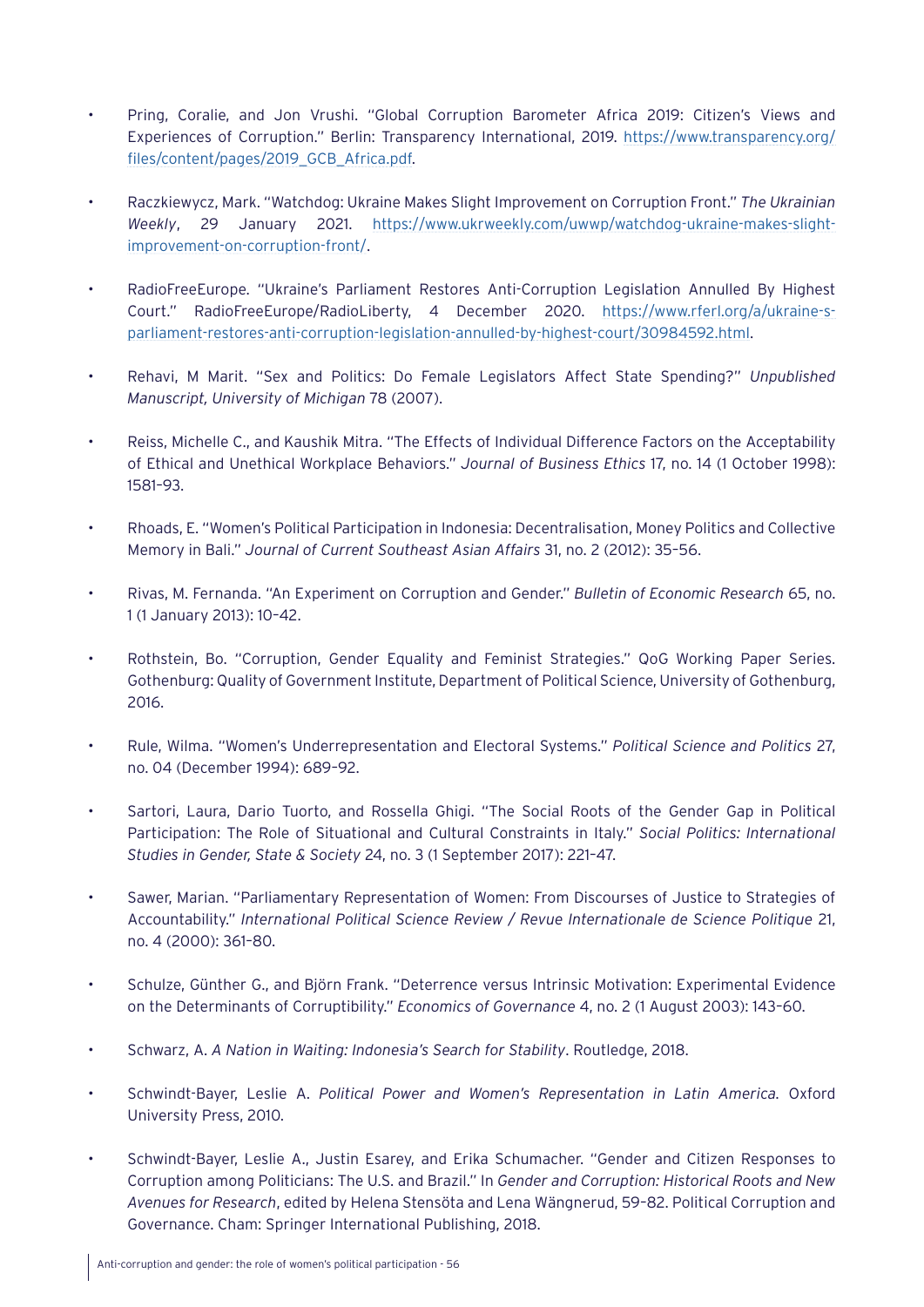- Schwindt-Bayer, Leslie A., and William Mishler. "An Integrated Model of Women's Representation." *Journal of Politics* 67, no. 2 (1 May 2005): 407–28.
- Sen, Amartya. Development as Freedom. Oxford University Press, 2001.
- Sengupta, Kim. "Ukraine's Chief Prosecutor on Task of Tackling Country's Corruption." *The Independent*, 23 February 2021, sec. Independent Premium. [https://www.independent.co.uk/independentpremium/](https://www.independent.co.uk/independentpremium/ukraine-corruption-biden-iryna-venediktova-b1806356.html) [ukraine-corruption-biden-iryna-venediktova-b1806356.html](https://www.independent.co.uk/independentpremium/ukraine-corruption-biden-iryna-venediktova-b1806356.html).
- Simandjuntak, Deasy. "Gifts and Promises: Patronage Democracy in a Decentralised Indonesia." *European Journal of East Asian Studies* 11, no. 1 (1 January 2012): 99–126.
- Stensöta, Helena, Lena Wängnerud, and Richard Svensson. "Gender and Corruption: The Mediating Power of Institutional Logics." *Governance* 28, no. 4 (1 October 2015): 475–96. [https://doi.org/10.1111/](https://doi.org/10.1111/gove.12120) [gove.12120](https://doi.org/10.1111/gove.12120).
- Stockemer, Daniel. "Women's Parliamentary Representation in Africa: The Impact of Democracy and Corruption on the Number of Female Deputies in National Parliaments." *Political Studies* 59, no. 3 (1 October 2011): 693–712.
- Stockemer, Daniel, and Aksel Sundström. "Corruption and Women in Cabinets: Informal Barriers to Recruitment in the Executive." *Governance* 32, no. 1 (2019): 83–102.
- Stokes, Susan Carol. "Political Clientelism." In *The Oxford Handbook of Comparative Politics,* edited by Carles Boix and Susan Carol Stokes, 604–27. Oxford: Oxford University Press, 2007.
- Sundström, Aksel, and Lena Wängnerud. "Corruption as an Obstacle to Women's Political Representation Evidence from Local Councils in 18 European Countries." *Party Politics* 22, no. 3 (2016): 354–69.
- Sung, Hung-En. "Fairer Sex or Fairer System? Gender and Corruption Revisited." *Social Forces* 82, no. 2 (1 December 2003): 703–23.
- Suryahadi, A., G. Hadiwidjaja, and S. Sumarto. *Economic Growth and Poverty Reduction in Indonesia Before and After the Asian Financial Crisis*. Jarkata: The SMERU Research Institute, 2021. [http://www.](http://www.smeru.or.id/sites/default/files/publication/econgrow2.pdf) [smeru.or.id/sites/default/files/publication/econgrow2.pdf](http://www.smeru.or.id/sites/default/files/publication/econgrow2.pdf).
- Swamy, Anand, Stephen Knack, Young Lee, and Omar Azfar. "Gender and Corruption." *Journal of Development Economics* 64, no. 1 (February 2001): 25–55.
- The Carter Center. "Youth and Women's Consultations on Political Participation in Kenya: Findings and Recommendations." The Carter Center, December 2018. [https://www.cartercenter.org/resources/pdfs/](https://www.cartercenter.org/resources/pdfs/news/peace_publications/democracy/kenya-youth-and-women-political-participation-report.pdf) [news/peace\\_publications/democracy/kenya-youth-and-women-political-participation-report.pdf](https://www.cartercenter.org/resources/pdfs/news/peace_publications/democracy/kenya-youth-and-women-political-participation-report.pdf).
- *• The President, Republic of Kenya (n.d). The Constitution*, n.d. [https://www.president.go.ke/the](https://www.president.go.ke/the-constitution/)[constitution/](https://www.president.go.ke/the-constitution/).
- Transparency International. "Corruption Perception Index 2020." Transparency.org, 2021. [https://www.](https://www.transparency.org/en/cpi/2020) [transparency.org/en/cpi/2020.](https://www.transparency.org/en/cpi/2020)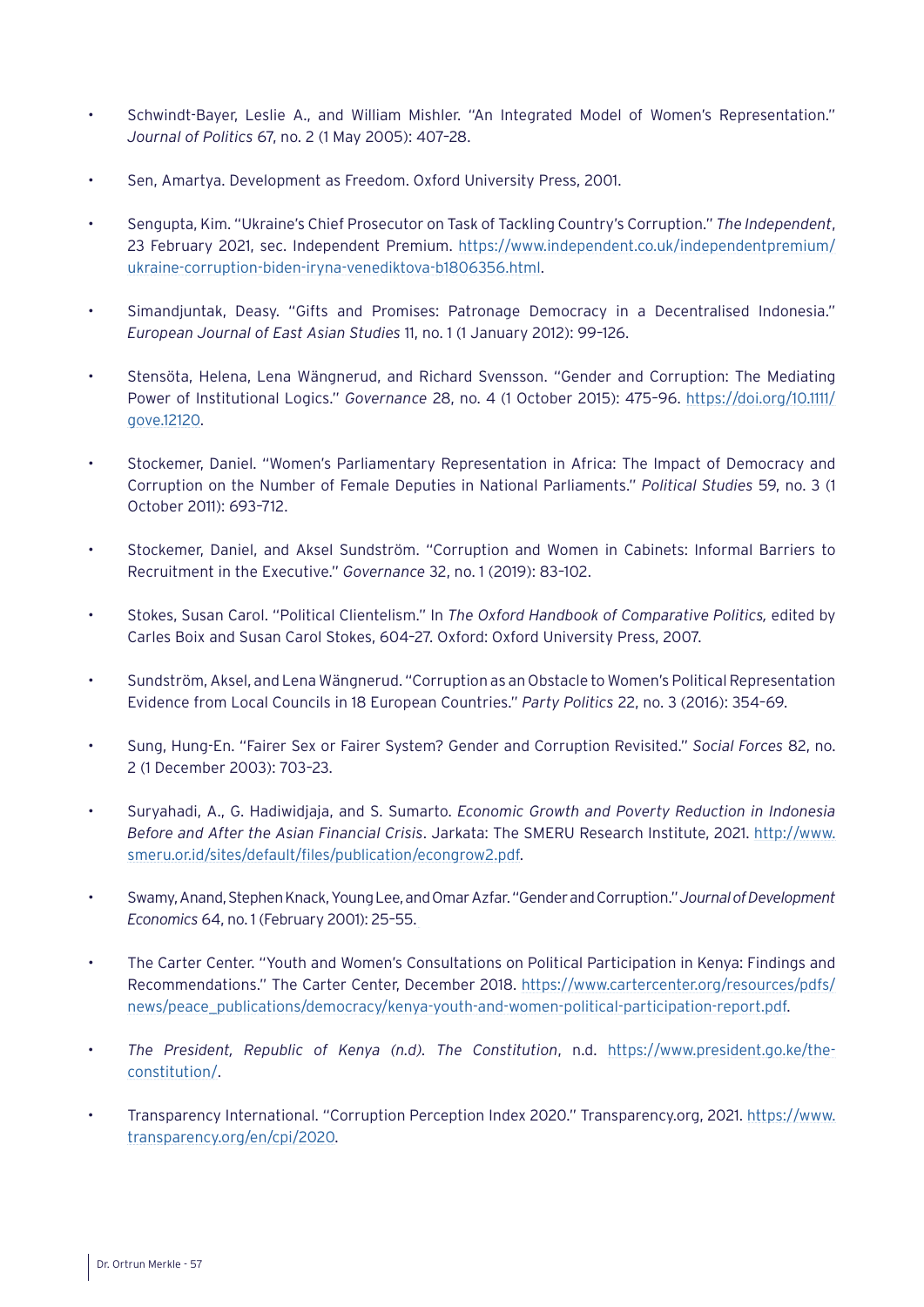- ———. "Sextortion: Undermining Gender Equality." Transparency International News Feature. Sextortion: undermining gender equality, 3 July 2016. [http://www.transparency.org/news/feature/sextortion\\_](http://www.transparency.org/news/feature/sextortion_undermining_gender_equality) [undermining\\_gender\\_equality.](http://www.transparency.org/news/feature/sextortion_undermining_gender_equality)
- ———. "Dismissals Following Controversial Civics Test Further Weaken…." Transparency.Org (blog), April 6, 2021. [https://www.transparency.org/en/press/dismissals-controversial-civics-test-further-weaken](https://www.transparency.org/en/press/dismissals-controversial-civics-test-further-weaken-indonesia-anti-corruption-agency-kpk)[indonesia-anti-corruption-agency-kpk](https://www.transparency.org/en/press/dismissals-controversial-civics-test-further-weaken-indonesia-anti-corruption-agency-kpk).
- ———. "Transparency International What Is Corruption?" Transparency International. Accessed 6 March 2021. [https://www.transparency.org/what-is-corruption.](https://www.transparency.org/what-is-corruption)
- Tripp, Aili Mari. "The Politics of Autonomy and Cooptation in Africa: The Case of the Ugandan Women's Movement." *The Journal of Modern African Studies* 39, no. 1 (2001): 101–28.
- Ulbig, Stacy G. "Gendering Municipal Government: Female Descriptive Representation and Feelings of Political Trust\*." *Social Science Quarterly* 88, no. 5 (1 December 2007): 1106–23.
- UN Data. "UNData Ukraine," 2020. [http://data.un.org/en/iso/ua.html.](http://data.un.org/en/iso/ua.html)
- UN Women Ukraine. "COVID-19 Exacerbates Vulnerabilities and Heightens Economic, Social and Health Risks for Women and Girls | United Nations in Ukraine." UN Women, 2020. [https://ukraine.un.org/](https://ukraine.un.org/en/86277-covid-19-exacerbates-vulnerabilities-and-heightens-economic-social-and-health-risks-women-and) [en/86277-covid-19-exacerbates-vulnerabilities-and-heightens-economic-social-and-health-risks](https://ukraine.un.org/en/86277-covid-19-exacerbates-vulnerabilities-and-heightens-economic-social-and-health-risks-women-and)[women-and](https://ukraine.un.org/en/86277-covid-19-exacerbates-vulnerabilities-and-heightens-economic-social-and-health-risks-women-and).
- UNDP. "Indonesia | Human Development Reports," 2021.<http://hdr.undp.org/en/countries/profiles/IDN>.
- ———. "Seeing Beyond the State: Grassroots Women's Perspectives on Corruption and Anti-Corruption", October 2012. [https://www.undp.org/publications/seeing-beyond](https://www.undp.org/publications/seeing-beyond-state-grassroots-womens-perspectives-corruption-and-anti-corruption)[state-grassroots-womens-perspectives-corruption-and-anti-corruption.](https://www.undp.org/publications/seeing-beyond-state-grassroots-womens-perspectives-corruption-and-anti-corruption)
- ———. "Ukraine Human Development Indicators," 2020. <http://hdr.undp.org/en/countries/profiles/UKR>.
- ———. "Women and Men in Leadership Positions in Ukraine: 2017-2020." Kyiv: UNDP Ukraine, 6 April 2021. [https://www.ua.undp.org/content/ukraine/en/home/library/democratic\\_governance/women-and](https://www.ua.undp.org/content/ukraine/en/home/library/democratic_governance/women-and-men-in-leadership-positions-in-ukraine--2017-2020.html)[men-in-leadership-positions-in-ukraine--2017-2020.html](https://www.ua.undp.org/content/ukraine/en/home/library/democratic_governance/women-and-men-in-leadership-positions-in-ukraine--2017-2020.html).
- UNODC. "Final Independent Project Evaluation of 'Strengthening Anti-Corruption Institutions in Indonesia,"" April 2018. [https://www.unodc.org/documents/evaluation/Independent\\_Project\\_](https://www.unodc.org/documents/evaluation/Independent_Project_Evaluations/2018/INDA03_Final_Independent_Project_Evaluation_Report_April_2018.pdf) [Evaluations/2018/INDA03\\_Final\\_Independent\\_Project\\_Evaluation\\_Report\\_April\\_2018.pdf.](https://www.unodc.org/documents/evaluation/Independent_Project_Evaluations/2018/INDA03_Final_Independent_Project_Evaluation_Report_April_2018.pdf)
- ———. "The Time Is Now- Addressing the Gender Dimension of Corruption." Vienna, 2020. [https://www.](https://www.unodc.org/documents/corruption/Publications/2020/THE_TIME_IS_NOW_2020_12_08.pdf) [unodc.org/documents/corruption/Publications/2020/THE\\_TIME\\_IS\\_NOW\\_2020\\_12\\_08.pdf](https://www.unodc.org/documents/corruption/Publications/2020/THE_TIME_IS_NOW_2020_12_08.pdf).
- USAID/ENGAGE. "Self-Help Nation: Ukrainians Disappointed in Reforms, but Ready to Support Each Other and Their Communities." USAID/ENGAGE, 9 October 2020. [https://engage.org.ua/eng/self-help](https://engage.org.ua/eng/self-help-nation-ukrainians-disappointed-in-reforms-but-ready-to-support-each-other-and-their-communities/)[nation-ukrainians-disappointed-in-reforms-but-ready-to-support-each-other-and-their-communities/](https://engage.org.ua/eng/self-help-nation-ukrainians-disappointed-in-reforms-but-ready-to-support-each-other-and-their-communities/).
- Utari, V.Y. *Unpaid Care Work in Indonesia: Why Should We Care? Forum Kajian Pembangunan*. Jakarta: The SMERU Research Institute, 2017. [http://www.smeru.or.id/sites/default/files/events/24102017\\_fkp\\_](http://www.smeru.or.id/sites/default/files/events/24102017_fkp_ucw.pdf) [ucw.pdf.](http://www.smeru.or.id/sites/default/files/events/24102017_fkp_ucw.pdf)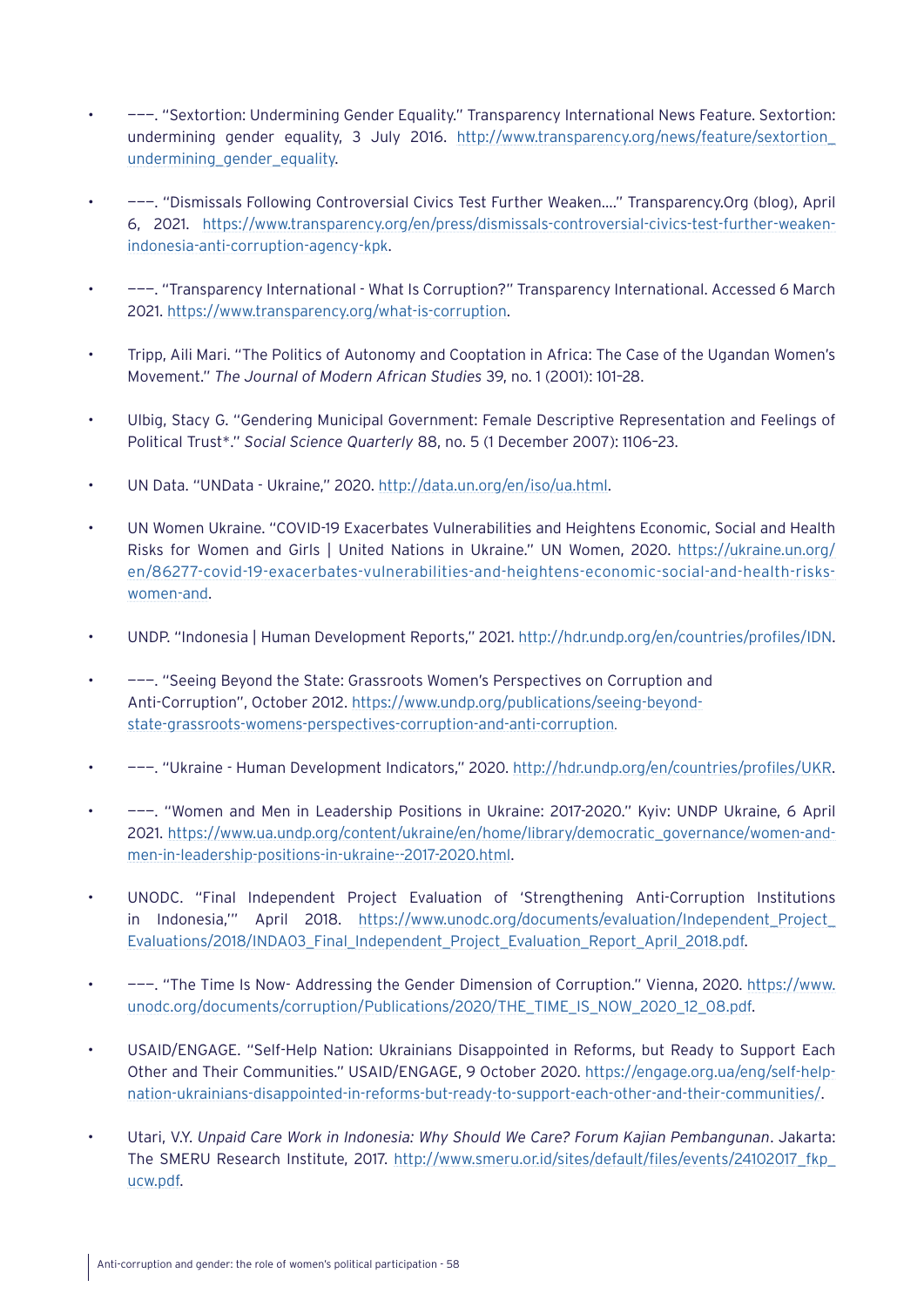- Van Putten, L. *How Radical Islam Gained A Foothold in Indonesia*, 2019. [https://www.universiteitleiden.](https://www.universiteitleiden.nl/en/news/2019/09/how-radical-islam-gained-a-foothold-in-indonesia) [nl/en/news/2019/09/how-radical-islam-gained-a-foothold-in-indonesia](https://www.universiteitleiden.nl/en/news/2019/09/how-radical-islam-gained-a-foothold-in-indonesia).
- Vasagar, Jeevan. "Charges in Kenya Corruption Scandal." *The Guardian*. 16 March 2006, sec. World news. [http://www.theguardian.com/world/2006/mar/16/kenya.jeevanvasagar.](http://www.theguardian.com/world/2006/mar/16/kenya.jeevanvasagar)
- Venediktova, Iryna. "A New Vision for Ukraine's Prosecution Service." *Atlantic Council* (blog), 13 May 2021. [https://www.atlanticcouncil.org/blogs/ukrainealert/a-new-vision-for-ukraines-prosecution](https://www.atlanticcouncil.org/blogs/ukrainealert/a-new-vision-for-ukraines-prosecution-service/)[service/](https://www.atlanticcouncil.org/blogs/ukrainealert/a-new-vision-for-ukraines-prosecution-service/).
- Vickers, Adrian. *A History of Modern Indonesia*. Cambridge University Press, 2013.
- Vijayalakshmi, V. "Rent-Seeking and Gender in Local Governance." *The Journal of Development Studies*  44, no. 9 (October 2008): 1262–88.
- Wängnerud, Lena. "Gender and Corruption." In *Routledge Handbook of Political Corruption*, edited by Paul M. Heywood, 288–98. Routledge, 2014.
- ———. "The Link between Gender and Corruption in Europe," August 2015. [http://anticorrp.eu/wp](http://anticorrp.eu/wp-content/uploads/2015/10/D5.3-Case-studies-on-gender-and-corruption_Lena-W%C3%A4ngnerud.pdf)[content/uploads/2015/10/D5.3-Case-studies-on-gender-and-corruption\\_Lena-W%C3%A4ngnerud.pdf.](http://anticorrp.eu/wp-content/uploads/2015/10/D5.3-Case-studies-on-gender-and-corruption_Lena-W%C3%A4ngnerud.pdf)
- ———. "Women in Parliaments: Descriptive and Substantive Representation." *Annual Review of Political Science* 12, no. 1 (2009): 51–69.
- Watson, David, and Amy Moreland. "Perceptions of Corruption and the Dynamics of Women's Representation." *Politics & Gender* 10, no. 03 (September 2014): 392–412.
- Waylen, Georgina. "Gender and Democratic Politics: A Comparative Analysis of Consolidation in Argentina and Chile." *Journal of Latin American Studies* 32, no. 3 (October 2000): 765–93.
- World Bank. "Ukraine | Data," 2021. [https://data.worldbank.org/country/ukraine.](https://data.worldbank.org/country/ukraine)
- World Bank, World. *Country Overview Indonesia*. Indonesia, 2021.
- World Economic Forum. "Global Gender Gap Report 2021." Geneva: World Economic Forum, 2021. [http://](http://www3.weforum.org/docs/WEF_GGGR_2021.pdf) [www3.weforum.org/docs/WEF\\_GGGR\\_2021.pdf.](http://www3.weforum.org/docs/WEF_GGGR_2021.pdf)
- World Factbook. "Ukraine The World Factbook," 2021. [https://www.cia.gov/the-world-factbook/](https://www.cia.gov/the-world-factbook/countries/ukraine/#people-and-society) [countries/ukraine/#people-and-society.](https://www.cia.gov/the-world-factbook/countries/ukraine/#people-and-society)
- Żemojtel-Piotrowska, Magdalena Anna, Alison Marganski, Tomasz Baran, and Jarosław Piotrowski. "Corruption and Sexual Scandal: The Importance of Politician Gender." *Anales de Psicología / Annals of Psychology* 33, no. 1 (2017): 133–41.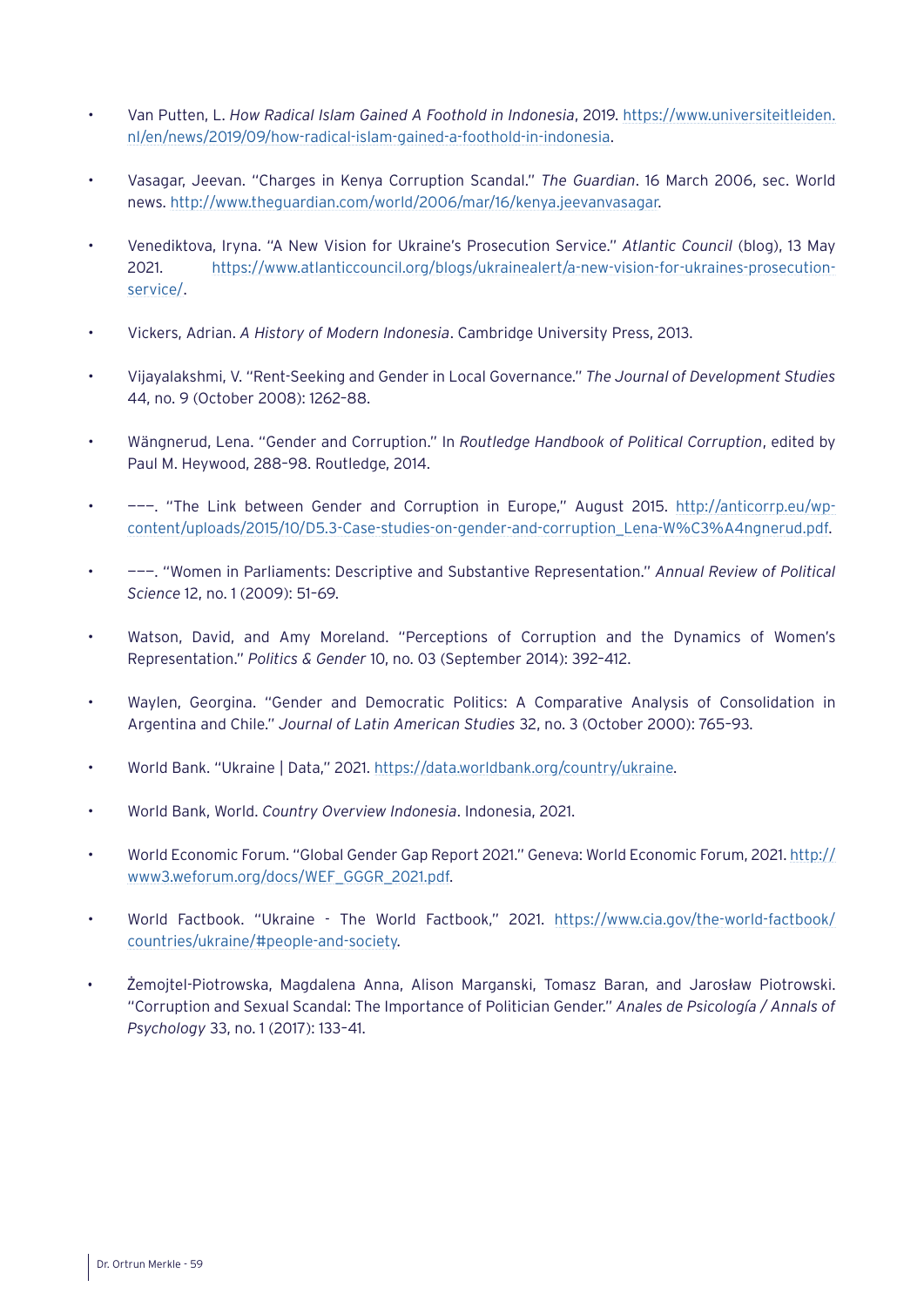## <span id="page-59-0"></span>**Annex – About the author**

Dr. Ortrun Merkle is a researcher at UNU-MERIT/Maastricht Graduate School of Governance, in Maastricht in the Netherlands. Her research focuses on the relationship between corruption and gender, with a particular focus on the role of gender norms and sextortion. Her current research focuses on the experiences of sextortion during migration journeys and the role of gender norms in the relationship between corruption and the political participation of women. She regularly writes, teaches, and supervises on topics around gender and corruption. She holds a Ph.D. from Maastricht University, a MA in Economics, a MA in International Relations and a Certificate of Advanced Studies in Security Studies from the Maxwell School of Citizenship and Public Affairs at Syracuse University, NY.